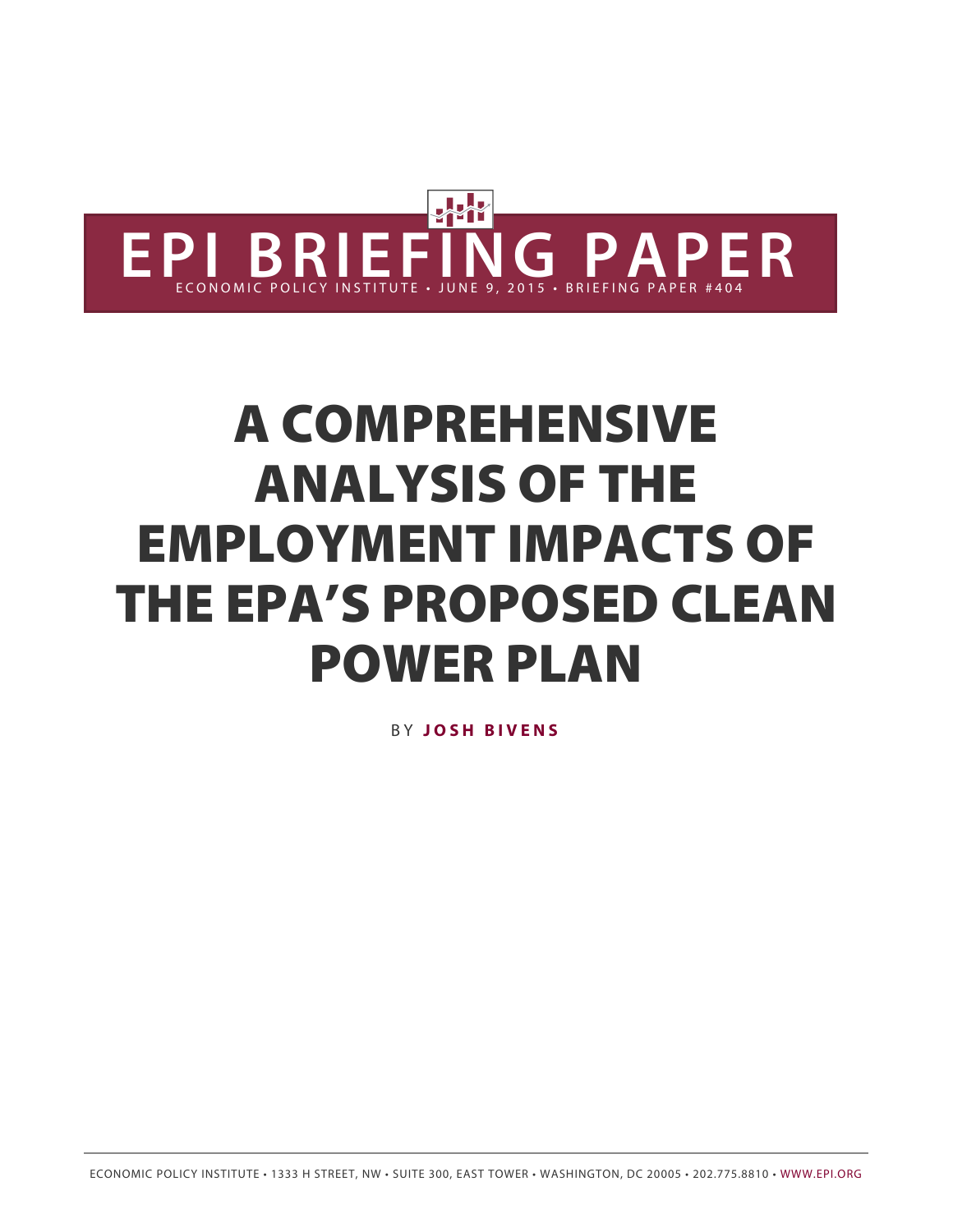### **Table of contents**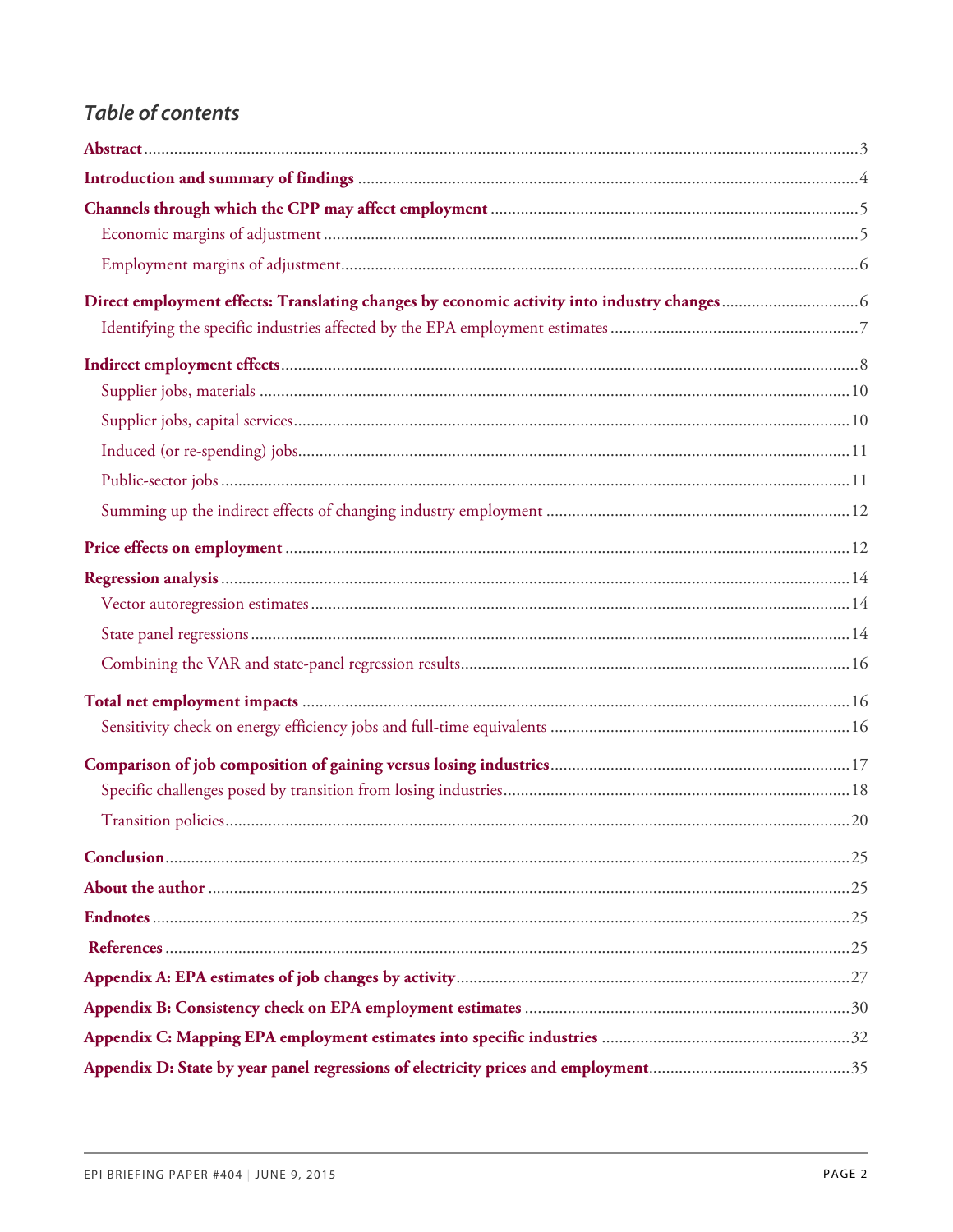### <span id="page-2-0"></span>**Abstract**

stimates made by the Environmental Protection<br>Agency of the likely employment effects of a<br>proposed rule (the Clean Power Plan or CPP)<br>mandating reductions in greenhouse gas emissions from stimates made by the Environmental Protection Agency of the likely employment effects of a proposed rule (the Clean Power Plan or CPP) existing power plants are likely incomplete. These estimates undercount both positive and negative influences on employment. This paper provides a comprehensive overview of the channels through which the mandated emission reductions may lead to employment changes, both positive and negative. It finds that the CPP is likely to lead to a net increase in of roughly 360,000 jobs in 2020, but that the net job creation falls relatively rapidly thereafter, with net employment gains of roughly 15,000

jobs in 2030. This paper also provides comparisons of the *composition* of employment in job-gaining versus job-losing industries. While workers in job-losing industries are less likely to have four-year college degrees, jobs in these industries are far less likely to be low-wage than in the overall economy, or in job-gaining industries. Workers in job-losing industries are also substantially more likely to be represented by a union. The characteristics of employment in job-losing industries, as well as the likely geographic concentration of gross job losses in poorer states, is likely to lead to transition challenges for workers and communities in responding to the CPP. This suggests the potential for a key role for federal assistance and complementary policies to aid these groups.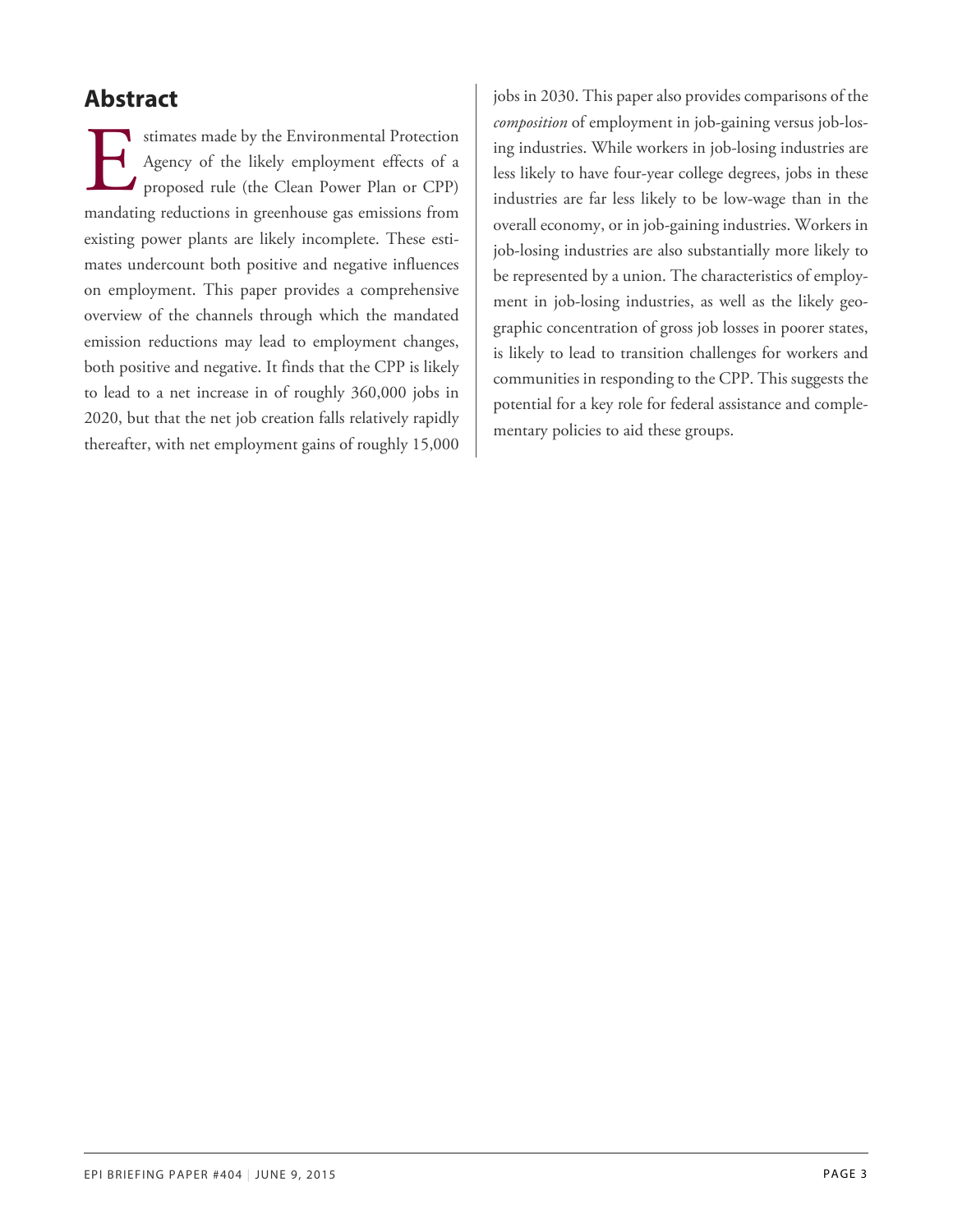### <span id="page-3-0"></span>**Introduction and summary of findings**

In June 2014, the Environmental Protection Agency (EPA) issued a proposed regulation that instructs states to develop plans to reduce greenhouse gas emissions from existing fossil fuel–fired electric generating units (EGUs). The Clean Power Plan (or CPP) calls for the emission limits to be met by 2020.

This rule is the most substantial U.S. regulatory undertaking aimed at mitigating global climate change. In 2007, the Supreme Court ruled that greenhouse gas emissions are covered by the 1970 Clean Air Act's definition of an air pollutant, and that the EPA must determine whether these emissions cause or contribute to air pollution that may be reasonably anticipated to endanger public health or welfare. Legislative efforts to mitigate greenhouse gas emissions passed in the House of Representatives in 2009, but failed to gain a vote in the Senate, despite widespread recognition that they likely had majority support. Passage of such legislation to mitigate greenhouse gas emissions would almost certainly have kept the proposed EPA rule from moving forward.

Although the economic, health, and environmental effects of the proposed rule are significant, this paper will focus on just one narrower effect: potential impacts on employment. Despite the fact that jobs and employment growth are among the smaller outcomes of the proposed rule, they tend to garner outsized attention in debate over the rule—as does the jobs impact of most environmental legislation. In the Regulatory Impact Analysis (RIA) that accompanied the release of the proposed rule, the EPA provided preliminary estimates of some of the rule's direct impacts on U.S. employment. This paper aims to build and improve upon the EPA estimates and provide a comprehensive accounting of how the proposed rule is likely to affect U.S. employment. The key findings of this paper are:

- The proposed rule will generate both gross job gains  $\mathcal{L}_{\mathcal{A}}$ and gross job losses, with the sum of these being a net job gain in each of the three years surveyed. The EPA estimates that in 2020 investments in energy efficiency and construction of new generating capacity (both natural gas and renewables) will boost direct employment by roughly 120,000 jobs while reduction in coal-fired electricity generation will lead to the direct displacement of roughly 24,000 jobs. These direct job gains and displacements will hence lead to a direct net job gain of roughly 96,000.
- Each job directly created or displaced will create substantial ripple effects in other sectors. This paper aims to assess the "employment multiplier" associated with each of these first-round job impacts estimated by the EPA, accounting for the effect of these direct job gains and losses on supplier jobs, induced (re-spending or "Keynesian" effect) jobs, and publicsector jobs. Jobs in losing industries tend to have slightly higher employment multipliers than jobs in gaining industries, but when these effects are factored in, the net number of jobs supported in 2020 is roughly 360,000.
- In the longer term (through 2030), in part because employment multipliers are slightly higher in losing industries, the CPP's indirect effects actually reduce the net number of jobs supported *below* the EPA estimates of net direct job creation, yielding roughly 24,342 net jobs supported by that year.
- Another channel through which the CPP could affect employment that is missing from EPA estimates concerns the effect of electricity price increases. The CPP is estimated to raise electricity prices by 5 percent in 2020, and by smaller amounts in 2025 and 2030. In the longer term (2025 and 2030), there is little evidence that these price increases will measurably impact employment. In the near term (2020), if consumers and businesses fail to anticipate or properly plan for these price increases,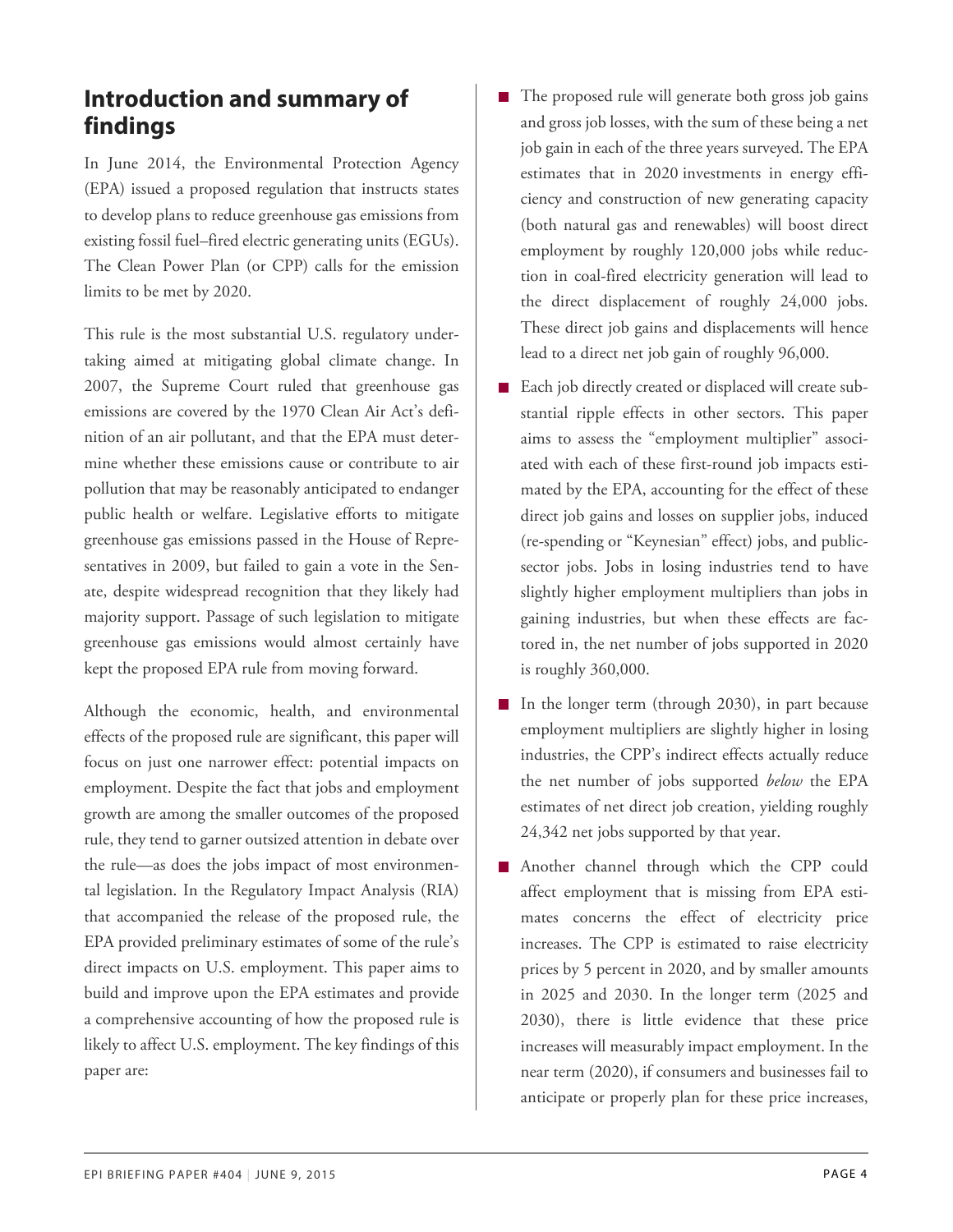employment could fall by between 25,000 and 150,000 jobs.

- The labor force characteristics of jobs displaced and jobs supported following the CPP are quite different. Jobs displaced are more likely to be unionized and skew even more toward male workers than jobs supported. Jobs displaced are also less likely to be lowwage and more likely to be high-wage than jobs supported, even though jobs displaced are more likely to be filled by workers without a four-year college degree.
- <span id="page-4-1"></span>Gross job losses are likely to be geographically concentrated, raising the challenge of ensuring a fair transition for workers in sectors likely to contract due to the CPP.

The first section of the paper describes the possible theoretical channels through which the CPP may affect employment. Subsequent sections provide an empirical assessment of each channel, followed by a sum of the effects to provide an overall estimate of the employment changes likely to be spurred by the CPP. This estimate includes gross job gains, gross job losses, and net changes (the sum of gross positive and negative changes). Finally, the paper examines job quality differences between gross job gains and gross job losses.

### <span id="page-4-0"></span>**Channels through which the CPP may affect employment**

The CPP mandates emission reductions on a state-bystate basis. By setting an overall state target, however, it leaves states many margins of adjustment along which to realize these emission reductions. For example, states could mandate that a share of overall electricity generation come from non-emitting sources. Or they could provide incentives for businesses, utilities, and households to make investments in energy efficiency. There is even the possibility of states joining together to form a regional cap and trade system that only allows utilities to emit greenhouse gases after purchasing a marketable per-

mit to do so. Given this flexibility in how states respond to the CPP, there is great uncertainty in the precise economic outcomes that will be driven by the rule's implementation. For the purposes of this paper, I follow the economic modeling undertaken by the EPA in its RIA and translate its economic projections (including preliminary employment projections) into comprehensive measures of employment changes.

### *Economic margins of adjustment*

The EPA's RIA identifies a number of margins of economic adjustment as likely to be most important to states to meet the emissions reduction guidelines. In the near term, electricity production from coal-fired electrical generating utilities will fall, and output by natural gasfired power plants will increase. Construction of new electricity generation capacity from renewables (mostly wind and solar) will be front-loaded during the first 10 years of the rule, accelerating additions of renewable generating capacity. Solar and wind power will then replace some of the declines in coal-fired generation, particularly in the medium term (more than five years out). Energy efficiency investments will also be accelerated by the rule. These efficiency investments in homes, businesses, and industry will allow electrical generation to fall significantly relative to the non-CPP baseline by 2030. Examples of such energy efficiency investments include the purchase of more efficient home appliances and upgrading of insulation in residential homes; the optimization of heating, ventilation, air-conditioning systems, and electrical lighting in commercial buildings; and process optimization through modern instrumentation and control systems in the industrial sector.

Further, the sum of these effects is expected to raise electricity prices, particularly in the near term. The efficiency investments will, however, sufficiently dampen the demand for electricity quantities to lower overall household electricity spending by the end of the period described in the EPA RIA.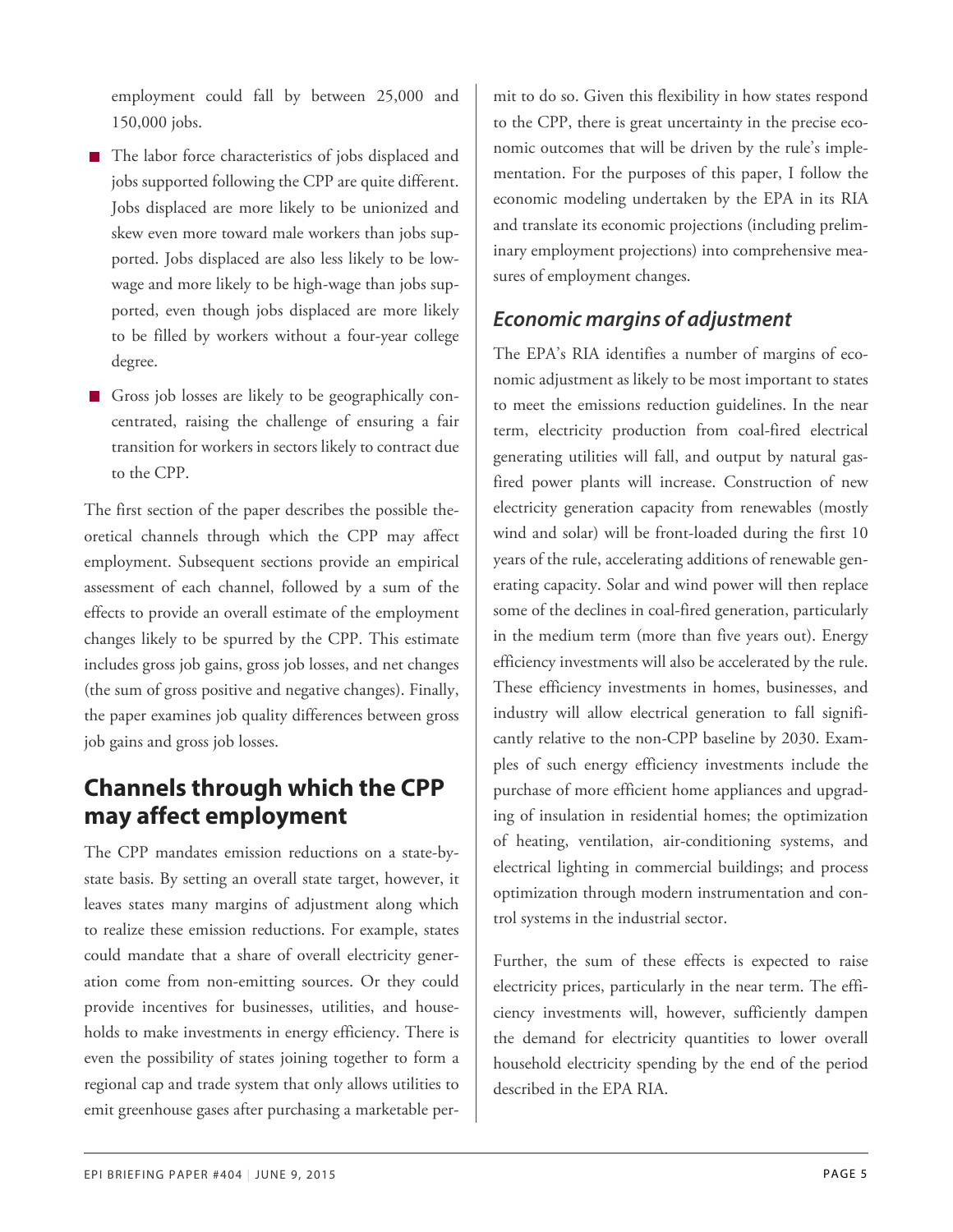### <span id="page-5-0"></span>*Employment margins of adjustment*

Employment changes will follow directly from these economic margins of adjustment. A number of channels will lead to employment reductions. For example, retirement of coal-fired electrical generating capacity will lead to losses in operations and maintenance employment at existing coal-fired power plants. These effects show up in both short- and longer-run horizons examined in the RIA. The switch from coal-fired generation will lead to a reduction in demand for coal, and subsequent significant declines in both the short and long term for coal mining jobs. Increases in energy prices will spur employment responses, including demand-side reductions in spending, as households facing higher electricity bills (at least in the short run) curtail spending on non-energy goods. There will also be supply-side reductions as the (slight) decline in real wages spurred by rising energy prices affects labor supply decisions. Finally, there may be responses related to international competitiveness, as higher domestic energy prices affect the cost of industrial production in the United States.

<span id="page-5-1"></span>Conversely, a number of changes spurred by the CPP will lead to employment gains (or at least to no losses) in both the near and longer term. For example, investments in energy efficiency will lead to employment increases in all time horizons. Short-term investments in heat rate improvement of existing fossil-fuel power plants will spur employment in the near term without reducing employment in the longer term.

Some of these margins of economic adjustment to the CPP have different employment impacts depending on the time horizon. For example, construction of new natural gas generation capacity boosts employment in the short run, but reduces employment in the longer run, as jobs associated with planned EGU expansions from natural gas are pulled forward in time by the rule. In the near term, this implies increases in construction jobs for building this new capacity, but some of this short-term employment boost comes at the expense of construction

in the medium and longer term. Similarly, construction of new renewable generation capacity creates employment growth in the short term, but reductions in the medium and longer term as these jobs are pulled forward relative to the non-CPP baseline. Finally, operations and maintenance jobs at natural gas power plants will rise slightly in 2020 and 2025 and fall slightly in 2030.

Finally, each of these channels will in turn spur indirect effects. The indirect effects tracked in this paper will include: supplier jobs, induced (Keynesian) re-spending jobs, and public-sector jobs supported through tax revenue. The sections that follow will provide an empirical estimate of the effects (including indirect effects) of each of these channels.

### **Direct employment effects: Translating changes by economic activity into industry changes**

This section will first report the estimates on direct employment effects contained in the EPA's RIA, and will then assign these employment effects specific industry codes that can be used as inputs into employment requirement matrices in order to undertake the analysis of indirect effects included in later sections of the report.

The RIA essentially provides four different estimates (or scenarios) for each of these flows in every year. The RIA estimates effects stemming from a "state-only" or single state approach and a "regional" approach to meeting emissions targets. The CPP provides the option for states to collectively meet combined (regional) emissions targets. This may alter the margins of adjustment for meeting emissions guidelines as compared with a single-state approach. The RIA also provides two different options for the level and pace of emissions reductions that states must meet. One of these options is recommended by the EPA; the second is offered (and public comment is invited). In what follows, I average the outcomes estimated in the RIA in the four different scenarios (two emissions guidelines that can be met by either single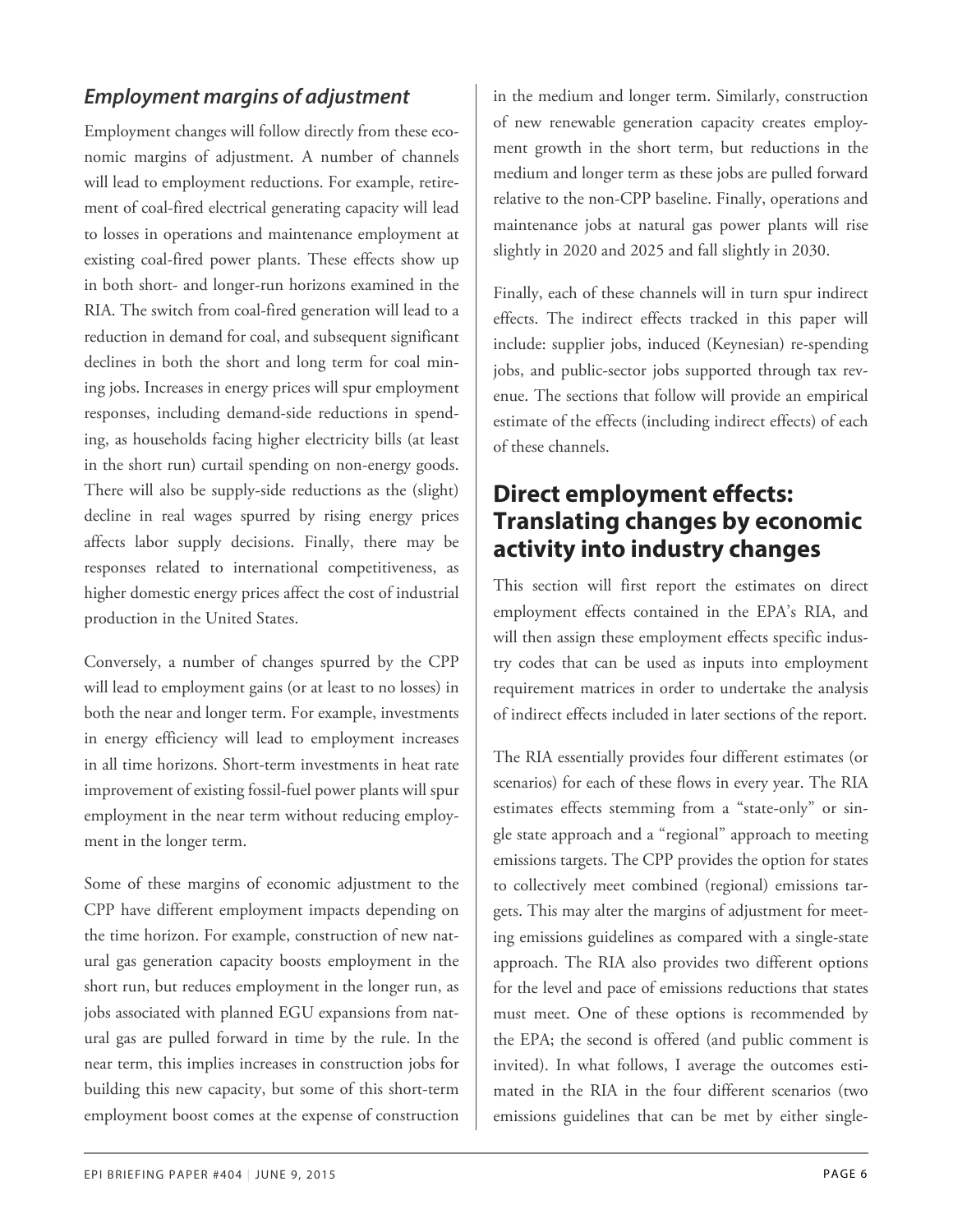state or regional action). Because the differences in outcomes stemming from the four different scenarios are quite small, this averaging approach does not compromise the overall findings.

The main driver of these direct effects on employment is simply the change in electricity generation: both overall and by type (summarized in **Table 1**). Throughout this paper, economic impacts (whether on electrical generation, prices, or job flows) of the CPP will be expressed relative to a baseline estimated by the EPA regarding the likely path of these variables if the CPP is not implemented. Relative to this non-CPP baseline projection for future electricity generation, the CPP leads to an 18.6 percent decline in coal-fired electricity generation by 2020, and a 26.1 percent decline by 2030. Renewables, conversely, rise by 6.4 percent by 2020 relative to the non-CPP baseline. By 2030, however, renewable generation is just 1.7 percent above the projected baseline. Natural gas generation rises by 14.6 percent relative to the non-CPP baseline by 2020, but by 2030 actually falls 5.7 percent. Besides the decline in coal-fired generation, the most striking finding in Table 1 is the decline in total generation, which is essentially a reflection of energy efficiency investments. Relative to the baseline, total generation falls 2.8 percent by 2020 and 11.3 percent by 2030.

<span id="page-6-0"></span>The projected change in total electrical generation leads to corresponding changes in employment flows that are directly estimated by the RIA. The directly estimated employment changes by category are summarized in an appendix in **Table A1.** Before presenting these findings on the direct employment flows, however, it is important to be specific about how these are expressed.

Again, each employment impact is relative to what would occur in the EPA's non-CPP baseline. Relative to this baseline, the EPA estimates a change in coal extraction in 2020, 2025, and 2030. In 2020, coal extraction employment is down 12,600 jobs relative to the non-CPP baseline. This means that employment in coal mining is lower by 12,600 jobs than would otherwise be expected in that year because of the CPP. In 2025, coal extraction employment is down 15,300 jobs relative to the baseline. This does not mean that coal-mining employment is lower by 15,300 jobs in 2025 than it was in 2020, but that the estimate is relative to that in a non-CPP world. Further, one cannot add the 2020 and 2025 estimates together and say that coal-mining employment is reduced by 27,900 in 2025 due to the CPP. One can infer that the effect of the CPP on coal-mining employment between 2020 and 2025 is a reduction of 2,700 (the difference between 15,300 and 12,600). Qualitatively, this means that the bulk of the effect of the CPP on coal-mining extraction occurs before 2020, and that the rule's drag on coal extraction employment thereafter is less intense (although it does still grow).

### *Identifying the specific industries affected by the EPA employment estimates*

Indirect employment effects associated with the direct employment consequences identified in the RIA lean heavily on the use of input-output (or employment requirements) matrices to identify supplier jobs associated with direct employment changes. This approach necessitates categorizing the direct employment losses identified in the RIA according to the 195 industrial sectors covered by the employment requirements matrices (ERMs) that are available from the Bureau of Labor Statistics (BLS). The EPA analysis of employment changes by economic activity detailed in Table A1 can be translated into employment changes occurring in the industrial sectors in the ERM. The exact mapping of economic activity identified by the EPA employment estimates to an industrial classification is provided in **Appendix C**. The outcome of this mapping is summarized in **Table 2**, which presents employment changes by gaining and losing industries separately for 2020, 2025, and 2030, as well as the net industry employment effects. I discuss the BLS ERM in greater detail in the next section.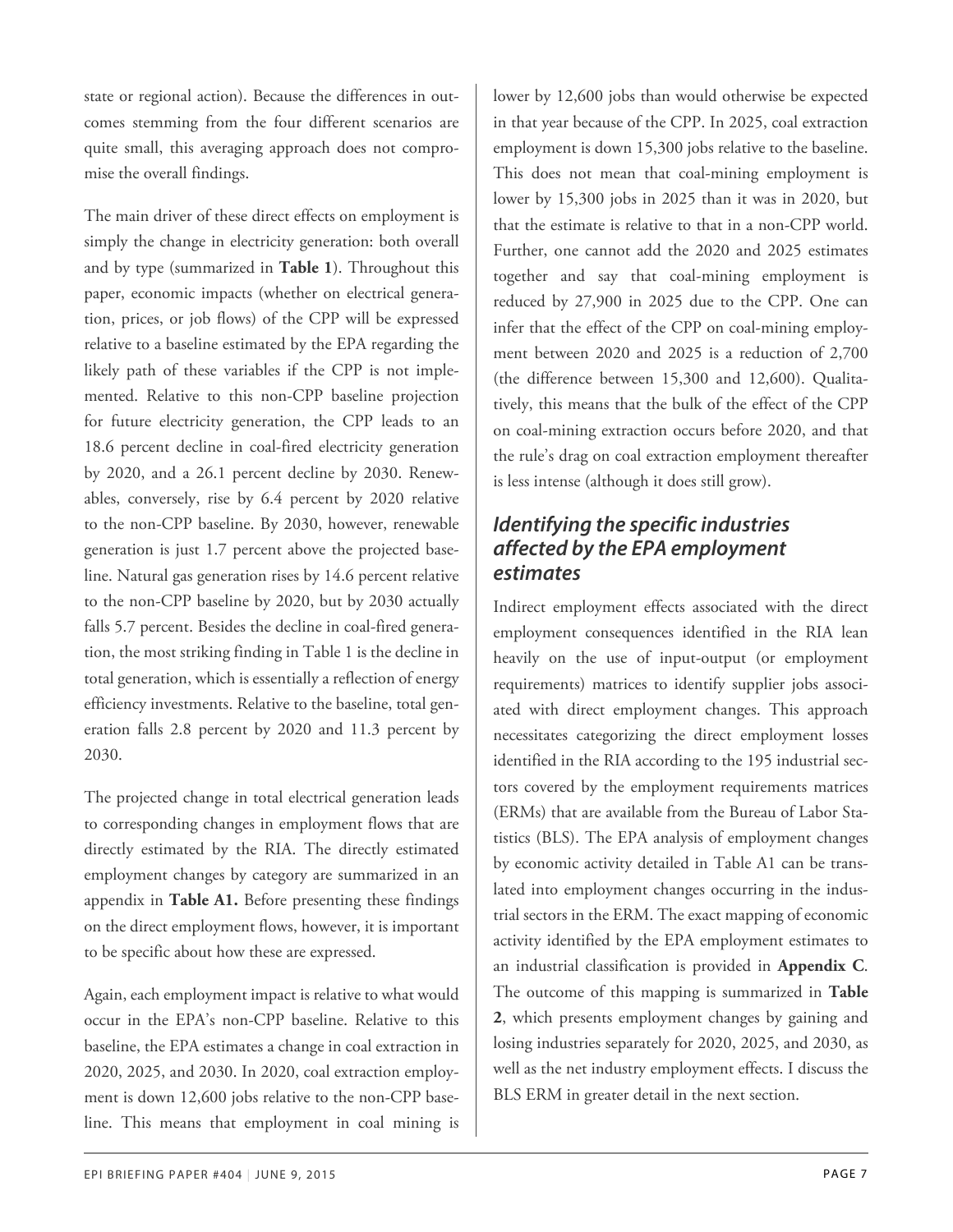#### **Electricity generation by source, baseline and under the Clean Power Plan, in 2020, 2025, and 2030**

|                      |                 |                 | <b>Totals (megawatts)</b> |          | <b>Shares</b>   |          |                   |  |
|----------------------|-----------------|-----------------|---------------------------|----------|-----------------|----------|-------------------|--|
|                      | <b>Baseline</b> | <b>Post-CPP</b> | Change                    | % Change | <b>Baseline</b> | Post-CPP | <b>Ppt change</b> |  |
| 2020                 |                 |                 |                           |          |                 |          |                   |  |
| Coal                 | 1665            | 1355            | 310                       | $-18.6%$ | 39.5%           | 33.0%    | $-6.4$            |  |
| <b>Natural gas</b>   | 1159            | 1328            | $-169$                    | 14.6%    | 27.5%           | 32.4%    | 4.9               |  |
| <b>Nuclear</b>       | 817             | 817.25          | $-0.25$                   | 0.0%     | 19.4%           | 19.9%    | 0.6               |  |
| Hydro                | 280             | 281.5           | $-1.5$                    | 0.5%     | 6.6%            | 6.9%     | 0.2               |  |
| Non-hydro renewables | 299             | 318.25          | $-19.25$                  | 6.4%     | 7.1%            | 7.8%     | 0.7               |  |
| <b>Total</b>         | 4220            | 4100            | 120                       | $-2.8%$  | 100.0%          | 100.0%   | 0.0               |  |
| 2025                 |                 |                 |                           |          |                 |          |                   |  |
| Coal                 | 1702            | 1315.25         | 386.75                    | $-22.7%$ | 38.7%           | 32.1%    | $-6.6$            |  |
| <b>Natural gas</b>   | 1263            | 1340            | $-77$                     | 6.1%     | 28.7%           | 32.7%    | 4.0               |  |
| <b>Nuclear</b>       | 817             | 817.25          | $-0.25$                   | 0.0%     | 18.6%           | 19.9%    | 1.4               |  |
| Hydro                | 280             | 281.75          | $-1.75$                   | 0.6%     | 6.4%            | 6.9%     | 0.5               |  |
| Non-hydro renewables | 335             | 344             | $-9$                      | 2.7%     | 7.6%            | 8.4%     | 0.8               |  |
| <b>Total</b>         | 4397            | 4098.25         | 298.75                    | $-6.8%$  | 100.0%          | 100.0%   | 0.0               |  |
| 2030                 |                 |                 |                           |          |                 |          |                   |  |
| Coal                 | 1668            | 1232.5          | 435.5                     | $-26.1%$ | 36.7%           | 30.5%    | $-6.1$            |  |
| <b>Natural gas</b>   | 1455            | 1372            | 83                        | $-5.7%$  | 32.0%           | 34.0%    | 2.0               |  |
| <b>Nuclear</b>       | 797             | 796.5           | 0.5                       | $-0.1%$  | 17.5%           | 19.7%    | 2.2               |  |
| Hydro                | 280             | 280.5           | $-0.5$                    | 0.2%     | 6.2%            | 6.9%     | 0.8               |  |
| Non-hydro renewables | 350             | 356             | $-6$                      | 1.7%     | 7.7%            | 8.8%     | 1.1               |  |
| <b>Total</b>         | 4550            | 4037.5          | 512.5                     | $-11.3%$ | 100.0%          | 100.0%   | 0.0               |  |

**Note:** The sum of totals and shares columns may vary slightly from change columns due to rounding.

**Source:** EPA Regulatory Impact Analysis of Clean Power Plan (2014). The table\'s estimates average two emissions targets and options to meet them with state or regional plans.

#### ECONOMIC POLICY INSTITUTE

### <span id="page-7-0"></span>**Indirect employment effects**

By taking the EPA's estimates of first-round employment changes spurred by the CPP and calculating their indi-

rect job impacts, this paper adds to the CPP's impact assessment. In particular, because jobs in different industries can have very different levels of indirect jobs associated with them, the EPA estimates of net job creation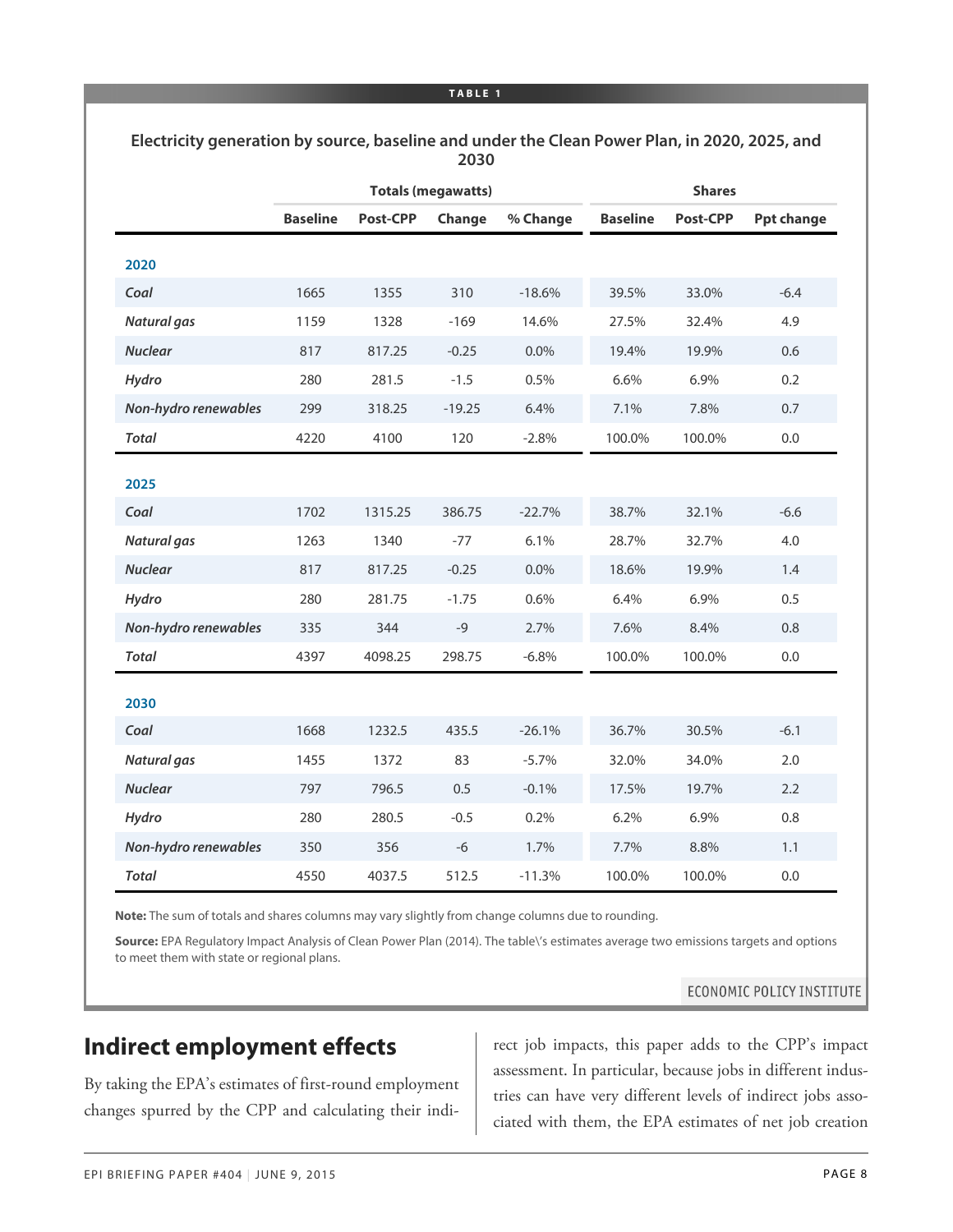#### **TABLE 2**

|                                                                            | <b>Gains</b>     |                  |                  |                  | Losses           |                  | <b>Net</b> |                  |           |  |
|----------------------------------------------------------------------------|------------------|------------------|------------------|------------------|------------------|------------------|------------|------------------|-----------|--|
|                                                                            | 2020             | 2025             | 2030             | 2020             | 2025             | 2030             | 2020       | 2025             | 2030      |  |
| Oil and gas<br>extraction                                                  | 5,050            | 2,700            | 0                | 0                | 0                | 2,000            | 5,050      | 2,700            | $-2,000$  |  |
| Coal mining                                                                | $\mathbf{0}$     | $\mathbf 0$      | $\mathbf 0$      | 12,600           | 15,300           | 17,300           | $-12,600$  | $-15,300$        | $-17,300$ |  |
| <b>Electric power</b><br>generation,<br>transmission<br>and distribution   | $\boldsymbol{0}$ | $\mathbf 0$      | $\mathbf 0$      | 11,663           | 20,425           | 24,300           | $-11,663$  | $-20,425$        | $-24,300$ |  |
| Construction                                                               | 16,160           | 3,203            | 1,313            | $\boldsymbol{0}$ | $\boldsymbol{0}$ | $\boldsymbol{0}$ | 16,160     | 3,203            | 1,313     |  |
| <b>Plastics product</b><br>manufacturing                                   | 953              | $\boldsymbol{0}$ | $\boldsymbol{0}$ | 0                | 345              | 129              | 953        | $-345$           | $-129$    |  |
| <b>Machine shops:</b><br>hardware                                          | 1,389            | $\boldsymbol{0}$ | $\boldsymbol{0}$ | $\boldsymbol{0}$ | 503              | 188              | 1,389      | $-503$           | $-188$    |  |
| <b>Fabricated metal</b>                                                    | 2,104            | $\boldsymbol{0}$ | 0                | $\boldsymbol{0}$ | 4,633            | 5,977            | 2,104      | $-4,633$         | $-5,977$  |  |
| <b>HVAC</b> equipment<br>manufacturing                                     | 20,573           | 17,269           | 17,440           | $\mathbf 0$      | 0                | 0                | 20,573     | 17,269           | 17,440    |  |
| Engine, turbine<br>and power<br>transmission<br>equipment<br>manufacturing | 12,970           | 0                | 0                | $\mathbf 0$      | 5,107            | 8,048            | 12,970     | $-5,107$         | $-8,048$  |  |
| <b>Machinery</b><br>manufacturing                                          | 2,937            | $\boldsymbol{0}$ | $\boldsymbol{0}$ | $\mathbf 0$      | 1,064            | 398              | 2,937      | $-1,064$         | $-398$    |  |
| <b>Communications</b><br>equipment                                         | 551              | 763              | 771              | 0                | 0                | 0                | 551        | 763              | 771       |  |
| <b>Electric lighting</b><br>manufacturing                                  | 30,388           | 42,114           | 42,530           | $\boldsymbol{0}$ | $\mathbf 0$      | 0                | 30,388     | 42,114           | 42,530    |  |
| Household<br>appliance<br>manufacturing                                    | 2,624            | 3,637            | 3,673            | 0                | 0                | 0                | 2,624      | 3,637            | 3,673     |  |
| <b>Electrical</b><br>equipment<br>manufacturing                            | 4,164            | 3,342            | 3,695            | $\boldsymbol{0}$ | $\mathbf 0$      | 0                | 4,164      | 3,342            | 3,695     |  |
| <b>Other electrical</b><br>equipment and<br>component<br>manufacturing     | 1,627            | 0                | 0                | 0                | 589              | 220              | 1,627      | $-589$           | $-220$    |  |
| <b>Design services</b>                                                     | 1,152            | $\boldsymbol{0}$ | $\boldsymbol{0}$ | $\boldsymbol{0}$ | 4,288            | 5,848            | 1,152      | $-4,288$         | $-5,848$  |  |
| Management,<br>scientific and<br>technical<br>consulting<br>services       | 8,113            | 0                | 0                | $\boldsymbol{0}$ | 0                | 0                | 8,113      | $\boldsymbol{0}$ | 0         |  |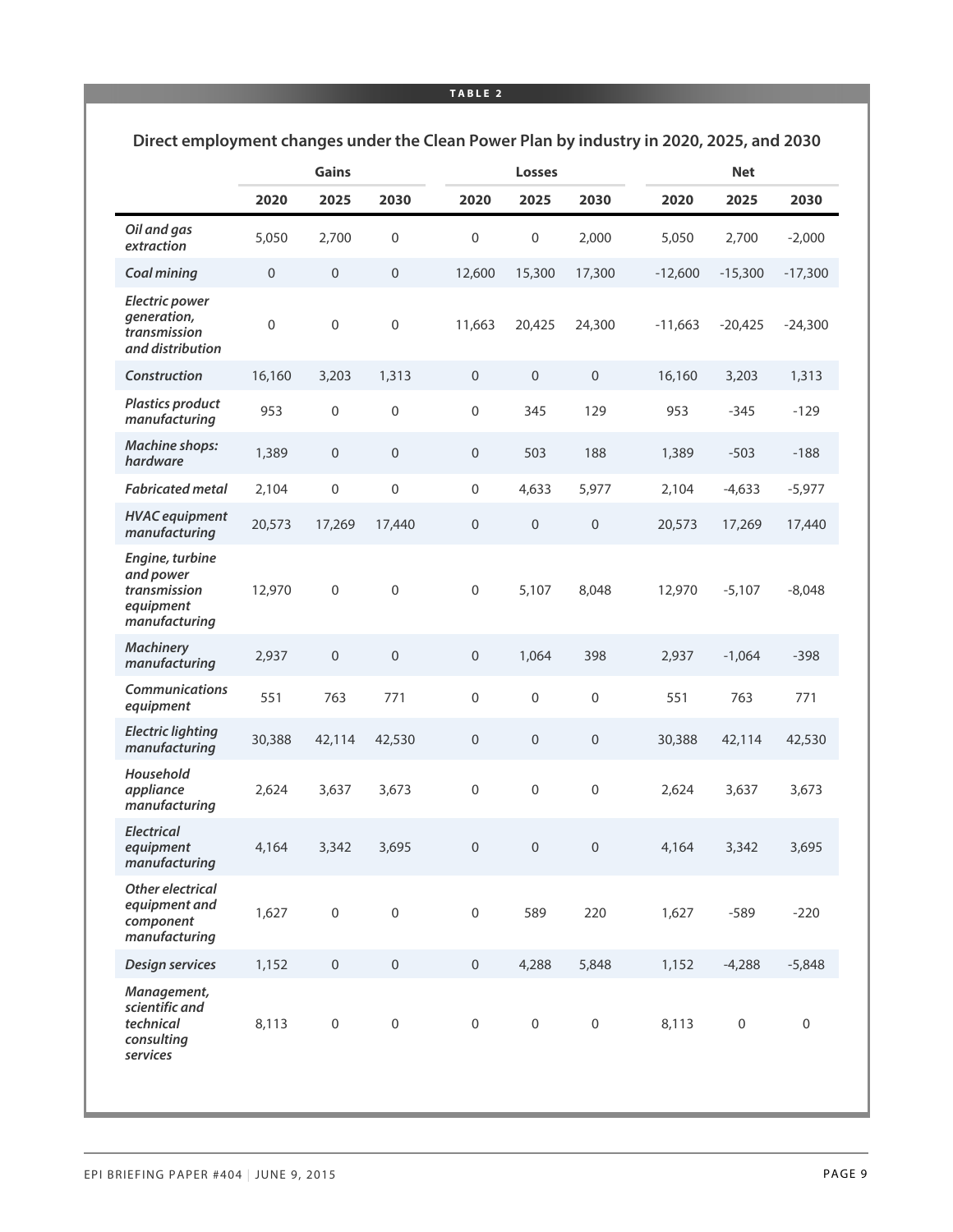| TABLE 2 (CONTINUED)                                          |         |                |                |              |                |              |        |            |        |  |
|--------------------------------------------------------------|---------|----------------|----------------|--------------|----------------|--------------|--------|------------|--------|--|
|                                                              |         | Gains          |                |              | <b>Losses</b>  |              |        | <b>Net</b> |        |  |
|                                                              | 2020    | 2025           | 2030           | 2020         | 2025           | 2030         | 2020   | 2025       | 2030   |  |
| <b>Scientific</b><br>research and<br>development<br>services | 1,945   | $\overline{0}$ | $\overline{0}$ | $\Omega$     | 704            | 263          | 1,945  | $-704$     | $-263$ |  |
| Services to<br>buildings and<br>dwellings                    | 7,238   | 10,031         | 10,130         | $\mathbf{0}$ | $\overline{0}$ | $\mathbf{0}$ | 7,238  | 10,031     | 10,130 |  |
| <b>Total</b>                                                 | 119,938 | 83,059         | 79,552         | 24,263       | 52,959         | 64,672       | 95,675 | 30,100     | 14,880 |  |

**Note:** The table categorizes the job losses into the industrial sectors covered by the Bureau of Labor Statistics\' *Employment Requirements Matrices (ERMs)*.

**Source:** EPA Regulatory Impact Analysis of Clean Power Plan (2014) and author\'s analysis described in the text

ECONOMIC POLICY INSTITUTE

and displacement could be different or even change in sign from positive to negative when these indirect effects are taken into account. In this section, I estimate three separate categories of indirect job impacts that are spurred by the first-round employment changes documented in the RIA: supplier jobs, induced (or re-spending) jobs, and public-sector jobs. I label the total of these influences as the "employment multiplier."<sup>[1](#page-24-3)</sup>

### <span id="page-9-2"></span><span id="page-9-0"></span>*Supplier jobs, materials*

Supplier jobs are generally the most intuitive category of indirect employment changes. Put simply, when jobs are lost in one industry sector, the sectors that provide inputs and materials also suffer losses. Take a concrete example: When coal-mining activity shrinks, it leads to a reduction in demand for industries that provide inputs to coal mining, such as those that provide safety equipment, industrial equipment, and/or transportation equipment.

<span id="page-9-1"></span>Supplier job estimates can be calculated directly from the BLS ERM. The ERM shows how many jobs are supported by \$1 million in final demand in a given sector, jobs both in the sector directly satisfying the final demand as well as ones supplying inputs. For example, each \$1 million in final demand for construction services supports jobs in the construction sector, but also supports jobs in concrete production, bulldozer manufacturing, and accounting services. The ERM tracks how many jobs in these supplier industries are supported by each \$1 million in construction services purchased.

Because the ERM is set up in terms of dollar flows rather than job flows, translating the direct employment impacts identified by the RIA into supplier jobs requires a small manipulation. Specifically, I take the ratio of jobs supported by a given amount of spending in a sector that are supplier jobs to direct jobs, and then multiply this ratio by the number of direct jobs identified in the RIA. The estimate for supplier jobs supported by each 100 direct jobs in a given sector is calculated using the following equation:

$$
((ER_{total} - ER_{direct})/ER_{direct}) * 100
$$

### *Supplier jobs, capital services*

One weakness of the BLS ERM is that it does not account for the depreciation of capital goods (plant, equipment, and structures) that is caused by production. For very capital-intensive industries—and utilities and extraction are both notably capital-intensive—this could have nontrivial impacts on jobs supported.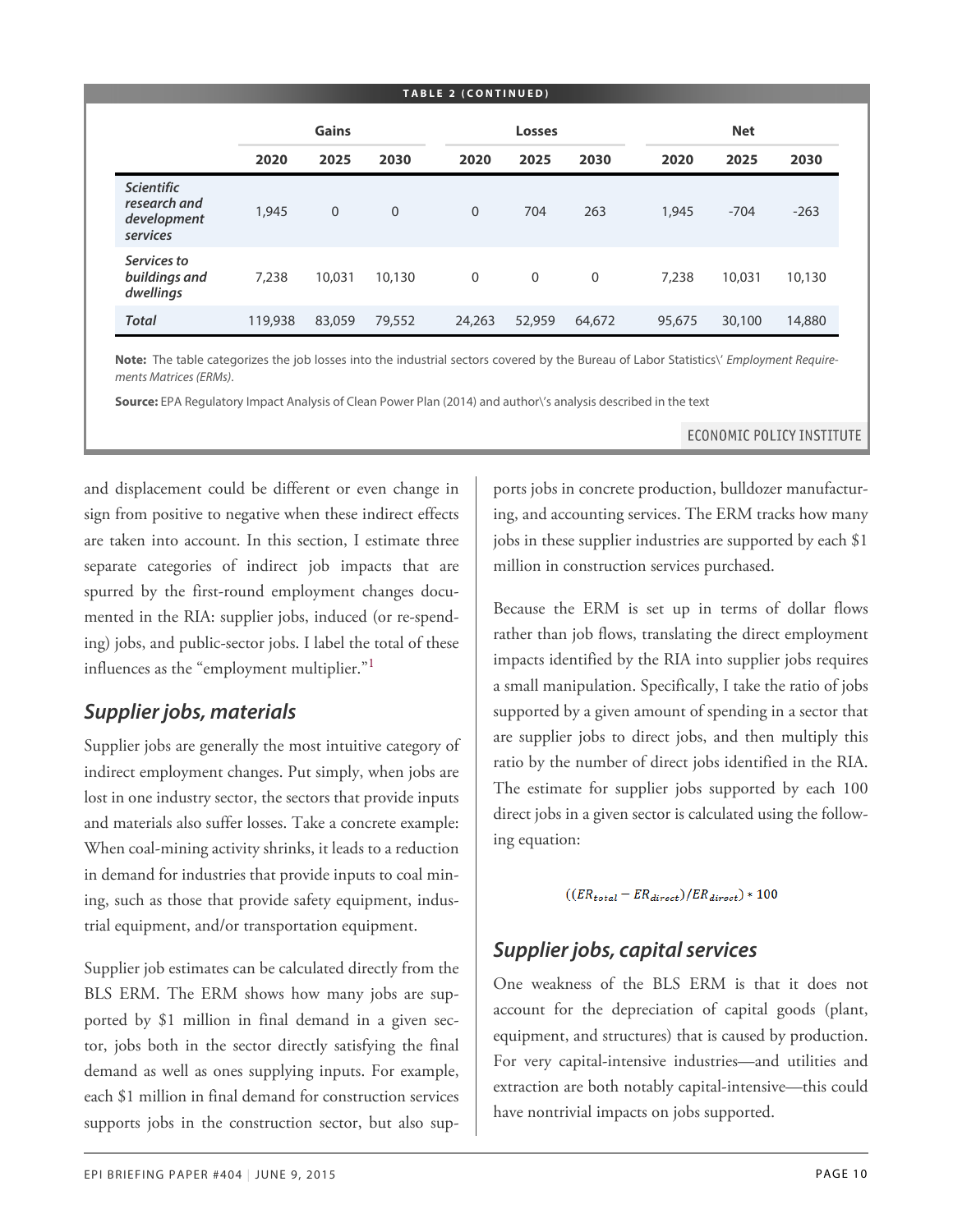<span id="page-10-0"></span>To correct this, I estimate the number of jobs associated with producing the capital goods that would be needed to replace the amount of depreciation associated with 100 direct jobs in an industry. First, I estimate the value of capital services used in each industry's production. To do this, I use data from the BLS data series on multifactor productivity (MFP), which provides data on the capital share of output (that is, the share of income generated by each industry that goes to pay owners of capital goods rather than workers). Combining industry output with the capital share of output provides an estimate of the amount of new capital goods that must be produced each period to replace this capital service flow. Essentially, capital-intensive industries will have to spend more money to replace capital services that are used up during production. Because I begin with a given number (100) of jobs (rather than output) in each industry, calculating industry output again requires a small manipulation of the data. The first expression, in parentheses, shows how output (measured in dollars) per each 100 workers in a given industry can be calculated. This output measure is then multiplied by the capital share to give the expression for depreciation (or capital service inputs) associated with each industry.

## $\left(\frac{\$1,000,000}{ER_{direct}}\right)*100 * Capital share of output = Depreciation$

This measure of depreciation is then used to estimate industry capital demand. Based on ratios that approximately reflect the economy-wide division of aggregate capital investment to structures versus equipment, I assume that 40 percent of this total spending flows into construction to replace new structures and that 60 percent flows into equipment manufacturing to replace machinery. From here, the formula for supplier jobs to replace the depreciation involved with every 100 direct jobs in a given industry is:

<span id="page-10-1"></span> $ER_{total\_equipment} * \Big(\frac{Depreciation}{\$1,000,000}\Big) * .6 + ER_{total\_structures} \underset{l \sqsupset} * \Big(\frac{Depreciation}{\$1,000,000}\Big) * .4$ 

### *Induced (or re-spending) jobs*

Another category of indirect jobs concerns those that are supported by the demand that relies on the wage and salary income of direct jobs. For example, each 100 jobs in construction also support jobs in restaurants and diners where construction workers eat, grocery stores where they shop for food, and doctors' offices where they pay for medical services.

The scale of induced jobs supported by each 100 direct jobs depends on the overall "re-spending multiplier." Bivens (2003) reviewed evidence on this multiplier and took 0.5 as a conservative estimate of this effect. Induced jobs also depend on the relative wages of both direct and supplier industries. As an example, if automobile assembly jobs have wages that are 50 percent higher than the economy-wide average wage, this would lead to spending induced by each 100 jobs in that sector that is 50 percent higher than the economy-wide average, making the induced spending multiplier this much higher. Further, if the supplier jobs supported by automobile assembly (steel, iron, glass, etc.) pay higher-than-average wages, then this will also increase the induced spending multiplier for the automobile assembly sector.

In this paper, I index hourly wages by industry to establish an economy-wide average of one. From here, one can express the induced jobs supported by each 100 direct jobs in an industry as simply 100 times the index of average hourly wages in the industry times 0.5 (our re-spending multiplier). For supplier jobs, I multiply the (195 industries) vector of supplier jobs associated with a given 100 jobs in the direct industry by each industry's average hourly wage index, multiply by 0.5 (the re-spending multiplier) and then sum to estimate the induced spending from supplier jobs associated with direct employment in a given sector.

### *Public-sector jobs*

Finally, we can estimate the number of public-sector jobs (federal, state, and local) associated with each 100 direct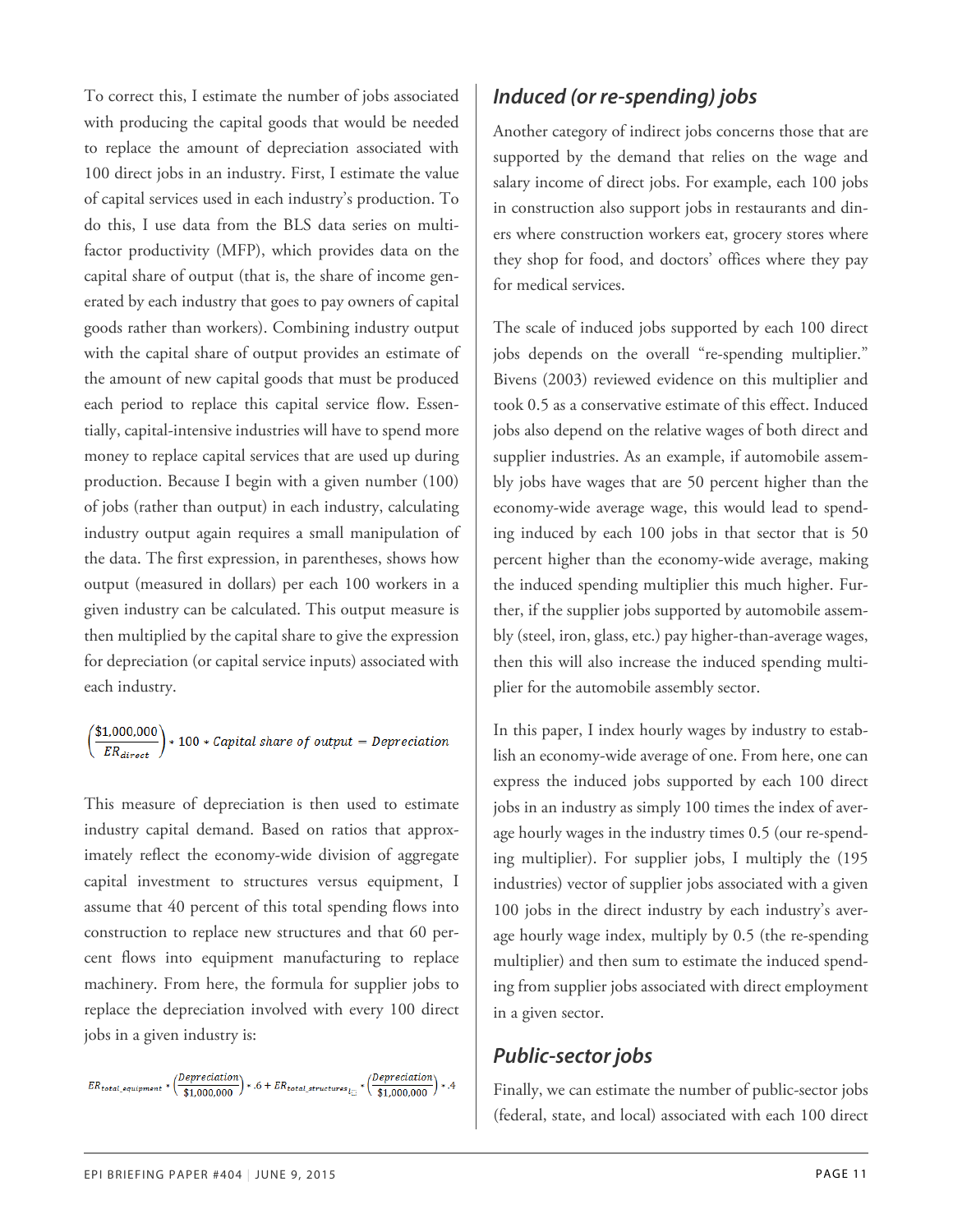jobs in an industry. This measure differs across industries based on the relative wage of the industry. To generate the inputs for this calculation, I multiply each industry's hourly wage by 2,000 to express it as a full-time, full-year salary. For federal taxes, I multiply this figure by 0.2, and for state and local taxes, by 0.1. This provides a rough measure of the tax revenue supported by each job in an industry.

<span id="page-11-1"></span>I then use U.S. Census Bureau data to obtain estimates of overall tax revenue and employment in federal, state, and local governments. Dividing total tax revenue by employment, I get a measure of how much tax revenue is required to support a public-sector employee in federal versus state and local government employment. I then divide the tax revenue generated by each 100 jobs in a given industry by this per employee wage bill to get a measure of public-sector employment generated.

### <span id="page-11-0"></span>*Summing up the indirect effects of changing industry employment*

<span id="page-11-2"></span>**Table 3** provides a summary of the indirect effects (or employment multipliers) for each of the direct industry job flows estimated by the EPA. The largest multipliers, by a considerable margin, are in the oil and gas mining sector and the utilities (electric power) sector. Large multipliers also are found in most of the manufacturing industries that receive considerable direct job flows. The overarching effect of the job multipliers is to increase the total net employment impact spurred by the direct spending flows that are likely to occur due to the CPP in the near term. In 2020, approximately 95,000 more direct jobs are generated directly through energy efficiency investments, heat rate investments, and construction of new capacity than are displaced directly from coal plants retiring early and mining jobs being lost. Further, more than 264,000 additional jobs are generated when indirect effects are considered. However, by 2030, the estimated job gains are smaller than the direct employment flows would indicate. This is largely due to two influences: First, direct job creation in later years is

expected to ebb because renewable and natural gas generation investments triggered by the CPP largely represent an *acceleration* of investments that would have occurred eventually even in the absence of the CPP; and second, the employment multipliers of jobs in EGUs and coal mining are large, and these sectors are projected to shed jobs even in the medium and longer terms.

### **Price effects on employment**

There will also be job effects stemming from the rise in electricity prices projected to result from the new rule. On average across the four scenarios ("Option 1 and 2" and "State and Regional" approaches in the RIA), the electricity price increase by 2020 will be 5 percent, and will decline to 2.7 and 2.9 percent in 2025 and 2030, respectively. Economic theory is far from settled on how the rise in a single price in the economy will affect economy-wide employment. In this section, I provide some broad parameters about the possible impacts, and then offer some evidence from simple regressions to assess the impact of electricity price changes on employment.

In order to establish some parameters to check the plausibility of regression results, assume first that the entire 5 percent increase in electricity prices leads to no reduction in electricity demand from consumers. Multiplying this 5 percent by electricity's share in the total economy  $(2.4 \text{ percent})^2$  $(2.4 \text{ percent})^2$  $(2.4 \text{ percent})^2$  translates to a 0.12 percent decline in economy-wide demand for goods and services besides electricity. That is, by having to pay 5 percent more for electricity and not adjusting their demand at all, American households would have 0.12 percent less to spend on non-electricity goods and services. Given that economywide consumption spending in 2013 was roughly \$11.5 trillion, this implies an approximate \$14 billion decline in purchasing power. Given that each job in the U.S. economy is associated with roughly \$140,000 in gross domestic product, this approximate \$14 billion decline in purchasing power in turn translates into an estimated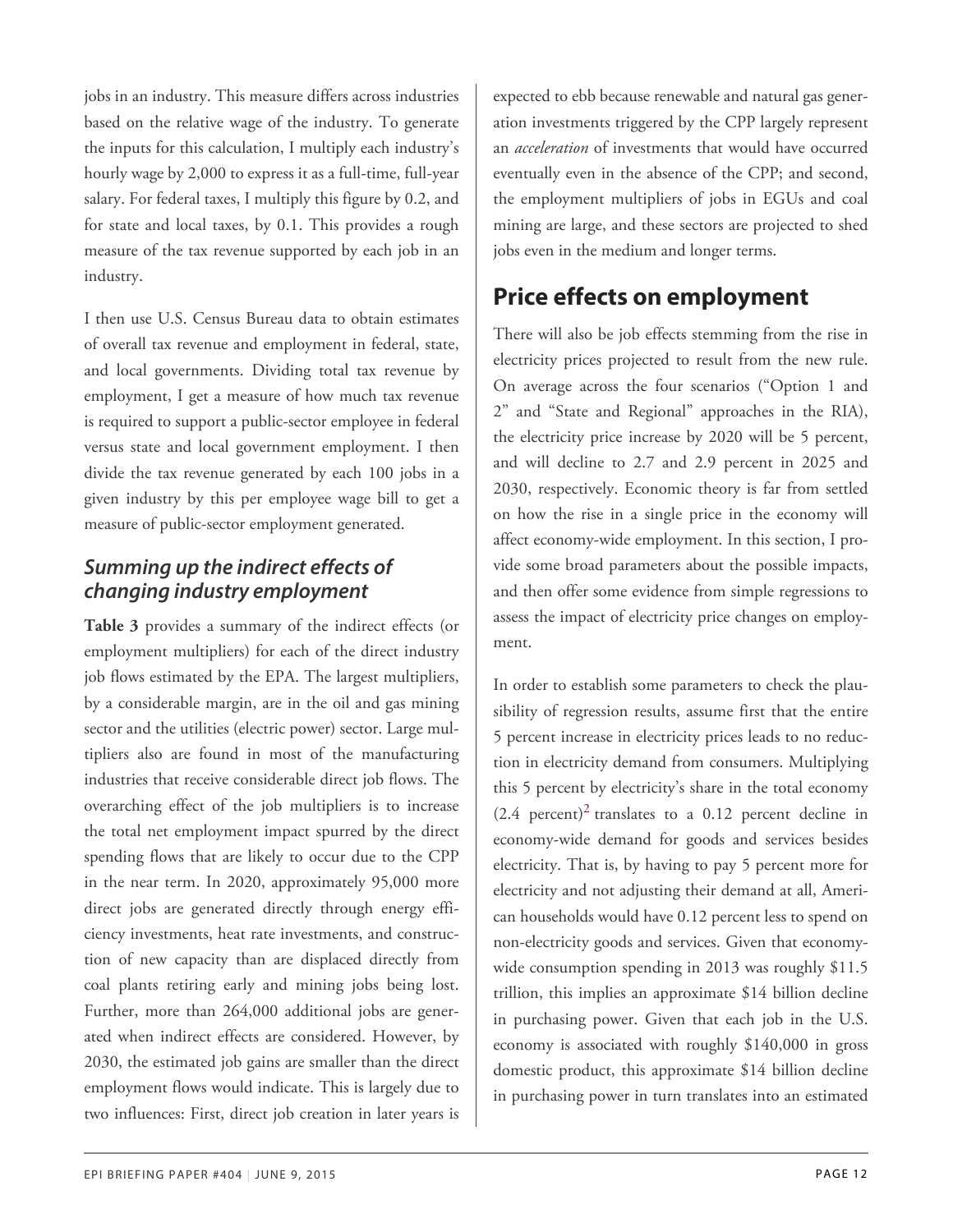#### **TABLE 3**

#### **Employment multipliers by industry (indirect jobs supported by every 100 direct jobs) in 2020, 2025, and 2030**

|                                                                             |           | Direct jobs |           |                  |                     |               | Indirect effects per 100 direct jobs |             |                                    |              |           | Total (direct + indirect) jobs |             |
|-----------------------------------------------------------------------------|-----------|-------------|-----------|------------------|---------------------|---------------|--------------------------------------|-------------|------------------------------------|--------------|-----------|--------------------------------|-------------|
|                                                                             |           |             |           | Supplier jobs    |                     |               | <b>Respending Jobs</b>               | Public jobs |                                    |              |           |                                |             |
|                                                                             | 2020      | 2025        | 2030      | <b>Materials</b> | Capital<br>services | <b>Direct</b> | <b>Indirect</b>                      | Federal     | <b>State</b><br>$\ddot{}$<br>local | <b>Total</b> | 2020      | 2025                           | 2030        |
| Oil and gas<br>extraction                                                   | 5,050     | 2,700       | $-2,000$  | 271.9            | 200.0               | 29.0          | 158.6                                | 4.2         | 9.9                                | 673.5        | 39,063    | 20,885                         | $-15,470$   |
| Coal mining                                                                 | $-12,600$ | $-15,300$   | $-17,300$ | 89.7             | 61.9                | 60.7          | 48.6                                 | 2.4         | 5.8                                | 269.0        | $-46,495$ | $-56,458$                      | $-63,838$   |
| <b>Electric power</b><br>generation,<br>transmission, and<br>distribution   | $-11,663$ | $-20,425$   | $-24,300$ | 152.7            | 187.9               | 47.9          | 72.0                                 | 2.7         | 6.3                                | 469.5        | $-66,423$ | $-116,330$                     | $-138,400$  |
| Construction                                                                | 16,160    | 3,203       | 1,313     | 40.8             | 32.7                | 72.0          | 21.5                                 | 2.1         | 4.9                                | 173.9        | 44,265    | 8,774                          | 3,598       |
| <b>Plastics product</b><br>manufacturing                                    | 953       | $-345$      | $-129$    | 99.6             | 24.6                | 55.9          | 50.7                                 | 2.4         | 5.6                                | 238.8        | 3,227     | $-1,169$                       | $-437$      |
| <b>Machine shops:</b><br>hardware                                           | 1,389     | $-503$      | $-188$    | 54.7             | 19.8                | 43.0          | 28.5                                 | 1.6         | 3.8                                | 151.4        | 3,492     | $-1,265$                       | $-473$      |
| <b>Fabricated metal</b>                                                     | 2,104     | $-4,633$    | $-5,977$  | 101.7            | 18.8                | 47.1          | 52.4                                 | 2.2         | 5.2                                | 227.5        | 6,891     | $-15,174$                      | $-19,575$   |
| <b>HVAC</b> equipment<br>manufacturing                                      | 20,573    | 17,269      | 17,440    | 144.8            | 54.8                | 41.4          | 75.0                                 | 2.6         | 6.1                                | 324.7        | 87,371    | 73,338                         | 74,063      |
| Engine, turbine,<br>and power<br>transmission<br>equipment<br>manufacturing | 12,970    | $-5,107$    | $-8,048$  | 166.2            | 64.5                | 53.3          | 85.9                                 | 3.1         | 7.3                                | 380.4        | 62,303    | $-24,534$                      | $-38,662$   |
| <b>Machinery</b><br>manufacturing                                           | 2,937     | $-1,064$    | $-398$    | 148.7            | 29.7                | 63.6          | 76.0                                 | 3.1         | 7.3                                | 328.4        | 12,582    | $-4,557$                       | $-1,704$    |
| <b>Communications</b><br>equipment                                          | 551       | 763         | 771       | 137.7            | 72.1                | 46.8          | 76.0                                 | 2.7         | 6.5                                | 341.8        | 2,433     | 3,371                          | 3,405       |
| <b>Electric lighting</b><br>manufacturing                                   | 30,388    | 42,114      | 42,530    | 126.5            | 48.7                | 75.5          | 66.8                                 | 3.2         | 7.5                                | 328.2        | 130,108   | 180,312                        | 182,094     |
| Household<br>appliance<br>manufacturing                                     | 2,624     | 3,637       | 3,673     | 198.1            | 75.3                | 65.5          | 102.0                                | 3.7         | 8.8                                | 453.5        | 14,527    | 20,132                         | 20,331      |
| <b>Electrical</b><br>equipment<br>manufacturing                             | 4,164     | 3,342       | 3,695     | 82.7             | 27.3                | 64.5          | 43.2                                 | 2.4         | 5.7                                | 225.8        | 13,566    | 10,889                         | 12,039      |
| Other electrical<br>equipment and<br>component<br>manufacturing             | 1,627     | $-589$      | $-220$    | 108.9            | 35.3                | 59.2          | 56.8                                 | 2.6         | 6.1                                | 268.8        | 6,001     | $-2.174$                       | $-813$      |
| <b>Design services</b>                                                      | 1,152     | $-4,288$    | $-5,848$  | 31.4             | 28.1                | 61.0          | 18.2                                 | 1.8         | 4.2                                | 144.7        | 2,818     | $-10,492$                      | $-14,308$   |
| Management,<br>scientific and<br>technical<br>consulting<br>services        | 8,113     | 0           | 0         | 47.5             | 32.1                | 47.7          | 30.2                                 | 1.7         | 4.1                                | 163.3        | 21,364    | 0                              | $\mathbf 0$ |
| <b>Scientific</b><br>research and<br>development<br>services                | 1,945     | $-704$      | $-263$    | 80.7             | 48.7                | 46.6          | 48.3                                 | 2.1         | 5.0                                | 231.4        | 6,444     | $-2,334$                       | $-873$      |
| Services to<br>buildings and<br>dwellings                                   | 7,238     | 10,031      | 10,130    | 16.7             | 12.3                | 85.2          | 9.3                                  | 2.1         | 5.0                                | 130.6        | 16,693    | 23,135                         | 23,363      |
| <b>Total</b>                                                                | 95,675    | 30,100      | 14,880    |                  |                     |               |                                      |             |                                    |              | 360,229   | 106,352                        | 24,342      |

**Note:** Direct jobs by industry from Table 2 and Table A4. Indirect effects estimated using method described in text. The table categorizes the job losses into the industrial sectors covered by the Bureau of Labor Statistics\' *Employment Requirements Matrices (ERMs).*

Source: Author's analysis using data from the EPA RIA of the Clean Power Plan, BLS Employment Requirements Matrix (ERM), BLS Multifactor Productivity data series, and Census data on government spending and employment

ECONOMIC POLICY INSTITUTE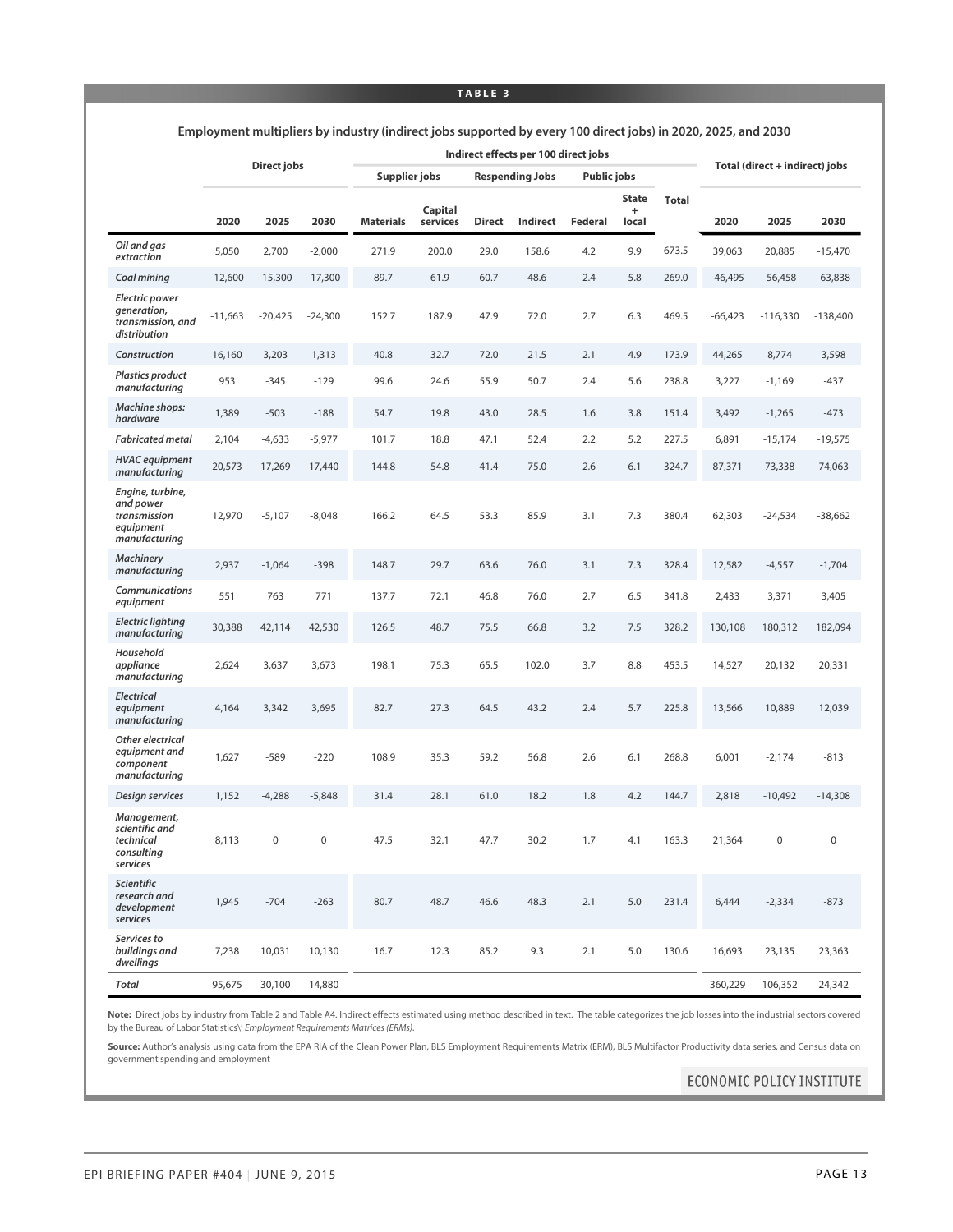<span id="page-13-3"></span>100,000 jobs that would be displaced by a demand reduction of this magnitude. $3$ 

But of course, this assumption of no demand response is extremely strong. Responsiveness of consumers to energy price increases (or the elasticity of demand for electricity) may be relatively low in the short run, but is expected to be greater than zero, and there is strong evidence that it rises sharply over time (see Maddala et al. 1997.)

<span id="page-13-1"></span>A strong assumption in the opposite direction, that a 5 percent increase in the price of electricity would be met immediately by a 5 percent reduction in demand for electricity (implying an elasticity of demand of one), would suggest that there would be no overall demand effect stemming from reduced consumer spending; consumers would simply shift their spending away from electricity and toward other goods and services.

<span id="page-13-4"></span>This thought experiment helps to establish some parameters for what a reasonable estimate of the employment response to an electricity price increase should be based simply on consumers' responses. Given that consumer spending is two-thirds of the U.S. economy, the employment response due to changes in consumer spending is expected to be a large part of the total employment effects.<sup>[4](#page-24-6)</sup> Any estimates of job declines that are much *larger* than the high end of these rough benchmarks essentially need to be accompanied by a compelling theoretical reason for why so they are so large, since the high end of mechanical effects of higher electricity prices "crowding out" spending on other goods seems welldefined for price increases of 5 percent or less.

### <span id="page-13-0"></span>**Regression analysis**

<span id="page-13-2"></span>In this section, I undertake two methods of regression analysis to assess the impact of higher electricity prices on overall employment. First, I use a vector autoregression of total nonfarm payroll employment on changes in electricity prices (following Killian 2008). By ordering electricity prices first, and making the assumption that

employment changes in a given month do not affect electricity price changes in that same month, the results can be interpreted as the causal effect of electricity price changes on employment. Second, I assemble a panel dataset of states from 1976 to 2013 to test how changes in electricity prices correlate with employment changes. For this set of regressions, I follow Deschenes (2012).

### *Vector autoregression estimates*

For the vector autoregression test, I use data on nonfarm payroll employment and electricity price data from the consumer price index (CPI), both from the BLS. I run a vector autoregression with electricity prices ordered first. To assess the effect of higher electricity prices on employment, I simulate the effect of an electricity price shock. **Figure A** shows the results of this "impulse response function," showing how employment responds to a one standard deviation shock to electricity prices.

The data show a clear pattern of a quick decline in employment that converges back toward zero effect. The magnitudes (.015 percent, multiplied by the 2014 work force of roughly 140 million) suggest an employment decline of nearly 20,000 (0.015 percent, as indicated on the figure) after three to five months, and then a fadeout of more than 90 percent of the effect within a year (with the remaining negative effect no longer statistically significant). A one standard deviation shock to electricity prices in this data is 4 percent, so I multiply the employment decline from the impulse response function by five fourths to estimate the employment impact of a 5 percent increase in electricity prices generated by the CPP, giving a final point estimate of 25,000 jobs displaced by higher electricity prices.

### *State panel regressions*

The state/year panel results are summarized in **Appendix Table A4**. This table shows the results of a regression that uses the log of the level of state employment on the log of electricity prices across states. The employment data come from the BLS, while state-level electricity price data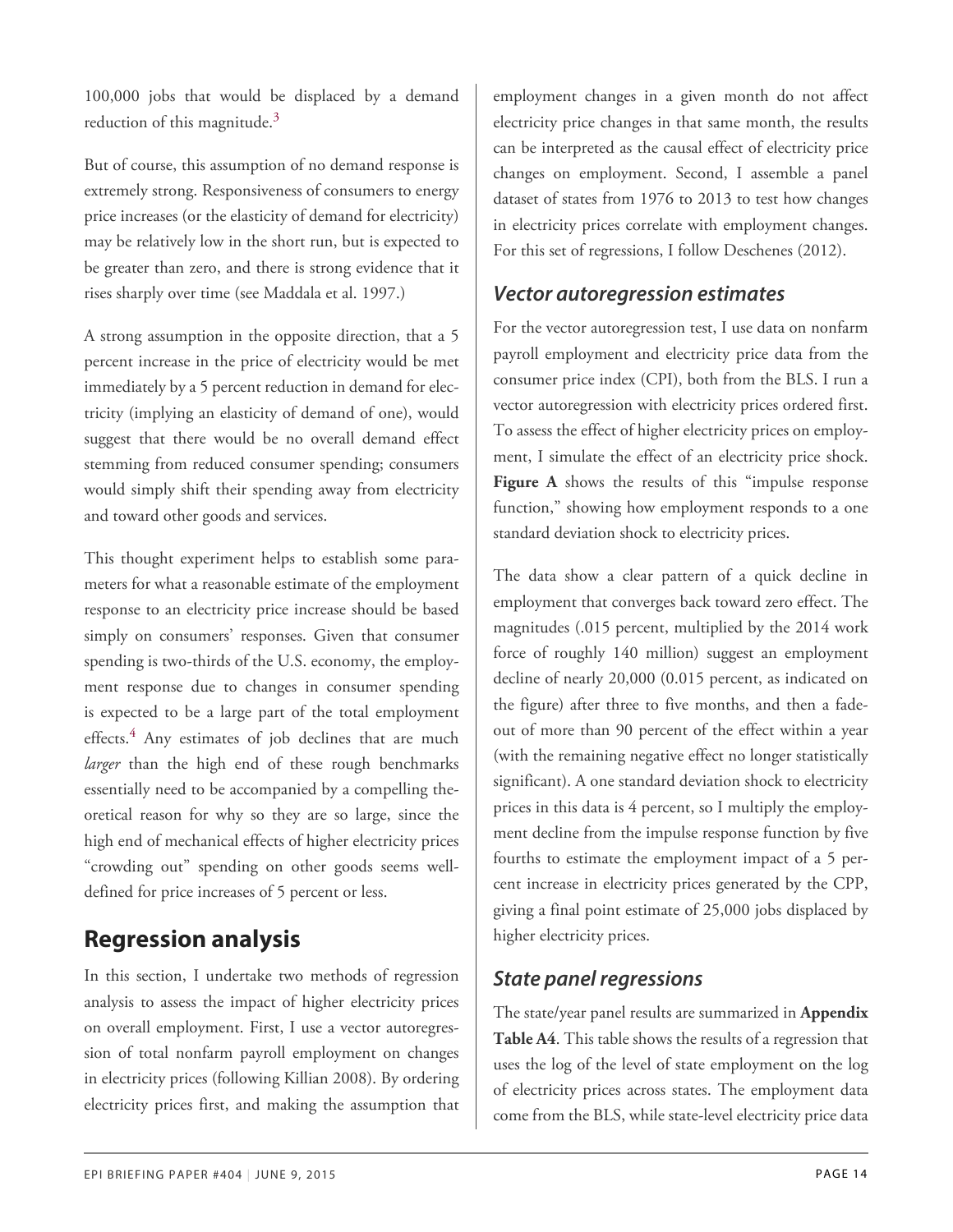#### FIGURE A



### **Response of employment to a one standard deviation change in electricity prices, results from vector autoregression**

**Source:** Monthly employment data from the BLS CES series, monthly electricity price changes from the BLS Consumer Price Index (CPI) series **150 -0.00053% -0.00053% -0.00053% -0.00053% -0.00053% -0.00053% -0.00053% -0.00053% -0.00053% -0.00** 

**ECONOMIC POLICY INSTITUTE** 

come from the State Energy Data Service (SEDS). This electricity price used is the average retail price for all endusers in each year between 1979 and 2012.

The preferred specification is shown in column 3 of Table A4, which controls for time and year fixed effects, state-level time trends, and the unemployment gap (which is important to include as it seems to be absorbing some employment variation not controlled for in the state, year, and time-trend dummy variables). The data cover the period from 1979 to 2012. For this specification, the coefficient of employment on energy prices is -0.017. This implies that a 10 percent change in electricity prices reduces employment by 0.17 percent, or that a 5 percent increase in electricity prices (as forecast by the

CPP RIA) will reduce employment by 0.085 percent, or by just under 100,000 jobs.

As noted by Deschenes (2012), this is best interpreted as the short-run effect on employment of unanticipated increases in electricity prices. Electricity price changes that are fully expected and take some time before implementation are expected to be significantly smaller.

Greater losses result if the sample is cut off in 2008 (as is done in columns 4 to 6 of Table A4). Here, the coefficient estimates suggest job losses of more than 150,000 in the specification (column 6) that includes all other controls. It is unclear why including the latest five years of data changes the results to such a great extent, but it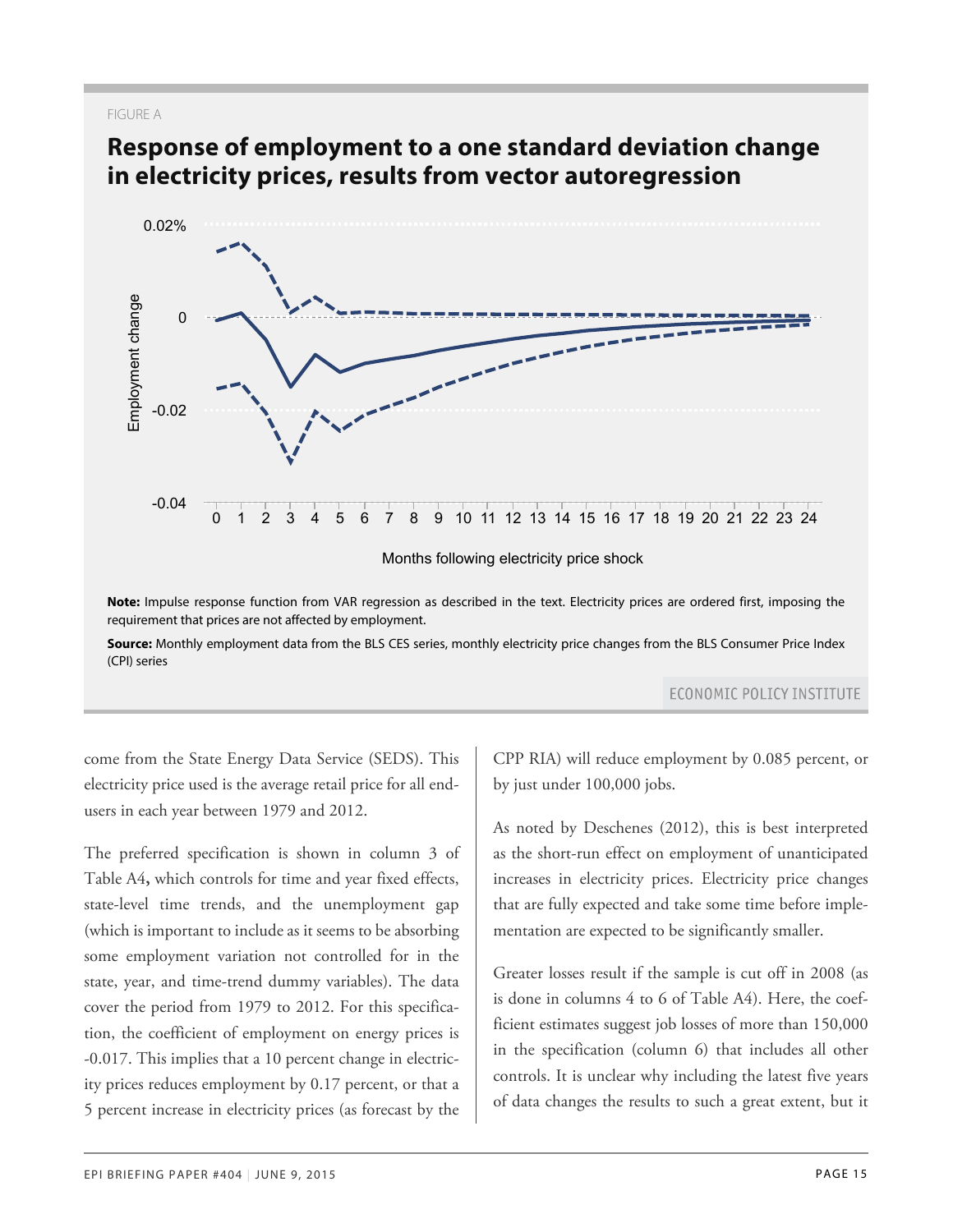is regarded as more robust to proceed by including more data rather than less.

Finally, regressions that used state/industry cells as the unit of analysis are reported. The employment data let us examine 13 separate industrial sectors within states. Despite the larger sample size, the overall coefficient on state/industry employment in this larger panel never achieved statistical significance. Later sections focus just on manufacturing employment across states and do find significant and disproportionate job losses in this sector that are correlated with electricity price differences.

### <span id="page-15-0"></span>*Combining the VAR and state-panel regression results*

The two different regression techniques provide results that span most of the plausible variation identified in the introduction to this section. The results range from 20,000 to 100,000 in the preferred specifications, with 150,000 in the panel regression with the time period truncated in 2008.

<span id="page-15-2"></span>Lacking any better alternative, I average the results provided by each method to establish the point estimate of the employment impact of higher energy prices. This method gives a net decrease of 75,000 jobs (the average of 25,000 and 125,000). Further, given the sharp fadeout of negative employment impacts in the vector autoregression, the interpretation of state panel regression results as measuring the responsiveness of employment to unanticipated short-run electricity price changes, and the evidence that the long-run elasticity of demand with respect to electricity prices is much larger than the short-run elasticity, I can only be confident about these negative price effects for the first year examined in the RIA–2020.

### <span id="page-15-1"></span>**Total net employment impacts**

**Table 4** provides the final tally on employment impacts, showing gross gains and gross losses by each employment channel: direct effects, indirect effects, and price effects, in 2020, 2025, and 2030.

The negative price effects are not large enough to swamp the positive net effect of tallying the direct and indirect job flows. The key driver of these positive net effects is the large increase in energy efficiency investments. These investments are large in direct scale (accounting for more than half of the total direct gross gains in 2020, and accounting for essentially all of the gross gains in 2025 and 2030), and also tend to have higher than average employment multipliers. These energy efficiency investments also implicitly drive a large part of the generation response, as an overall decline in electricity use of roughly 11 percent is spurred by the rule relative to the non-CPP baseline in 2035.

In 2020, net employment changes resulting from the rule total to an employment gain of more than 285,000 jobs. This net gain drops off rapidly in 2025 and 2030 but remains positive, assuming that price effects are no longer significantly affecting employment in 2025 and 2030.

### *Sensitivity check on energy efficiency jobs and full-time equivalents*

The EPA RIA's estimates of jobs supported by energy efficiency investments include a caution that these are not expressed as full-time equivalents, while the other direct job flows are. This could potentially skew upward the estimate of jobs supported through these investments. My primary estimate of employment changes has not adjusted the overall numbers for this caution, mostly because the gap between total employment and full-time equivalent employment in sectors heavily represented in energy efficiency investments (mostly manufacturing and construction) is very small. However, I did experiment with adjusting the jobs supported by energy efficiency investments downward by the economy-wide ratio of full-time equivalents to overall employment, with the results shown in **Appendix Table A5**. This adjustment leads to a roughly 10 percent reduction in jobs supported by energy efficiency investments, which in turn leads to direct and indirect job gains in 2020 falling to approximately 330,000 (down from 360,000 reported in earlier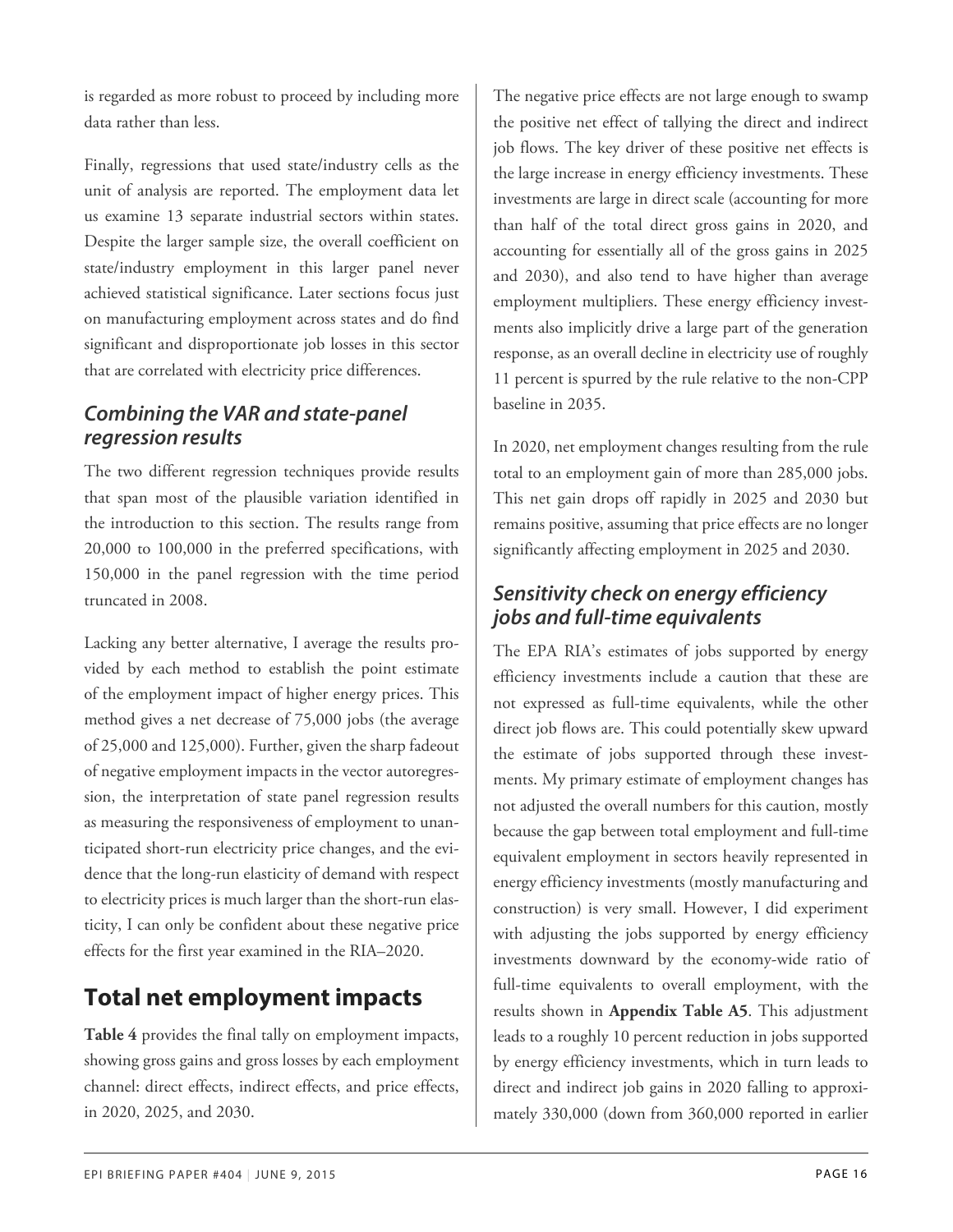|                               |                | <b>Gains</b> |                |         | <b>Losses</b> |                  |           | <b>Net</b>  |             |
|-------------------------------|----------------|--------------|----------------|---------|---------------|------------------|-----------|-------------|-------------|
|                               | 2020           | 2025         | 2030           | 2020    | 2025          | 2030             | 2020      | 2025        | 2030        |
| <b>Direct</b>                 | 119,938        | 83,059       | 79,552         | 24,263  | 52,959        | 64,672           | 95,675    | 30,100      | 14,880      |
| <b>Indirect</b>               | 353,210        | 257,778      | 239,342        | 88,656  | 181,526       | 229,880          | 264,554   | 76,252      | 9,462       |
| <b>Supplier</b>               | 136,504        | 99,634       | 92,687         | 29,117  | 62,884        | 80,644           | 107,387   | 36,750      | 12,042      |
| <b>K-services</b>             | 60,433         | 41,848       | 36,268         | 29,713  | 54,273        | 68,722           | 30,720    | $-12,424$   | $-32,453$   |
| Induced,<br>direct            | 72,723         | 55,477       | 54,058         | 13,237  | 28,358        | 34,056           | 59,486    | 27,118      | 20,002      |
| Induced,<br><i>indirect</i>   | 72,664         | 52,718       | 48,639         | 14,511  | 31,528        | 40,849           | 58,153    | 21,190      | 7,789       |
| Federal                       | 3,230          | 2,404        | 2,281          | 616     | 1,330         | 1,664            | 2,613     | 1,073       | 617         |
| State/<br>local               | 7,656          | 5,697        | 5,408          | 1,461   | 3,154         | 3,944            | 6,195     | 2,544       | 1,463       |
| Direct and<br><i>indirect</i> | 473,147        | 340,837      | 318,894        | 112,918 | 234,486       | 294,552          | 360,229   | 106,352     | 24,342      |
| Job impact of<br>prices       | $\overline{0}$ | $\mathbf 0$  | $\overline{0}$ | 75,000  | $\mathbf 0$   | $\boldsymbol{0}$ | $-75,000$ | $\mathbf 0$ | $\mathbf 0$ |
| <b>Total</b>                  | 473,147        | 340,837      | 318,894        | 187,918 | 234,486       | 294,552          | 285,229   | 106,352     | 24,342      |

**Total employment impacts by channel, gross and net, in 2020, 2025, and 2030**

**Source:** Author\'s analysis of tables 1 through 3

ECONOMIC POLICY INSTITUTE

results), and leads to small net job losses in these categories by 2030 (less than 15,000).

<span id="page-16-0"></span>It is worth noting that in a well-functioning economy (i.e., one without substantial degrees of economic slack and one no longer stuck in the liquidity trap that has characterized much of the past six years in the American economy), any significant impact on economy-wide employment—either positive or negative—would likely be met by a countervailing response from the Federal Reserve. In a sense, the Fed's job is precisely to make sure that the economy-wide employment response to any shock like the CPP is zero. However, the Fed's countervailing response may be imperfect, and it is useful to know the direction in which the Fed will have to push the economy following the implementation of the CPP. And, as I will explain, the geographic distribution of gains and losses means that even if the Fed were to fully neutralize the national employment impacts of the CPP, impacts that differ across regions would remain.

### **Comparison of job composition of gaining versus losing industries**

In addition to changes in employment levels, policymakers may also be interested in changes in the composition of jobs spurred by labor market responses to the CPP. This section combines information from the BLS ERM and demographic and labor market data from the Current Population Survey (CPS) to predict the characteristics of workers that will populate the jobs either displaced or created by the CPP.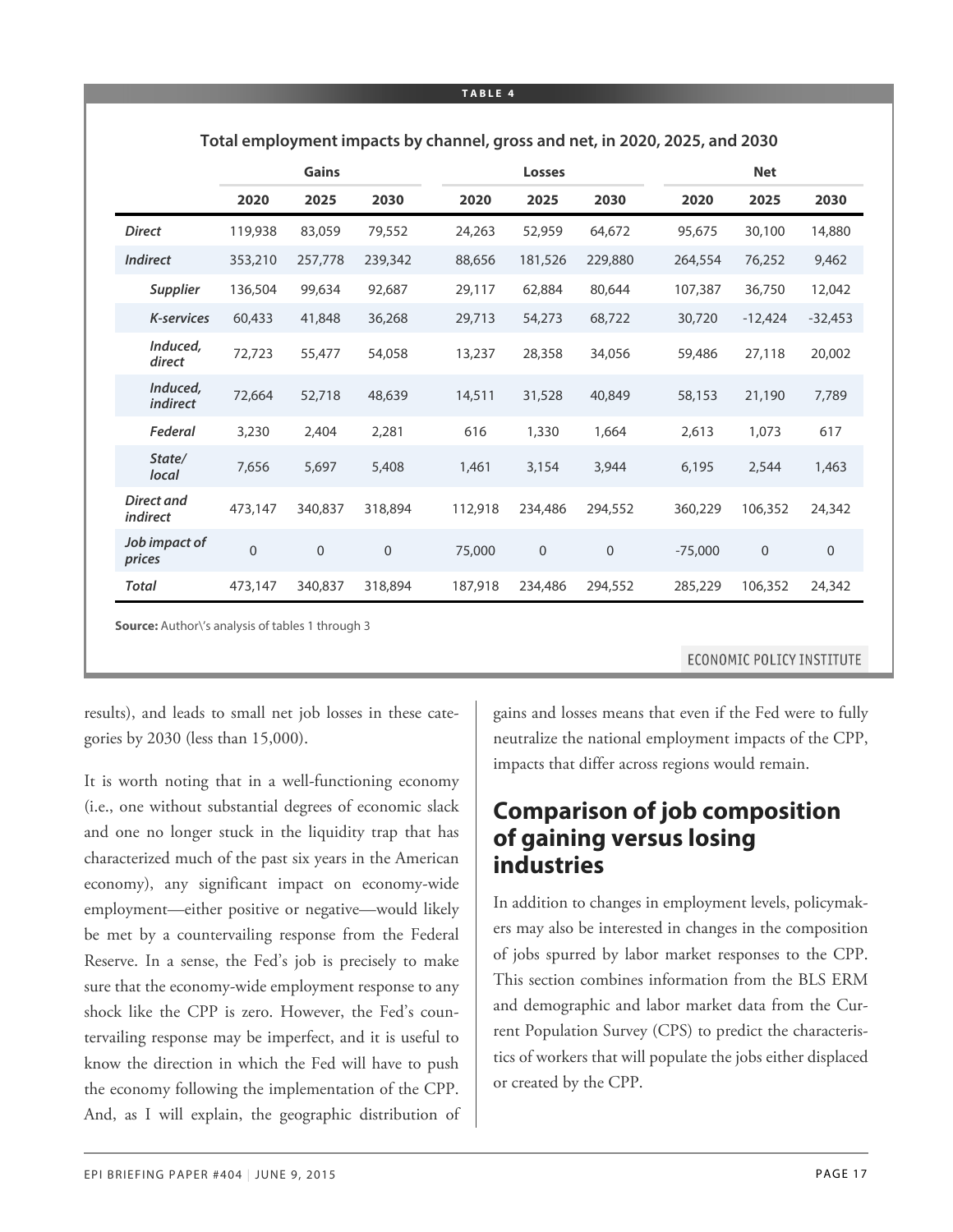I use the CPS to estimate the share of each industry's workforce by gender, race, educational attainment, union status, and wage level. I then multiply these shares by the total number of jobs displaced or created by the CPP. I present the results separately for gaining and losing industries in **Tables 5 and 6**.

The broad summary of differences in job composition between gaining and losing industries can be summarized briefly: Losing industries tend to have fewer workers with a four-year college degree or more education (20.8 percent versus 29.8 percent in gaining industries) and yet have fewer low-wage and more middle-wage jobs. This is likely in part because jobs in Iosing industries are significantly more unionized than in gaining industries (19.8 percent versus 9.0 percent). Jobs in both gaining and losing industries have higher shares of male workers and white workers than economy-wide averages.

### <span id="page-17-0"></span>*Specific challenges posed by transition from losing industries*

These indicators of job quality highlight some of the key challenges in managing the labor market transitions that are likely to result from the CPP. Specifically, workers displaced by the CPP will tend to have less formal credentials than economy-wide averages and also skew older. Both of these characteristics correlate with lower re-employment probabilities and lower quality jobs when alternative employment is secured (Sum et al. 2011). Further, because jobs in losing industries pay higher than average wages even for a workforce that has fewer formal educational credentials, the expected wage loss from displacement from these industries is expected to be higher.

Another transition issue comes from the disproportionate impact of job losses due to price effects on energy-intensive, trade-exposed industries. As **Figure B** shows, there are a small number of manufacturing industries that have significantly higher energy cost shares than others, and so these industries may see a significant decline in their international competitive position if domestic policy (i.e., the CPP) were to make electricity significantly more expensive for them relative to the global competition.

I first examine whether manufacturing overall bears a disproportionate share of job losses stemming from price increases. **Appendix Table A6** shows the results of the state/panel regressions examined earlier, but now with manufacturing employment as the dependent variable. In the preferred specification (column 2), the coefficient on electricity prices is larger than for overall employment (0.03 versus 0.017) and is statistically significant. Applying this coefficient result to the expected price change resulting from the CPP implies manufacturing job loss of roughly 20,000, or about one-fifth of the entire predicted job losses due to higher prices. Manufacturing employment is far below 10 percent of total employment, so this is clearly a disproportionate effect.

While manufacturing overall bears a disproportionate burden from price increases, this still leaves open the question of how much of this burden stems from eroded international competitiveness. Aldy and Pizer (2014) recently studied how much of output and employment declines stemming from increasing energy prices is the result of declining international competitiveness. Their results for overall manufacturing, as well as for some particularly energy-intensive sectors, are shown in **Figure C**. For particularly energy-intensive industries, about onefifth of the entire output and employment decline stemming from higher energy prices is due to an eroded position in international markets.

**Figure D** highlights another concern related to transition challenges posed by the CPP. The drivers of job displacements in our analysis are the closure of coal-fired EGUs and the reduction in coal mining. Figure D adds together state employment in mining and a rough estimate of state employment in coal-fired EGUs and divides by total employment in the state, to gain a measure that can be thought of as potential exposure to job losses from the CPP.<sup>[4](#page-24-6)</sup> It then plots this measure of potential exposure to job losses against each state's average per capita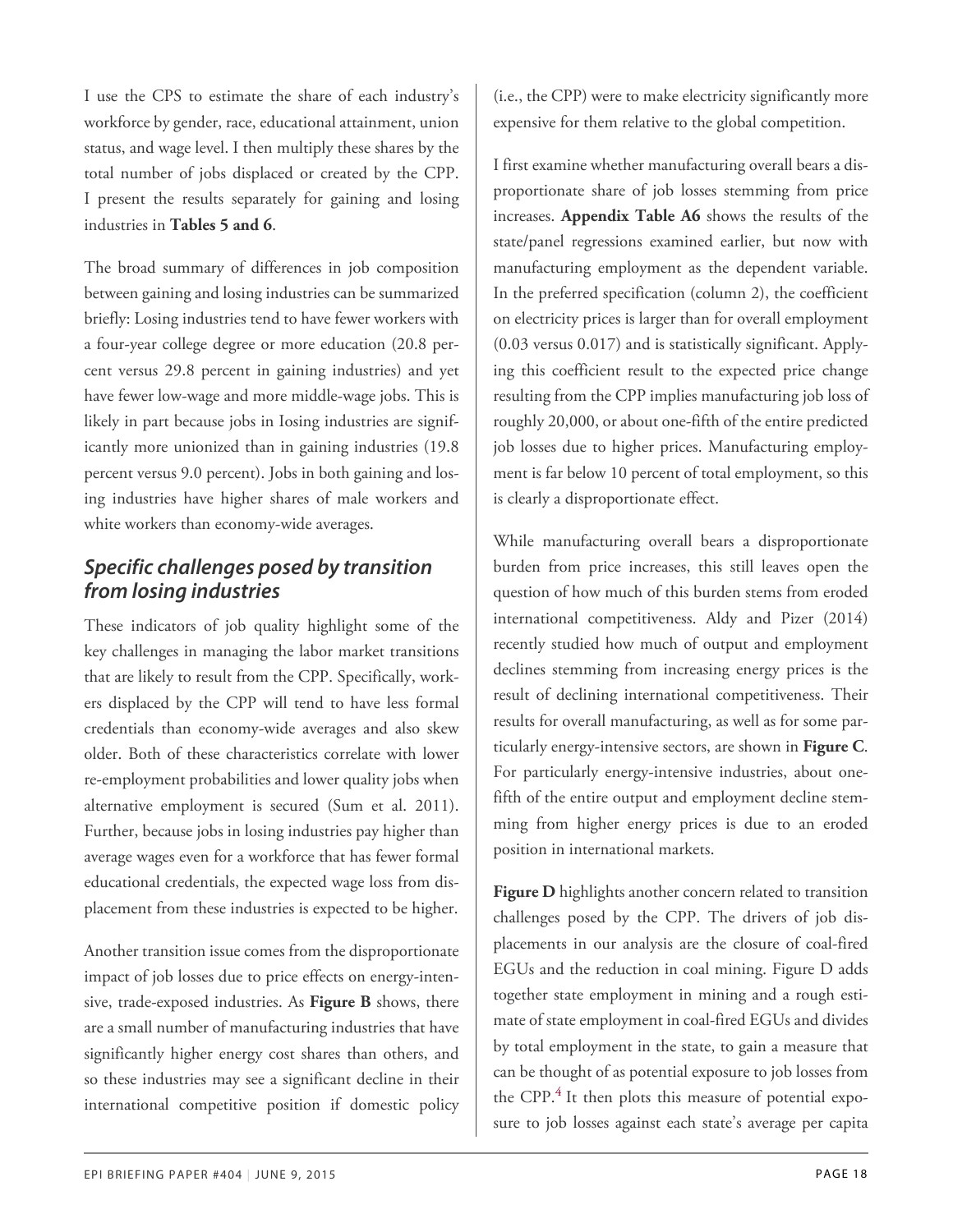#### **TABLE 5**

|                                                     |               |                 | <b>Jobs lost</b>           |                |              |               |                 | <b>Percentage of jobs lost</b> |                |              | Economy-wide<br>average |
|-----------------------------------------------------|---------------|-----------------|----------------------------|----------------|--------------|---------------|-----------------|--------------------------------|----------------|--------------|-------------------------|
|                                                     | <b>Direct</b> | <b>Supplier</b> | <b>Direct</b><br>+Supplier | <b>K-input</b> | <b>Total</b> | <b>Direct</b> | <b>Supplier</b> | <b>Direct</b><br>+Supplier     | <b>K-input</b> | <b>Total</b> |                         |
| <b>Totals</b>                                       | 24,263        | 29,117          | 53,379                     | 29,115         | 82,494       | 29.4%         | 35.3%           | 64.7%                          | 35.3%          | 100.0%       | 100.0%                  |
| Gender                                              |               |                 |                            |                |              |               |                 |                                |                |              |                         |
| Male                                                | 21,034        | 24,665          | 45,699                     | 24,986         | 70,685       | 86.7%         | 84.7%           | 85.6%                          | 85.8%          | 85.7%        | 51.5%                   |
| Female                                              | 3,229         | 4,452           | 7,681                      | 4,129          | 11,809       | 13.3%         | 15.3%           | 14.4%                          | 14.2%          | 14.3%        | 48.5                    |
|                                                     |               |                 |                            |                |              |               |                 |                                |                |              |                         |
| Race<br><b>Non-Hispanic</b>                         |               |                 |                            |                |              |               |                 |                                |                |              |                         |
| white                                               | 20,907        | 24,521          | 45,428                     | 19,295         | 64,724       | 86.2%         | 84.2%           | 85.1%                          | 66.3%          | 78.5%        | 66.2%                   |
| <b>Non-Hispanic</b><br>black                        | 1,210         | 1,748           | 2,958                      | 1,608          | 4,566        | 5.0%          | 6.0%            | 5.5%                           | 5.5%           | 5.5%         | 10.9                    |
| <b>Hispanic</b>                                     | 1,315         | 1,842           | 3,158                      | 6,658          | 9,816        | 5.4%          | 6.3%            | 5.9%                           | 22.9%          | 11.9%        | 15.8                    |
| Asian<br>(including<br>Pacific<br><i>islander</i> ) | 224           | 342             | 566                        | 1,131          | 1,697        | 0.9%          | 1.2%            | 1.1%                           | 3.9%           | 2.1%         | 5.3                     |
| Other                                               | 606           | 664             | 1,270                      | 422            | 1,691        | 2.5%          | 2.3%            | 2.4%                           | 1.4%           | 2.1%         | 1.7                     |
|                                                     |               |                 |                            |                |              |               |                 |                                |                |              |                         |
| Age<br>Less than 25<br>years                        | 1,760         | 1,978           | 3,738                      | 2,768          | 6,506        | 7.3%          | 6.8%            | 7.0%                           | 9.5%           | 7.9%         | 14.6%                   |
| $25 - 54$                                           | 17,941        | 21,668          | 39,609                     | 22,273         | 61,881       | 73.9%         | 74.4%           | 74.2%                          | 76.5%          | 75.0%        | 70.0                    |
| 55 years and<br>older                               | 4,562         | 5,471           | 10,032                     | 4,074          | 14,107       | 18.8%         | 18.8%           | 18.8%                          | 14.0%          | 17.1%        | 15.4                    |
| <b>Union status</b>                                 |               |                 |                            |                |              |               |                 |                                |                |              |                         |
| Covered                                             | 5,559         | 7,025           | 12,585                     | 3,757          | 16,342       | 22.9%         | 24.1%           | 23.6%                          | 12.9%          | 19.8%        | 10.7%                   |
| Not covered                                         | 18,703        | 22,091          | 40,795                     | 25,358         | 66,153       | 77.1%         | 75.9%           | 76.4%                          | 87.1%          | 80.2%        | 89.3                    |
| <b>Education</b>                                    |               |                 |                            |                |              |               |                 |                                |                |              |                         |
| Less than<br>high school                            | 1,140         | 1,185           | 2,325                      | 4,818          | 7,143        | 4.7%          | 4.1%            | 4.4%                           | 16.5%          | 8.7%         | 9.7%                    |
| High school<br>only                                 | 10,817        | 11,815          | 22,632                     | 11,024         | 33,656       | 44.6%         | 40.6%           | 42.4%                          | 37.9%          | 40.8%        | 28.2%                   |
| Some college                                        | 7,539         | 9,409           | 16,949                     | 7,543          | 24,492       | 31.1%         | 32.3%           | 31.8%                          | 25.9%          | 29.7%        | 29.8%                   |
| <b>Bachelor's</b><br>only                           | 3,509         | 4,937           | 8,447                      | 4,278          | 12,724       | 14.5%         | 17.0%           | 15.8%                          | 14.7%          | 15.4%        | 21.4%                   |
| Advanced<br>degree                                  | 1,257         | 1,770           | 3,027                      | 1,453          | 4,480        | 5.2%          | 6.1%            | 5.7%                           | 5.0%           | 5.4%         | 11.0%                   |
| Wage<br>quintile                                    |               |                 |                            |                |              |               |                 |                                |                |              |                         |
| First (lowest)                                      | 714           | 853             | 1,567                      | 2,602          | 4,169        | 2.9%          | 2.9%            | 2.9%                           | 8.9%           | 5.1%         | 20.5%                   |
| Second                                              | 1,944         | 2,317           | 4,261                      | 5,241          | 9,503        | 8.0%          | 8.0%            | 8.0%                           | 18.0%          | 11.5%        | 19.6%                   |
| <b>Third</b>                                        | 4,032         | 4,804           | 8,836                      | 6,873          | 15,709       | 16.6%         | 16.5%           | 16.6%                          | 23.6%          | 19.0%        | 20.0%                   |
| Fourth                                              | 9072          | 10291           | 19363                      | 7524           | 26887        | 37.4%         | 35.3%           | 36.3%                          | 25.8%          | 32.6%        | 20.0%                   |

**Demographic, labor force, and job-quality characteristics of jobs in losing industries**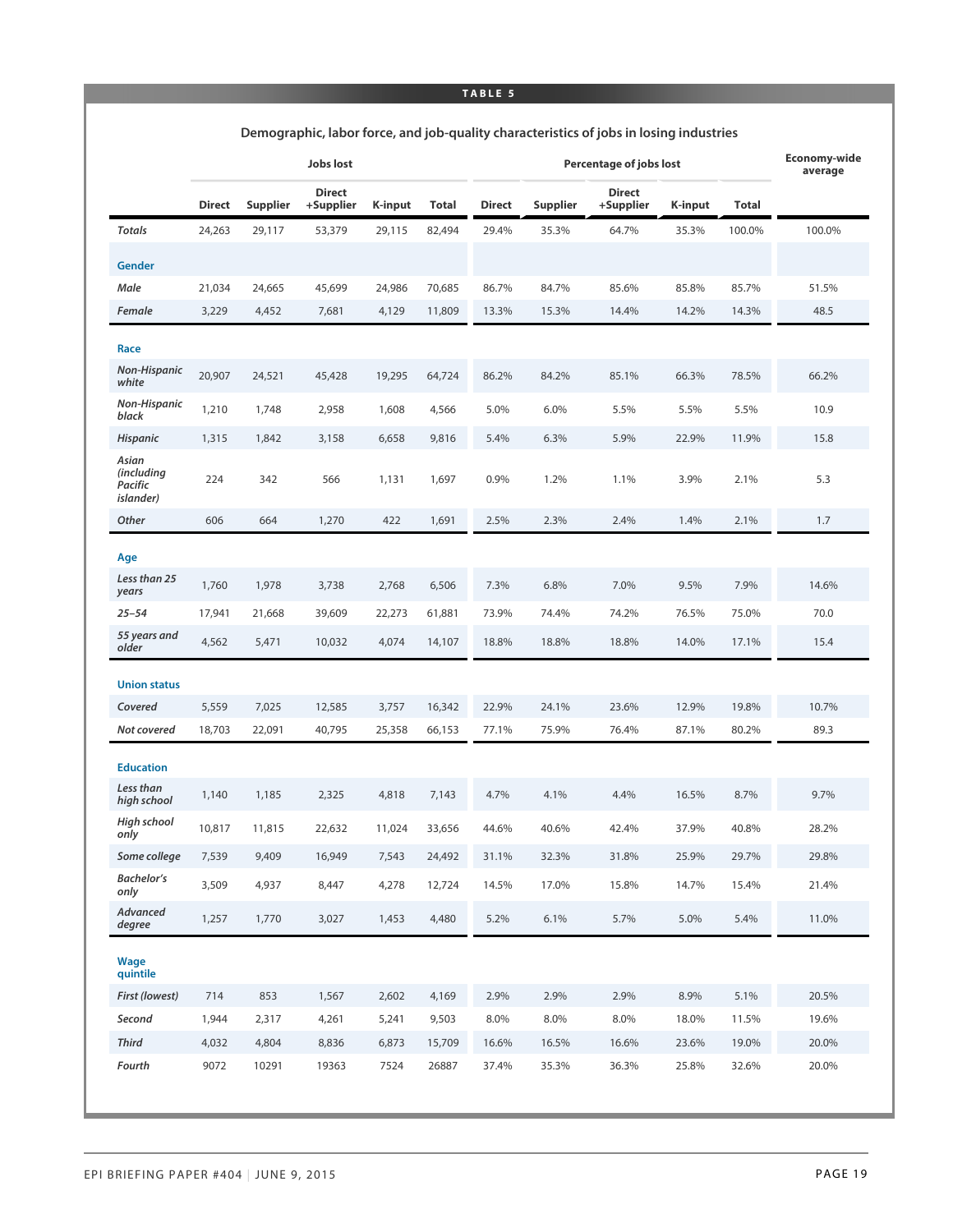#### **TABLE 5 (CONTINUED)**

|                           |               |          | <b>Jobs lost</b>           |         |              |               | Percentage of jobs lost |                            | Economy-wide<br>average |              |       |
|---------------------------|---------------|----------|----------------------------|---------|--------------|---------------|-------------------------|----------------------------|-------------------------|--------------|-------|
|                           | <b>Direct</b> | Supplier | <b>Direct</b><br>+Supplier | K-input | <b>Total</b> | <b>Direct</b> | <b>Supplier</b>         | <b>Direct</b><br>+Supplier | <b>K-input</b>          | <b>Total</b> |       |
| <b>Fifth</b><br>(highest) | 8502          | 10851    | 19352                      | 6875    | 26227        | 35.0%         | 37.3%                   | 36.3%                      | 23.6%                   | 31.8%        | 20.0% |

**Note:** Job estimates do not include spending effects. Employment statistics represent pooled data from 2009–2012. Figure sums relayed in the text may vary slightly from the table due to rounding.

**Source:** Author's analysis of EPA Regulatory Impact Analysis of Clean Power Plan (2014), Bureau of Labor Statistics\' *Employment Requirements Matrices(ERMs),* and Current Population Survey (CPS) public data series

#### ECONOMIC POLICY INSTITUTE

personal income. The key finding is that potential exposure to job displacements caused by the CPP seems likely to occur disproportionately in poorer states, which could hence have greater trouble finding resources to deal with the needed transitions. Because of this issue, and because the benefits of mitigating carbon emissions are national (indeed, global), this seems like a strong basis for federal policymakers to act to provide relief for states and communities that will have the largest necessary adjustments stemming from the CPP.

### <span id="page-19-0"></span>*Transition policies*

President Obama's fiscal year 2016 budget proposal includes support for managing the transition to the CPP. This proposal—so far unapproved—included a new \$4 billion fund to encourage states to make faster and deeper cuts to emissions from power plants and an additional \$2 billion tax credit for power plants that capture their carbon dioxide. These recommended financial supports indicate that the administration acknowledges that a key downside to addressing greenhouse gas mitigation through regulation rather than legislation is that it has the potential to create market distortions that may require additional intervention. A legislative solution would have provided the opportunity to bundle jobcreating investments and transition assistance as a combined policy package that would raise the cost of fossil fuel energy production and trigger displacements from "dirty" to "clean" power. The regulatory approach does not offer that same opportunity. The legislative defeat

of greenhouse gas mitigation approaches in 2009 made the regulatory track the only available option, and so it is vital that policymakers concerned about jobs and incomes take steps to blunt any economic harm caused by job displacements spurred by the CPP.

There are many such steps that could be taken. Possibly the most important includes ensuring the viability of the health and pensions funds of coal companies. Many retirees rely on this income, and they should not be punished for policy changes that make company pension obligations untenable. Currently the United Mine Workers (UMW) multi-employer pension fund is roughly \$1 billion short of being in actuarial balance, driven predominantly by the rapid shrinkage of the current workforce relative to retirees. Another significant blow to the level of the current workforce could be disastrous for the pension fund. The Obama administration's fiscal year 2016 budget includes transfers to the UMW pension fund through the Pension Benefits Guaranty Corporation to insure the solvency of the plan. The fiscal year 2016 budget also boosts transfers to health plans administered by the UMW to insure their viability.

Another set of tools would aim to ameliorate the decline in industrial competitiveness that could accompany the rule. For example, if other countries undertook measures to raise the price of carbon emissions, this would stem the competitiveness loss. Signing international agreements that raise the cost of greenhouse gas emissions would be an effective policy tool to mitigate the negative effects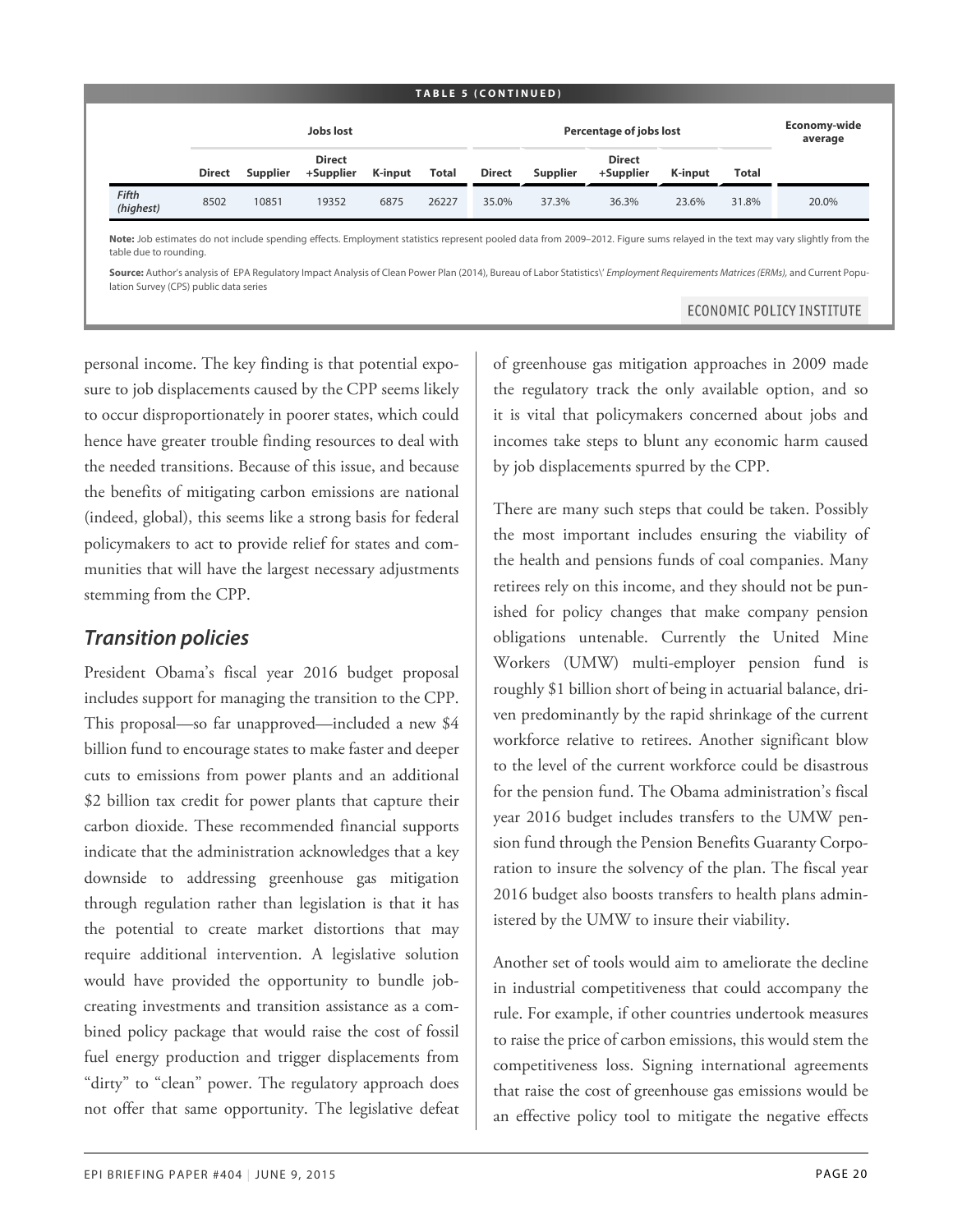#### **TABLE 6**

|                                                     |               |                 | Jobs gained                |         |              |               |          |                            |                |              |                         |
|-----------------------------------------------------|---------------|-----------------|----------------------------|---------|--------------|---------------|----------|----------------------------|----------------|--------------|-------------------------|
|                                                     | <b>Direct</b> | <b>Supplier</b> | <b>Direct</b><br>+Supplier | K-input | <b>Total</b> | <b>Direct</b> | Supplier | <b>Direct</b><br>+Supplier | <b>K-input</b> | <b>Total</b> | Economy-wide<br>average |
| <b>Totals</b>                                       | 119,938       | 136,504         | 256,441                    | 59,969  | 316,410      | 37.9%         | 43.1%    | 81.0%                      | 19.0%          | 100.0%       | 100.0%                  |
|                                                     |               |                 |                            |         |              |               |          |                            |                |              |                         |
| Gender                                              |               |                 |                            |         |              |               |          |                            |                |              |                         |
| Male                                                | 87,464        | 99,434          | 186,898                    | 51,464  | 238,363      | 72.9%         | 72.8%    | 72.9%                      | 85.8%          | 75.3%        | 51.5%                   |
| Female                                              | 32,474        | 37,069          | 69,543                     | 8,504   | 78,047       | 27.1%         | 27.2%    | 27.1%                      | 14.2%          | 24.7%        | 48.5%                   |
| Race                                                |               |                 |                            |         |              |               |          |                            |                |              |                         |
| <b>Non-Hispanic</b><br>white                        | 84,543        | 99,750          | 184,293                    | 39,743  | 224,036      | 70.5%         | 73.1%    | 71.9%                      | 66.3%          | 70.8%        | 66.2%                   |
| Non-Hispanic<br>black                               | 9,259         | 11,067          | 20,326                     | 3,313   | 23,639       | 7.7%          | 8.1%     | 7.9%                       | 5.5%           | 7.5%         | 10.9%                   |
| <b>Hispanic</b>                                     | 17,808        | 15,792          | 33,600                     | 13,714  | 47,314       | 14.8%         | 11.6%    | 13.1%                      | 22.9%          | 15.0%        | 15.8%                   |
| Asian<br>(including<br>Pacific<br><i>islander</i> ) | 6,700         | 8,048           | 14,748                     | 2,330   | 17,078       | 5.6%          | 5.9%     | 5.8%                       | 3.9%           | 5.4%         | 5.3%                    |
| Other                                               | 1,627         | 1,848           | 3,475                      | 869     | 4,344        | 1.4%          | 1.4%     | 1.4%                       | 1.4%           | 1.4%         | 1.7%                    |
|                                                     |               |                 |                            |         |              |               |          |                            |                |              |                         |
| Age<br>Less than 25                                 |               |                 |                            |         |              |               |          |                            |                |              |                         |
| years                                               | 9,135         | 9,367           | 18,502                     | 5,701   | 24,203       | 7.6%          | 6.9%     | 7.2%                       | 9.5%           | 7.6%         | 14.6%                   |
| $25 - 54$                                           | 89,897        | 101,761         | 191,658                    | 45,875  | 237,533      | 75.0%         | 74.5%    | 74.7%                      | 76.5%          | 75.1%        | 70.0%                   |
| 55 years and<br>older                               | 20,905        | 25,376          | 46,281                     | 8,392   | 54,673       | 17.4%         | 18.6%    | 18.0%                      | 14.0%          | 17.3%        | 15.4%                   |
| <b>Union status</b>                                 |               |                 |                            |         |              |               |          |                            |                |              |                         |
| Covered                                             | 9,847         | 11,034          | 20,880                     | 7,739   | 28,619       | 8.2%          | 8.1%     | 8.1%                       | 12.9%          | 9.0%         | 10.7%                   |
| Not covered                                         | 110,091       | 125,470         | 235,561                    | 52,230  | 287,791      | 91.8%         | 91.9%    | 91.9%                      | 87.1%          | 91.0%        | 89.3%                   |
| <b>Education</b>                                    |               |                 |                            |         |              |               |          |                            |                |              |                         |
| Less than<br>high school                            | 11,201        | 8,911           | 20,112                     | 9,923   | 30,035       | 9.3%          | 6.5%     | 7.8%                       | 16.5%          | 9.5%         | 9.7%                    |
| High school<br>only                                 | 38,404        | 43,819          | 82,223                     | 22,706  | 104,929      | 32.0%         | 32.1%    | 32.1%                      | 37.9%          | 33.2%        | 28.2%                   |
| Some college                                        | 32,686        | 38,874          | 71,560                     | 15,536  | 87,096       | 27.3%         | 28.5%    | 27.9%                      | 25.9%          | 27.5%        | 29.8%                   |
| <b>Bachelor's</b><br>only                           | 25,780        | 30,394          | 56,173                     | 8,811   | 64,984       | 21.5%         | 22.3%    | 21.9%                      | 14.7%          | 20.5%        | 21.4%                   |
| Advanced<br>degree                                  | 11,867        | 14,506          | 26,373                     | 2,993   | 29,366       | 9.9%          | 10.6%    | 10.3%                      | 5.0%           | 9.3%         | 11.0%                   |
| Wage<br>quintile                                    |               |                 |                            |         |              |               |          |                            |                |              |                         |
| First (lowest)                                      | 10,609        | 9,311           | 19,921                     | 5,360   | 25,281       | 8.8%          | 6.8%     | 7.8%                       | 8.9%           | 8.0%         | 20.5%                   |
| Second                                              | 19,151        | 19,837          | 38,989                     | 10,796  | 49,785       | 16.0%         | 14.5%    | 15.2%                      | 18.0%          | 15.7%        | 19.6%                   |
| <b>Third</b>                                        | 26,581        | 30,669          | 57,251                     | 14,156  | 71,407       | 22.2%         | 22.5%    | 22.3%                      | 23.6%          | 22.6%        | 20.0%                   |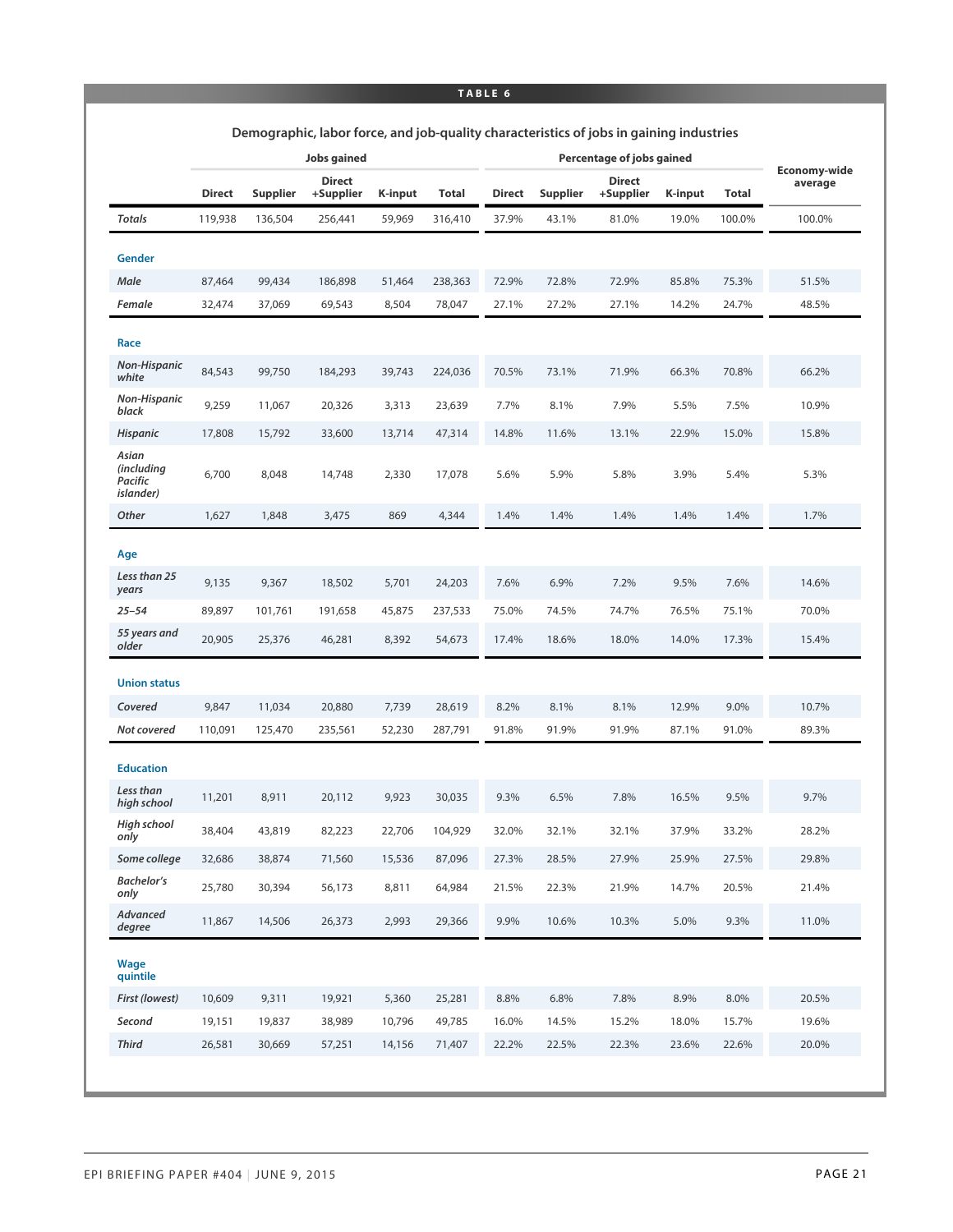#### **TABLE 6 (CONTINUED)**

|                           |               | Jobs gained     |                            |                |              |               | Percentage of jobs gained |                            |                |       |                         |  |  |
|---------------------------|---------------|-----------------|----------------------------|----------------|--------------|---------------|---------------------------|----------------------------|----------------|-------|-------------------------|--|--|
|                           | <b>Direct</b> | <b>Supplier</b> | <b>Direct</b><br>+Supplier | <b>K-input</b> | <b>Total</b> | <b>Direct</b> | <b>Supplier</b>           | <b>Direct</b><br>+Supplier | <b>K-input</b> | Total | Economy-wide<br>average |  |  |
| Fourth                    | 31,151        | 37,126          | 68,277                     | 15.496         | 83,774       | 26.0%         | 27.2%                     | 26.6%                      | 25.8%          | 26.5% | 20.0%                   |  |  |
| <b>Fifth</b><br>(highest) | 32,444        | 39,560          | 72,004                     | 14,160         | 86,164       | 27.1%         | 29.0%                     | 28.1%                      | 23.6%          | 27.2% | 20.0%                   |  |  |

**Note:** Job estimates do not include spending effects. Employment statistics represent pooled data from 2009–2012. Figure sums relayed in the text may vary slightly from the table due to rounding.

**Source:** Author's analysis of EPA Regulatory Impact Analysis of Clean Power Plan (2014), Bureau of Labor Statistics\' *Employment Requirements Matrices(ERMs),* and Current Population Survey (CPS) public data series

#### ECONOMIC POLICY INSTITUTE

FIGURE B

### **Energy costs as a share of gross output**



#### **Source:** Industry Productivity Database from the National Bureau of Economic Research

ECONOMIC POLICY INSTITUTE

22 <del>0.560 0.560</del> global emissions by stopping carbon-intensive producof labor market transitions stemming from the rule (and would further make the rule more effective in reducing

tion from simply "leaking" abroad to other countries that do not regulate or price emissions). Until such an international agreement is reached, the United States could

20 0.55063%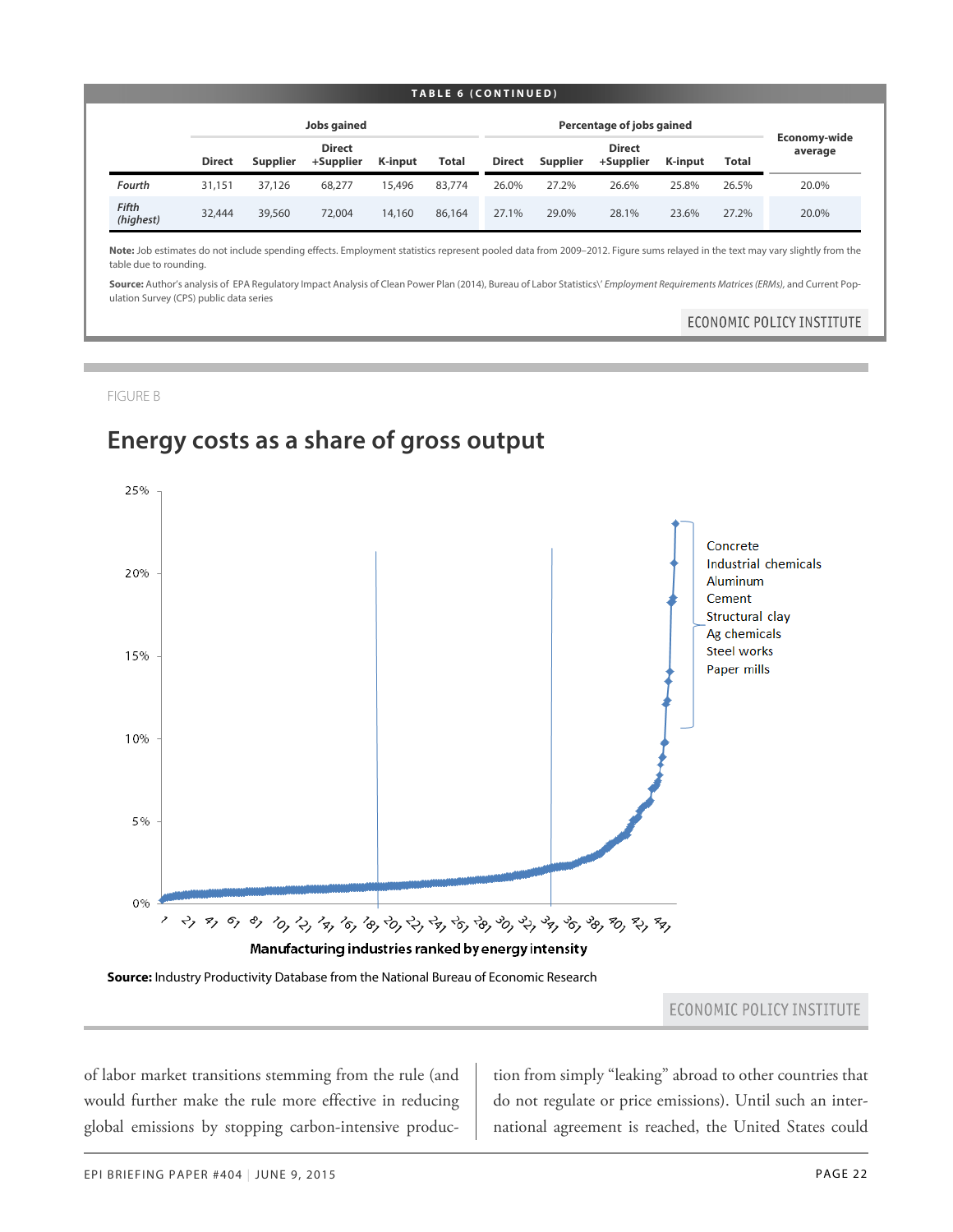#### FIGURE C



### **Share of output declines stemming from higher energy prices attributable to reduced competitiveness**

unilaterally impose a "border-adjustment" tariff based on the carbon-intensity of the production of imports. Such a tariff would make the global reduction in emissions stemming from the rule larger, would blunt the employment dislocation in the United States caused by the rule, and is in fact necessary for preserving the principle of nondiscrimination in trade relationships.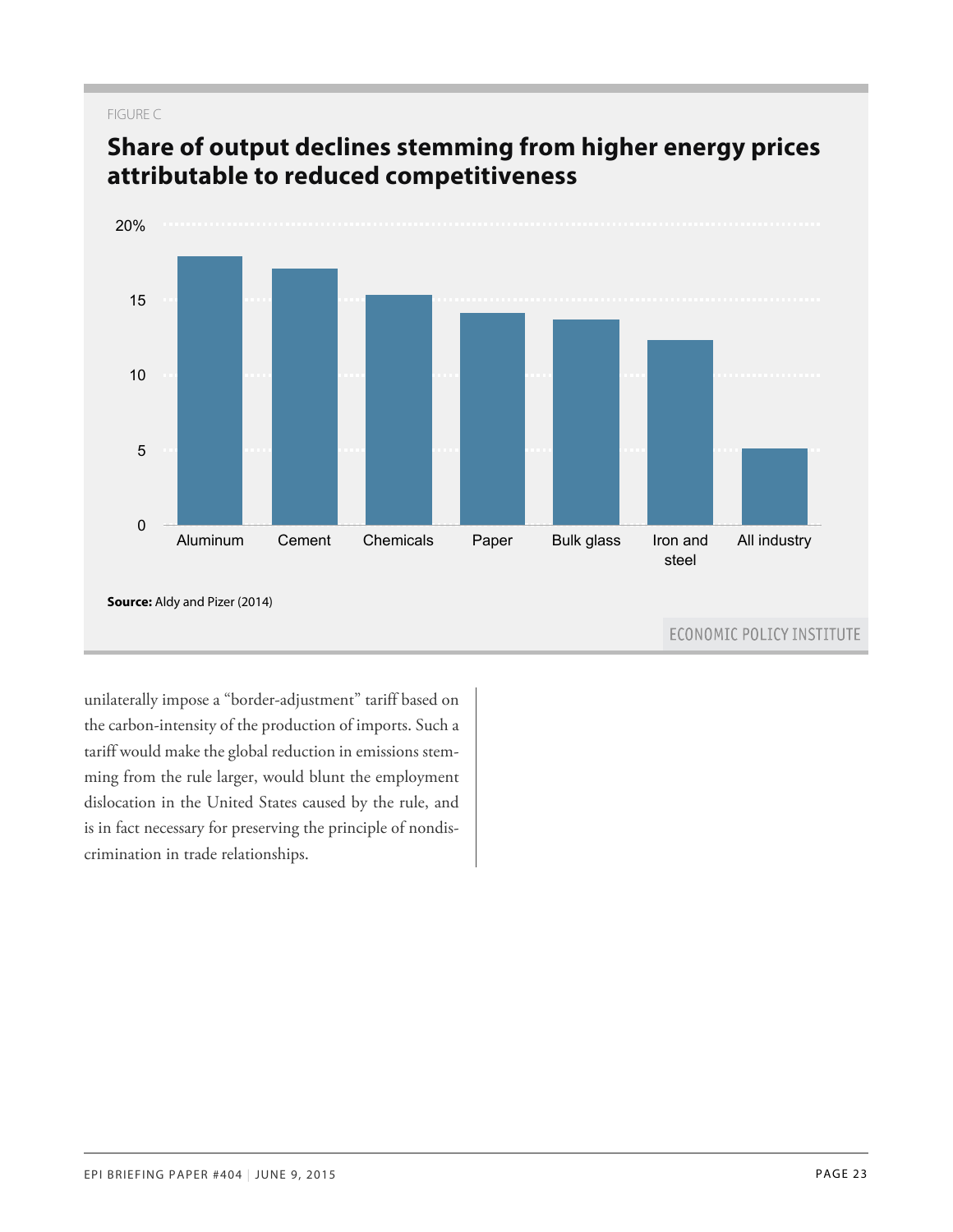#### FIGURE D

### **Relationship between potential exposure to job losses from the CPP and state average per capita income**



ECONOMIC POLICY INSTITUTE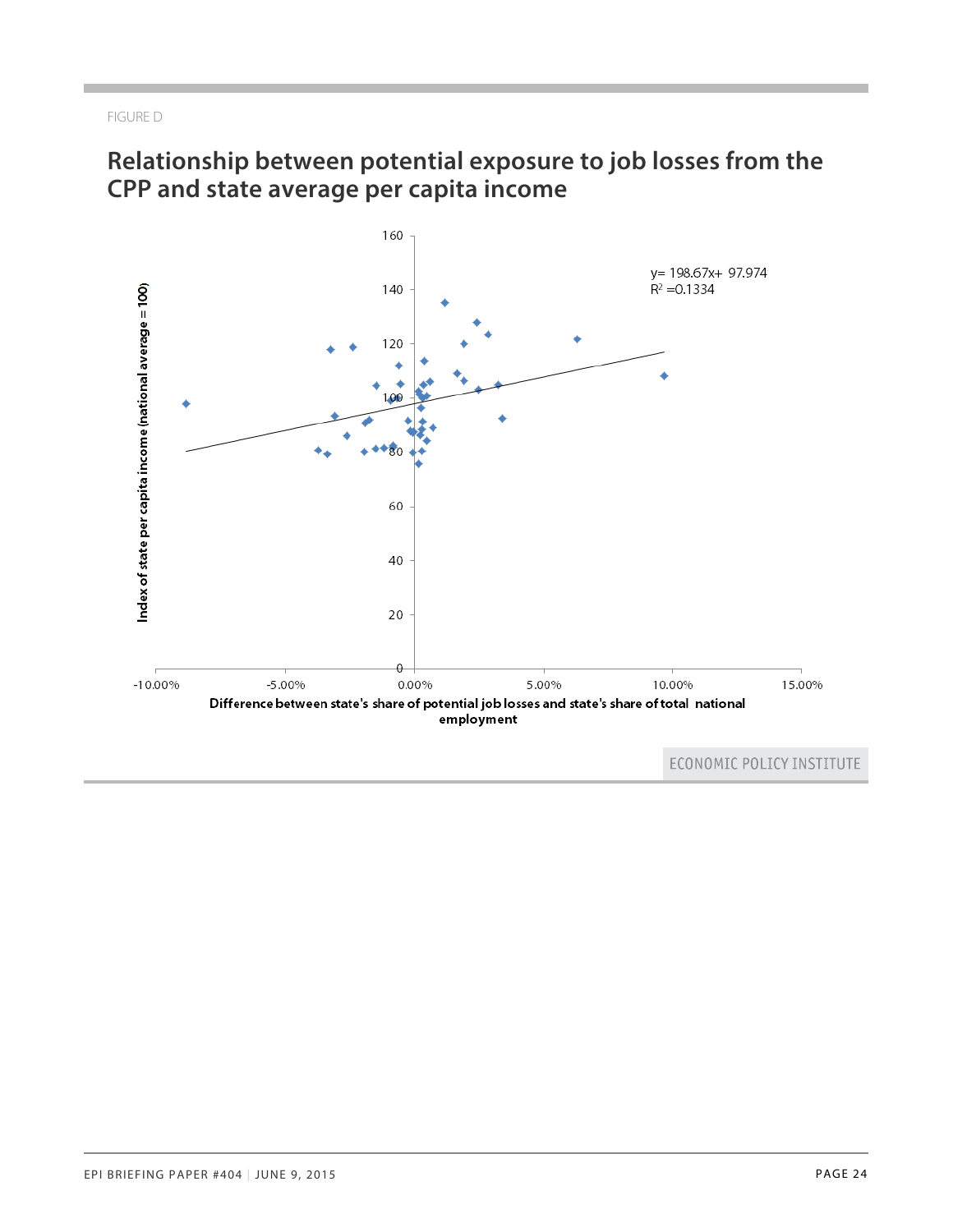### <span id="page-24-0"></span>**Conclusion**

The CPP is the largest U.S. undertaking to date aimed at mitigating the effects of global climate change. Given the vast importance of global climate change, this means that the impact of the CPP on economic, health, and environmental outcomes is likely to be quite large—and this is indeed what the EPA's own impact analysis of the CPP shows. Yet much debate about the CPP (and indeed, about nearly all environmental regulations) has focused on the narrower issue of *employment* changes spurred by the proposed rule. Economic theory suggests that such employment changes are likely to be modest (see Goodstein 1997 and Bivens 2011). This paper offers a comprehensive account of the economic channels through which the rule's effects could alter U.S. employment. It finds that these effects are relatively modest in the near term, and are more likely to provide a small net boost in employment by 2020. After this date, the net impacts of the rule on employment converge quickly to zero—becoming almost completely insignificant by 2030.

<span id="page-24-6"></span><span id="page-24-5"></span><span id="page-24-4"></span><span id="page-24-3"></span><span id="page-24-2"></span><span id="page-24-1"></span>While the proposed rule's effect on employment levels is small (and positive), the concentration of job dislocations and the composition of jobs in the losing industries suggest that policymakers should consider complementary policies to adjust and to blunt some of the less desirable outcomes of the rule. The clearest virtue to addressing climate change and greenhouse gas emissions through legislation is precisely that such complementary policies can be bundled together with the mechanisms that reduce emissions. This virtue does not accompany the current efforts to limit greenhouse gas emissions through regulation. While a regulatory approach can be effective in achieving the primary target of reducing greenhouse gas emissions, it needs to be supported by policies that will ensure that groups of workers and communities bearing a disproportionate burden of adjustment are fairly compensated.

### **About the author**

**Josh Bivens** joined the Economic Policy Institute in 2002 and is currently the director of research and policy. His primary areas of research include macroeconomics, social insurance, and globalization. He has authored or co-authored three books (including *The State of Working America, 12th Edition*) while working at EPI, edited another, and has written numerous research papers, including for academic journals. He appears often in media outlets to offer economic commentary and has testified several times before the U.S. Congress. He earned his Ph.D. from The New School for Social Research.

### **Endnotes**

- [1.](#page-9-2) The employment multipliers for all 195 industries are available upon request.
- [2.](#page-11-2) Electricity's share in the total economy is based on data from 2013 using data collected by the Bureau of Economic Analysis (BEA).
- [3.](#page-13-3) For translating changes in spending flows and gross domestic product (GDP) into jobs, see Bivens (2011).
- [4.](#page-13-4) The labor supply effects of such an electricity price increase are likely to be considerably smaller. The 5 percent increase in electricity prices represents roughly a 0.12 percent reduction in real wages. Typical labor supply elasticities range from 0.1 to 0.3, so this implies a 0.0036 percent reduction in labor supply at most, or roughly 5,400 fewer jobs stemming from workers' voluntary labor supply decisions.
- 5. For the estimate of employment in EGUs by state, we allocate nationwide employment in coal-fired plants by each state's share of national coal-fired electrical generation, using data from the U.S. Energy Information Association (EIA).

### **References**

Aldy, Joseph, and William Pizer. 2014. *The Competitiveness Impacts of Climate Change Mitigation Policies*. Working paper, March 2014 draft.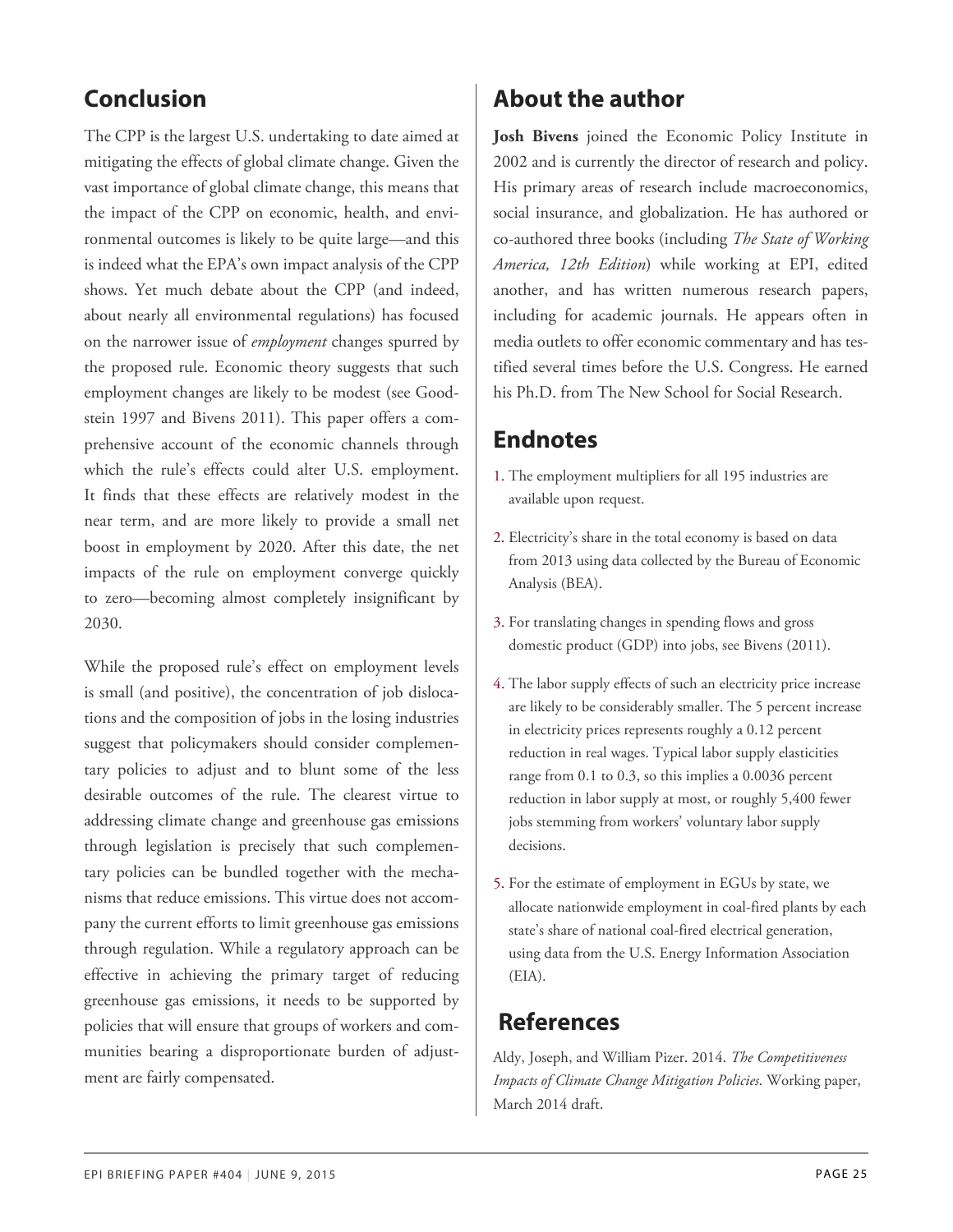Bivens, Josh. 2003. *Updated Employment Multipliers for the US Economy*. EPI Working Paper No. 268.

Bivens, Josh. 2011. *A Life-Saver, Not a Job-Killer: EPA's Proposed 'Air Toxics Rule' Is No Threat to Job Growth*. EPI Briefing Paper No. 312.

Bureau of Labor Statistics (U.S. Department of Labor) Employment Requirements Matrix. 2012. ["Historical]( http:/www.bls.gov/emp/ep_data_emp_requirements.htm) [Employment Requirements Tables, 1993–2012.]( http:/www.bls.gov/emp/ep_data_emp_requirements.htm)"

Bureau of Labor Statistics (U.S. Department of Labor) Current Employment Statistics program. Various years. [Employment, Hours and Earnings—National](http://www.bls.gov/ces/#data) [database].

Bureau of Labor Statistics (U.S. Department of Labor) Multifactor Productivity program. Various years. [Multifactor](http://www.bls.gov/mfp/#data) [Industry Productivity](http://www.bls.gov/mfp/#data) [database].

Bureau of Labor Statistics (U.S. Department of Labor) Consumer Price Indexes program. Various years. [All Urban](http://bls.gov/cpi/) [Consumers: Chained Consumer Price Index](http://bls.gov/cpi/) (CPI) [database].

Current Population Survey public data series. Various years. Aggregate data from basic monthly CPS microdata are available from the Bureau of Labor Statistics through three primary channels: as *[Historical 'A' Tables](http://www.bls.gov/data/#historical-tables)* released with the BLS Employment Situation Summary, through the *[Labor Force](http://www.bls.gov/cps/#data) [Statistics Including the National Unemployment Rate](http://www.bls.gov/cps/#data)* database, and through [series reports](http://data.bls.gov/cgi-bin/srgate).

Deschenes, Olivier. 2012. "Climate Policy and Labor Markets" in *The Design and Implementation of US Climate Policy*, Don Fullerton and Catherine Wolfram, eds. Chicago: University of Chicago Press.

Electric Power Research Institute. 2014. *[US Energy Efficiency](http://www.epri.com/abstracts/Pages/ProductAbstract.aspx?ProductId=000000000001025477) [Potential Through 2035](http://www.epri.com/abstracts/Pages/ProductAbstract.aspx?ProductId=000000000001025477)*.

Environmental Protection Agency (EPA). 2014. *[Regulatory](http://www2.epa.gov/sites/production/files/2014-06/documents/20140602ria-clean-power-plan.pdf) [Impact Analysis for the Proposed Carbon Pollution Guidelines for](http://www2.epa.gov/sites/production/files/2014-06/documents/20140602ria-clean-power-plan.pdf) [Existing Power Plants and Emission Standards for Modified and](http://www2.epa.gov/sites/production/files/2014-06/documents/20140602ria-clean-power-plan.pdf) [Reconstructed](http://www2.epa.gov/sites/production/files/2014-06/documents/20140602ria-clean-power-plan.pdf) Power Plants*.

Goodstein, Eban. 1997. *Jobs and the Environment: The Myth of a National Trade-Off*. Economic Policy Institute.

Killian, Lutz. 2008. "The Economic Effects of Energy Price Shocks." *Journal of Economic Literature*, volume 46(4), 871-909.

Maddala, G. S., R.P. Trost, H. Li, and F. Joutz. 1997. "Estimation of Short-run and Long-run Elasticities of Energy Demand from Panel Data Using Shrinkage Estimators." *Journal of Business & Economic Statistics*, 15(1), 90-100.

National Bureau of Economic Research (NBER). 2013. [NBER-CES Manufacturing Industry Database](http://www.nber.org/data/nberces5809.html).

Pollin, Robert, James Heintz and Heidi Garrett-Peltier. 2009. *[The Economic Benefits of Investing in Clean Energy: How the](https://cdn.americanprogress.org/wp-content/uploads/issues/2009/06/pdf/peri_report_execsumm.pdf) [economic stimulus program and new legislation can boost US](https://cdn.americanprogress.org/wp-content/uploads/issues/2009/06/pdf/peri_report_execsumm.pdf) [economic growth and employment](https://cdn.americanprogress.org/wp-content/uploads/issues/2009/06/pdf/peri_report_execsumm.pdf).* Report jointly released by the Political Economic Research Institute and the Center for American Progress.

Sum, Andrew, and Myrkhaylo Trubskyy, Ishwar Khatiwada, Joseph McLaughlin, and Sheila Palma. 2011. *The Job Dislocation and Re-employment Experiences of America's Older Workers During the Great Recessionary Period of 2007-2009: The Economic Consequences for the Dislocated and the Rest of Society*. Center for Labor Market Studies report prepared for Senior Service America

U.S Energy Information Administration (EIA) – Independent Statistics and Analysis. Various Years. [State Energy Data](http://www.eia.gov/state/seds/) [System \(SEDS\)](http://www.eia.gov/state/seds/) [databases].

Wei, Max, Shana Patadia, and Daniel M. Kammen. 2010. "Putting Renewables and Energy Efficiency to Work: How Many Jobs Can the Clean Energy Industry Generate in the US?" *Energy Policy* 38, no. 2: 919-931.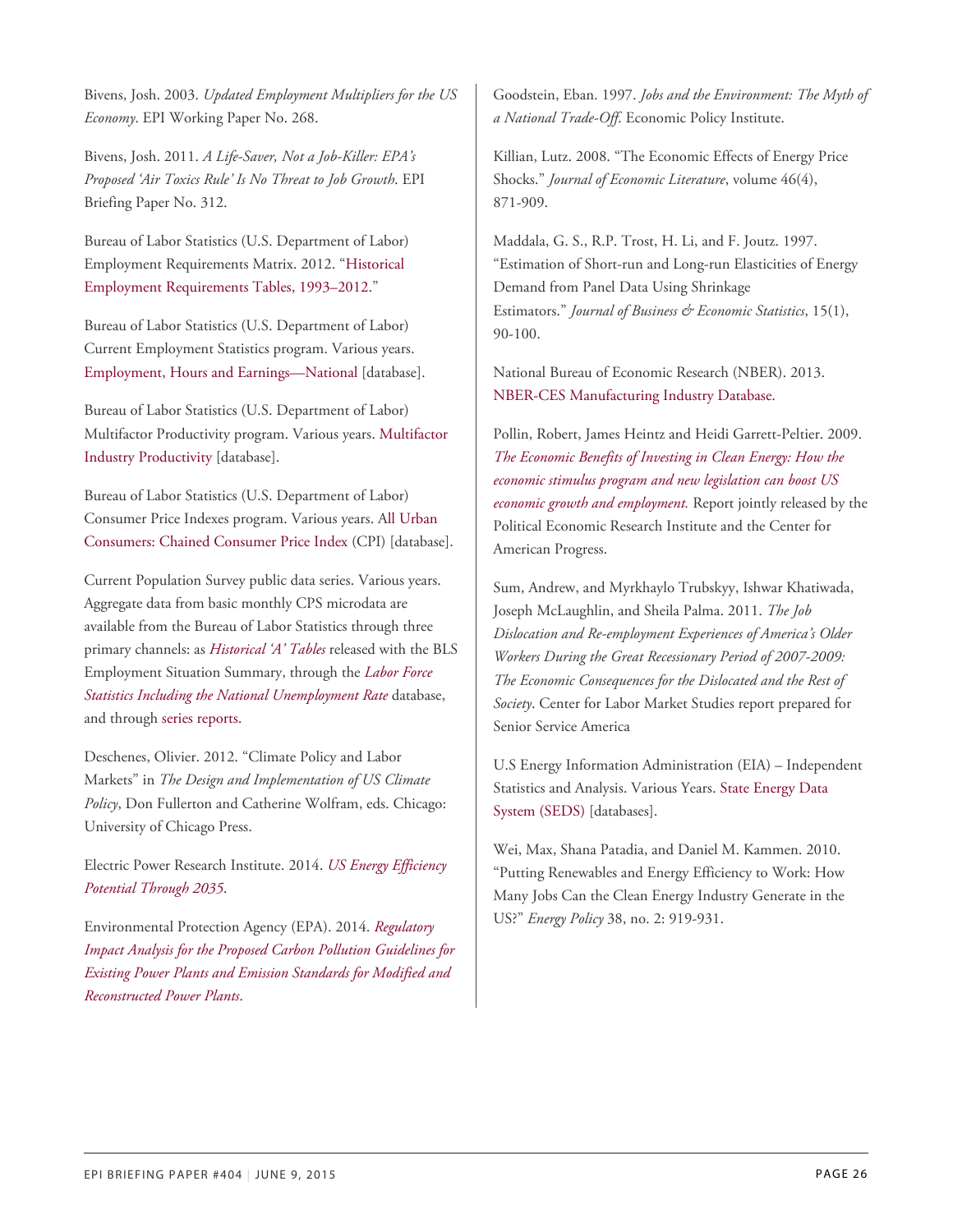### <span id="page-26-0"></span>**Appendix A: EPA estimates of job changes by activity**

**Table A1** reports directly the EPA estimates of employment change by activity spurred by the CPP. It breaks out these employment changes by three different employment flows: (1) construction of new EGUs and heat rate improvements to existing EGUs and energy efficiency investments; (2) operation and maintenance (O&M) employment in the electrical power generating sector; and (3) extraction of fossil fuels. As with Table 1 in the main text, the employment flows shown in Table A1 average the four different estimates provided in the RIA (state versus regional and option 1 versus option 2).

Table A1 provides the averaged estimates for each employment flow (O&M, construction, and extraction) in each year examined by the RIA (2020, 2025, and 2030). In 2020, construction of natural gas generating capacity increases, as does renewable generation, heatrate improvement investments, and energy efficiency investments. The sum of this short-run construction activity is 123,000 additional jobs relative to the baseline. In later years, however, this pulling forward of natural gas and renewable construction actually depresses construction employment (relative to the baseline) in 2025 and 2030. Energy efficiency investments, conversely, continue to grow through 2030, though at a slower pace.

The large negative impact of the CPP on coal-sector employment is obvious in O&M employment. O&M employment in coal-fired EGUs falls by nearly 20,000 by 2020, and stays about that depressed relative to the baseline all the way through 2030. This is obviously consistent with the significant decline in coal-fired generation identified in Table 1. In the near term, natural gas O&M employment rises, while O&M employment in oil and gas plants falls. Over longer horizons, O&M employment in all fossil fuel generation (including natural gas) falls relative to the baseline. In 2020, the sum total of O&M employment losses is just under 20,000, rising to roughly 24,000 by 2030.

Losses in coal extraction are large and significant in all three years—12,600 in 2020 and rising to 17,300 by 2030. Natural gas extraction employment actually rises slightly in the near term—increasing by 5,050 in 2020 but then falling. By 2030, it is 2,000 jobs lower than the baseline. Again, the CPP pulls forward natural gasrelated jobs and leaves them lower in later years.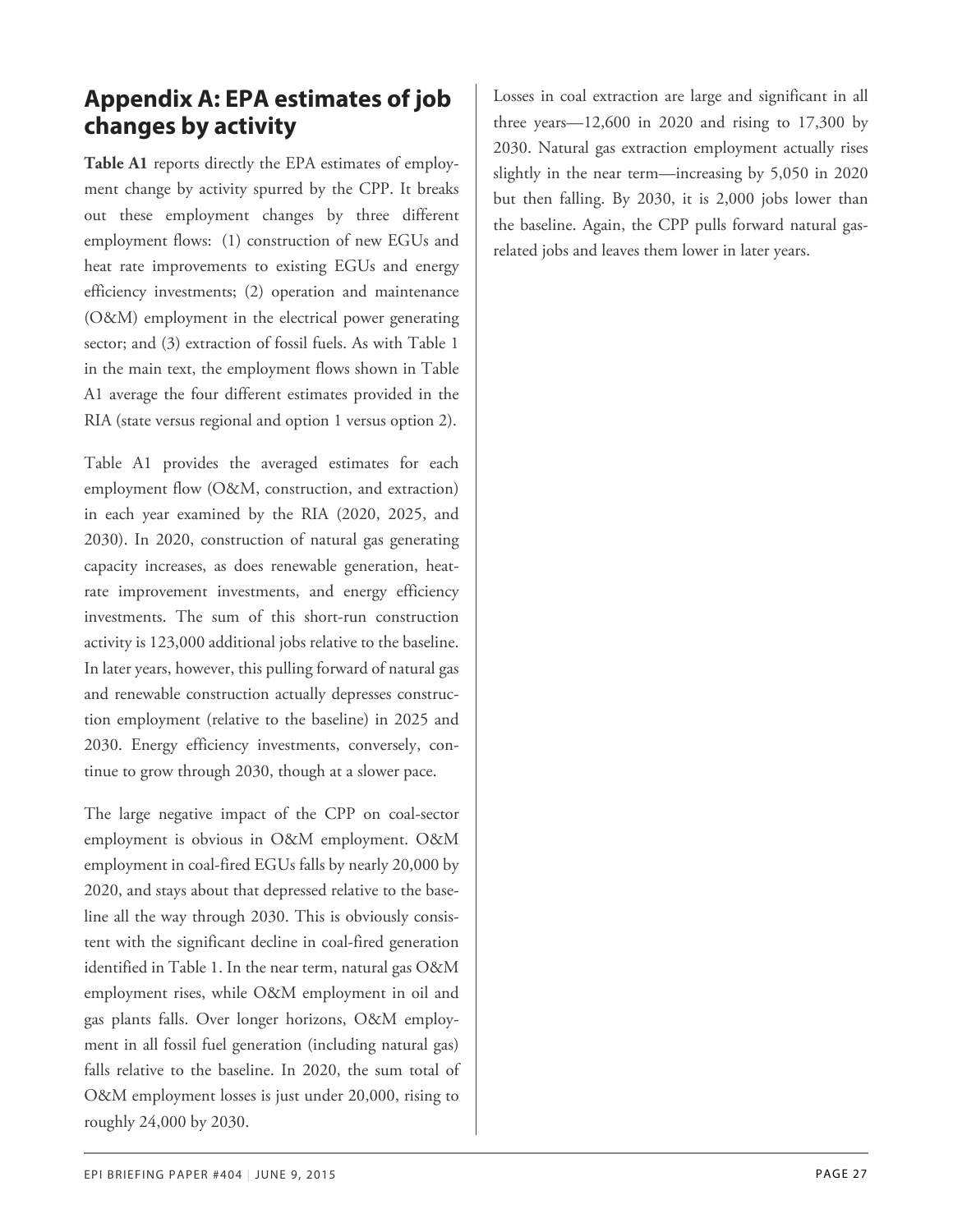#### **TABLE A1**

#### **EPA estimate of direct employment changes under the Clean Power Plan, by generating source and job category, in 2020, 2025, and 2030**

|                          | 2020                |                  |                   |                  |
|--------------------------|---------------------|------------------|-------------------|------------------|
|                          | <b>Construction</b> | O&M              | <b>Extraction</b> | <b>Total</b>     |
| Coal                     | $\mathbf 0$         | $-19,400$        | $-12,600$         | $-32,000$        |
| <b>Natural gas</b>       | 6,775               | 1,825            | 5,050             | 13,650           |
| Oil and gas              | $\boldsymbol{0}$    | $-2,200$         | $\boldsymbol{0}$  | $-2,200$         |
| <b>Nuclear</b>           | $\boldsymbol{0}$    | $\,0\,$          | $\boldsymbol{0}$  | $\boldsymbol{0}$ |
| Hydro                    | 0                   | $\boldsymbol{0}$ | $\boldsymbol{0}$  | $\mathbf 0$      |
| Non-hydro renewable      | 15,875              | $\mathbf 0$      | $\mathbf 0$       | 15,875           |
| <b>Energy efficiency</b> | 67,900              | $\boldsymbol{0}$ | $\mathbf 0$       | 67,900           |
| Heat-rate improvements   | 32,450              | $\boldsymbol{0}$ | $\boldsymbol{0}$  | 32,450           |
| <b>Total</b>             | 123,000             | $-19,775$        | $-7,550$          | 95,675           |
|                          | 2025                |                  |                   |                  |
| Coal                     | $\mathbf 0$         | $-17,800$        | $-15,300$         | $-33,100$        |
| <b>Natural gas</b>       | $-25,225$           | $-725$           | 2,700             | $-23,250$        |
| Oil and gas              | $\boldsymbol{0}$    | $-1,900$         | $\mathbf 0$       | $-1,900$         |
| <b>Nuclear</b>           | $\boldsymbol{0}$    | $\mbox{O}$       | $\boldsymbol{0}$  | $\mathbf 0$      |
| Hydro                    | $\boldsymbol{0}$    | $\boldsymbol{0}$ | $\boldsymbol{0}$  | $\boldsymbol{0}$ |
| Non-hydro renewable      | $-5,750$            | $\boldsymbol{0}$ | $\boldsymbol{0}$  | $-5,750$         |
| <b>Energy efficiency</b> | 94,100              | $\boldsymbol{0}$ | $\boldsymbol{0}$  | 94,100           |
| Heat-rate improvements   | 0                   | $\boldsymbol{0}$ | $\boldsymbol{0}$  | $\boldsymbol{0}$ |
| <b>Total</b>             | 63,125              | $-20,425$        | $-12,600$         | 30,100           |
|                          | 2030                |                  |                   |                  |
| Coal                     | 0                   | $-18,950$        | $-17,300$         | $-36,250$        |
| <b>Natural gas</b>       | $-34,400$           | $-3,300$         | $-2,000$          | $-39,700$        |
| Oil and gas              | $\boldsymbol{0}$    | $-2,050$         | $\,0\,$           | $-2,050$         |
| <b>Nuclear</b>           | $\boldsymbol{0}$    | $\mathbf 0$      | $\boldsymbol{0}$  | $\boldsymbol{0}$ |
| Hydro                    | $\boldsymbol{0}$    | $\boldsymbol{0}$ | $\,0\,$           | $\boldsymbol{0}$ |
| Non-hydro renewable      | $-2,150$            | $\mathbf 0$      | $\boldsymbol{0}$  | $-2,150$         |
| <b>Energy efficiency</b> | 95,030              | $\boldsymbol{0}$ | $\,0\,$           | 95,030           |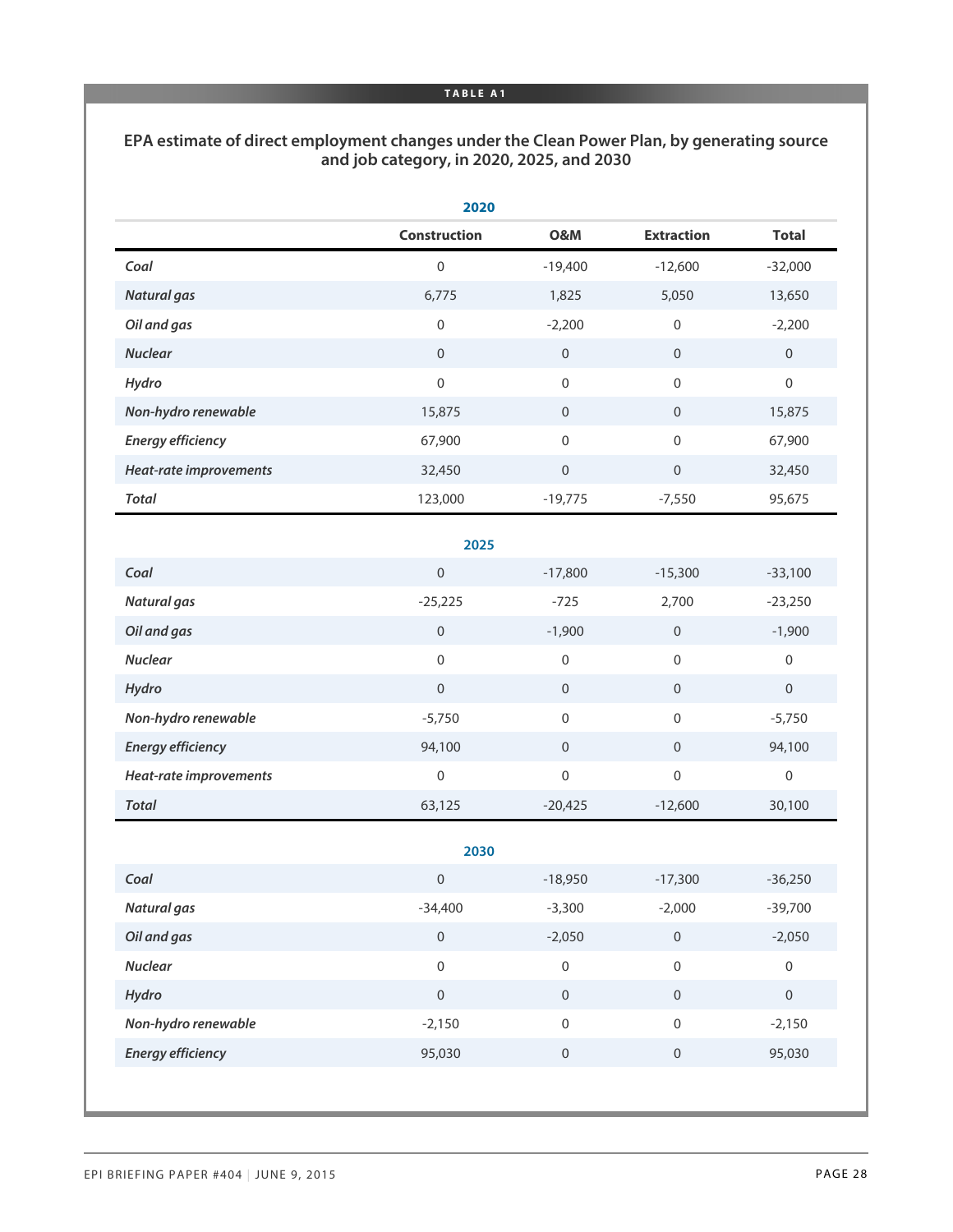| 2020                   |                     |                |                   |                |  |  |  |  |  |  |
|------------------------|---------------------|----------------|-------------------|----------------|--|--|--|--|--|--|
|                        | <b>Construction</b> | <b>O&amp;M</b> | <b>Extraction</b> | <b>Total</b>   |  |  |  |  |  |  |
| Heat-rate improvements | $\Omega$            | $\Omega$       | $\Omega$          | $\overline{0}$ |  |  |  |  |  |  |
| <b>Total</b>           | 58,480              | $-24,300$      | $-19,300$         | 14,880         |  |  |  |  |  |  |

**Note:** The abbreviation O&M stands for operation and maintenance. The table shows job changes relative to the non-CPP baseline.

**Source:** EPA Regulatory Impact Analysis of Clean Power Plan (2014)

ECONOMIC POLICY INSTITUTE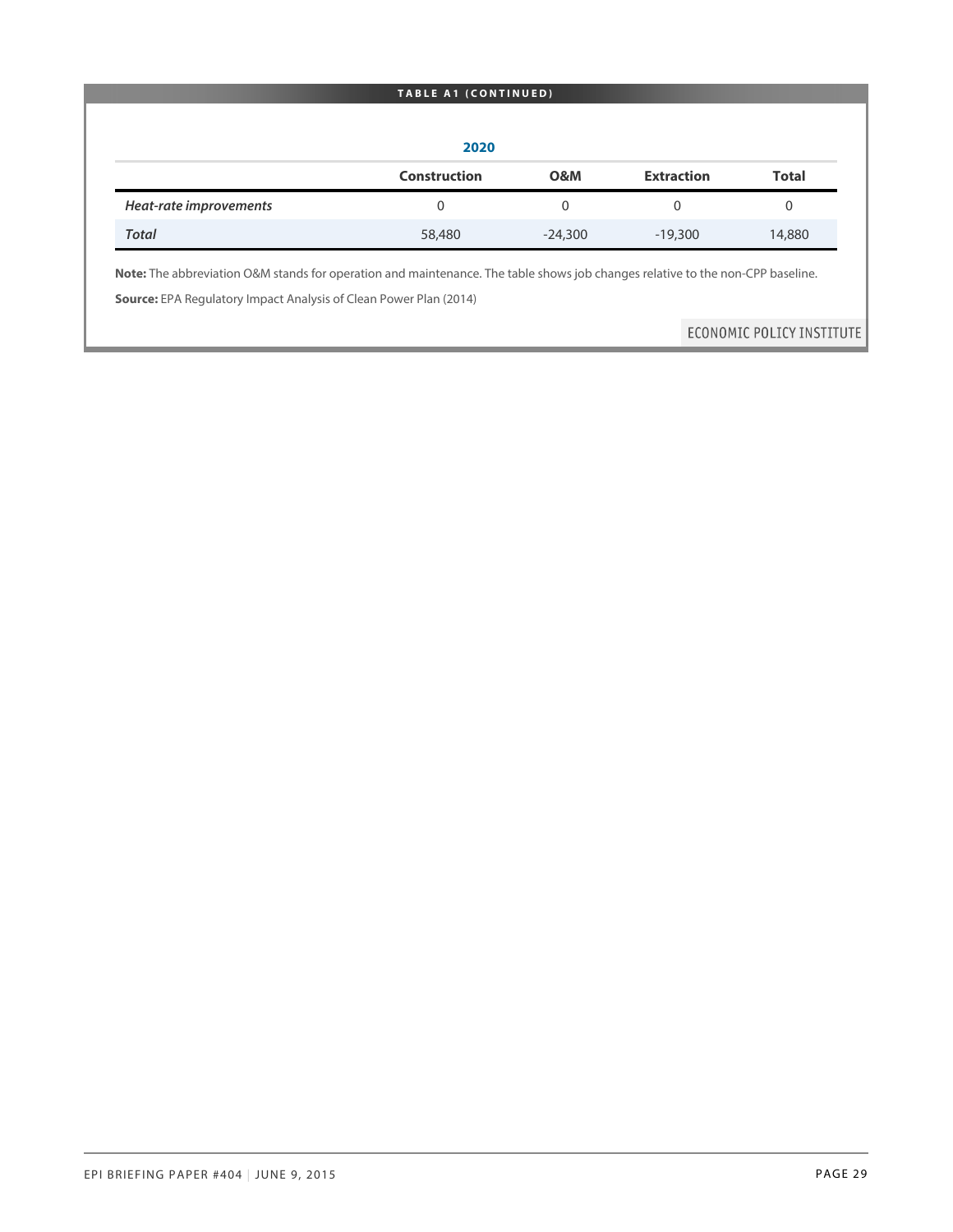### <span id="page-29-0"></span>**Appendix B: Consistency check on EPA employment estimates**

The information provided in the RIA and summarized in Tables 1 and 2 allows us to undertake a quick consistency check to see if the numbers seem to be in concordance with what employment and generation estimates from other sources indicate. Specifically, from Table 1, we see that coal-fired generation falls by nearly 20 percent by 2020. Coal EGU O&M employment falls by 19,400, according to Table A1.

**Table A2** combines data from the Bureau of Labor Statistics (BLS) Current Employment Statistics (CES) and the Energy Information Agency (EIA) to provide a consistency check on these estimates. The BLS CES data indicate that all fossil fuel–generated electrical utility activity in 2013 generated 100,000 jobs. The EIA data indicate that coal-fired EGUS generated a bit under twothirds of all fossil fuel-generated electricity in 2013. So, if employment fell in strict proportion to generation, this would imply that a 20 percent reduction in coal-fired generation should only see employment losses of roughly 12,000–14,000 jobs. The fact that the CPP RIA instead forecasts losses of nearly 20,000 jobs due to the 20 percent reduction in coal-fired generation implies that coalfired EGUs—or at least those coal-fired EGUs that are likely to close in response to the CPP—are more laborintensive than other fossil fuel-generated EGUs.

This same logic holds in reverse for the short-term changes in natural gas generation. The RIA indicates that natural gas-fired EGU generation increases by 15 percent by 2020. EIA estimates indicate that natural gas is roughly one-third of all fossil fuel-generated electricity; so, if employment were to rise in proportion to generation, this would imply an increase in natural gas O&M employment of roughly 5,000 in 2020. The fact that the CPP RIA only forecasts an increase of 2,000 jobs in natural gas O&M indicates that natural gas—or at least the natural gas generation that increases due to the CPP—is less labor intensive than overall fossil fuel generation.

This implicit finding that coal-fired EGU generation is more labor intensive is largely in line with other data. The EIA data show that levelized costs for fixed O&M (which is largely dominated by labor costs) is higher for coal-fired EGUs than for (most) natural gas EGUs. And Wei, Patadia, and Kammen (2010) show that while fixed O&M employment in both coal and natural gasfired plants is low compared with other forms of generation, coal O&M employment (per unit of generation) is higher than for natural gas.

In short, the data on generation and direct employment impacts from the CPP RIA seem to be roughly plausible (the employment losses/gains are clearly of the same order of magnitude and quite close to overall generation losses/gains), and the implicit relative rankings of labor intensity match other data.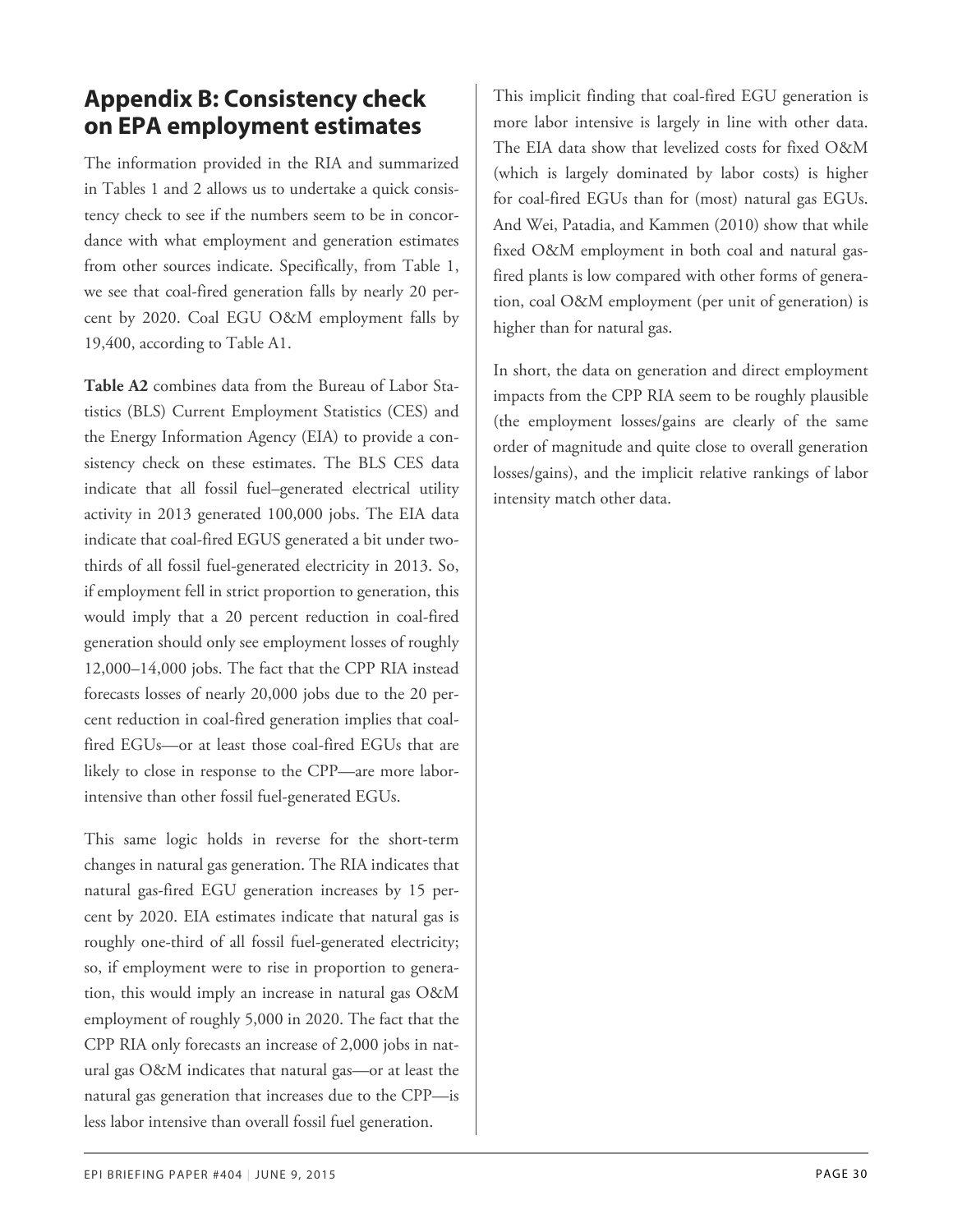#### **TABLE A2**

|                           | Implied labor intensity of fossil fuel generation |                                        |                                                 |  |  |  |  |  |  |  |
|---------------------------|---------------------------------------------------|----------------------------------------|-------------------------------------------------|--|--|--|--|--|--|--|
|                           | 2013 Generation,<br><b>EIA</b>                    | <b>Actual 2013 employment</b><br>(BLS) | Actual 2013 employment (BLS), share<br>of total |  |  |  |  |  |  |  |
| <b>Total fossil fuels</b> | 67.7%                                             | 100,200                                | 60.8%                                           |  |  |  |  |  |  |  |
| Coal                      | 43.4%                                             | $\overline{\phantom{a}}$               |                                                 |  |  |  |  |  |  |  |
| <b>Natural gas</b>        | 23.6%                                             | $\overline{\phantom{a}}$               |                                                 |  |  |  |  |  |  |  |
| <b>Other fossil fuels</b> | 0.7%                                              |                                        |                                                 |  |  |  |  |  |  |  |
| All non-fossil fuels      | 32.3%                                             | 64,700                                 | 39.2%                                           |  |  |  |  |  |  |  |
| <b>Nuclear</b>            | 20.0%                                             | $\overline{\phantom{a}}$               |                                                 |  |  |  |  |  |  |  |
| Hydro                     | 8.0%                                              | $\overline{\phantom{a}}$               |                                                 |  |  |  |  |  |  |  |
| Non-hydro<br>Renewable    | 4.2%                                              |                                        |                                                 |  |  |  |  |  |  |  |

ECONOMIC POLICY INSTITUTE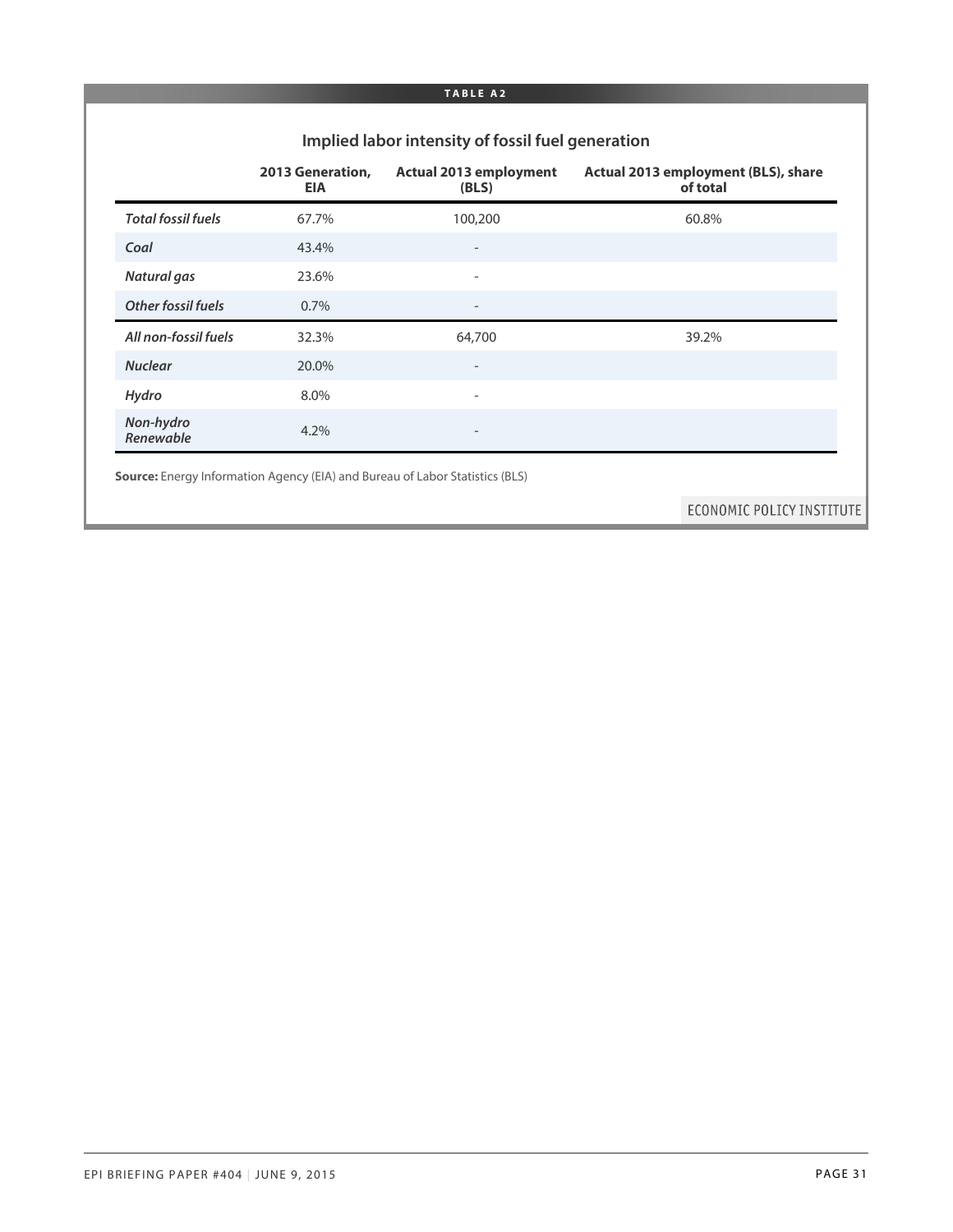### <span id="page-31-0"></span>**Appendix C: Mapping EPA employment estimates into specific industries**

**Table A3** maps the employment changes by economic activity identified in Table A1 for specific industries that we can use to identify indirect impacts. Many of the employment changes identified in Table A1 are quite straightforward to slot into ERM industries. Coal mining job losses enter into ERM industry code 8—Coal Mining. Natural gas extraction gains (in 2020) and subsequent losses (in 2025 and 2030) enter into ERM code 7—Oil and Gas mining. O&M employment changes (both positive and negative) unfortunately (for the sake of precision) all have to be placed in the same ERM industry classification, 12—electric power utilities.

Slightly more complex decisions must be made to determine which industries are the direct recipients of employment flows due to other effects. Energy efficiency, for example, is not the name of a single industry sector in the ERM. To apportion changes due to energy efficiency investments, we used the data provided by the Electric Power Research Institute (EPRI 2014). EPRI estimates the areas with the highest potential for achieving energy efficiency savings in the residential, commercial, and industry sectors. We used the EPRI estimates of potential savings as weights to apportion the spending flow of investments in energy efficiency. For example, in its estimates for the residential sector, EPRI highlights the highest potential savings from the following categories: space cooling, electronics, water heating, lighting, and household appliances. EPRI provides similar estimates for the commercial and industrial sectors. These categories match tightly to existing ERM categories, and I assume that these flows will be proportional to the amount of energy savings achieved through these investments estimated in the EPRI report. If, for example, lighting accounts for 15 percent of energy savings in the residential sector, I apportion 15 percent of employment gains spurred by energy efficiency investments to the sec-

tor in the ERM that best approximates this (electrical lighting equipment).

For apportioning employment flows stemming from investments in electricity generation from renewable sources, we drew on estimates from Pollin, Heintz, and Garrett-Peltier (2009), who undertake a detailed analysis of job creation stemming from clean energy production and provide a mapping of industrial spending associated with investment in renewable energy, based on surveys with industry professionals. We used these mappings to assign direct employment flows stemming from renewable generation construction. Both solar and wind generation require construction employment as the single largest input. The remaining inputs constitute a mix of manufactured goods and technical services, as shown in Table A3.

For apportioning employment flows to ERM industry that occur due to construction of natural gas capacity, we assume that one-third of such flows go to construction jobs, one-third to manufacturing of transmission equipment, and one-sixth each to design services and fabricated metals.

Finally, for heat-rate improvements at existing EGUs, we assign the employment flows equally between EGU O&M jobs, ventilation and cooling equipment, power transmission equipment, and scientific and technical services.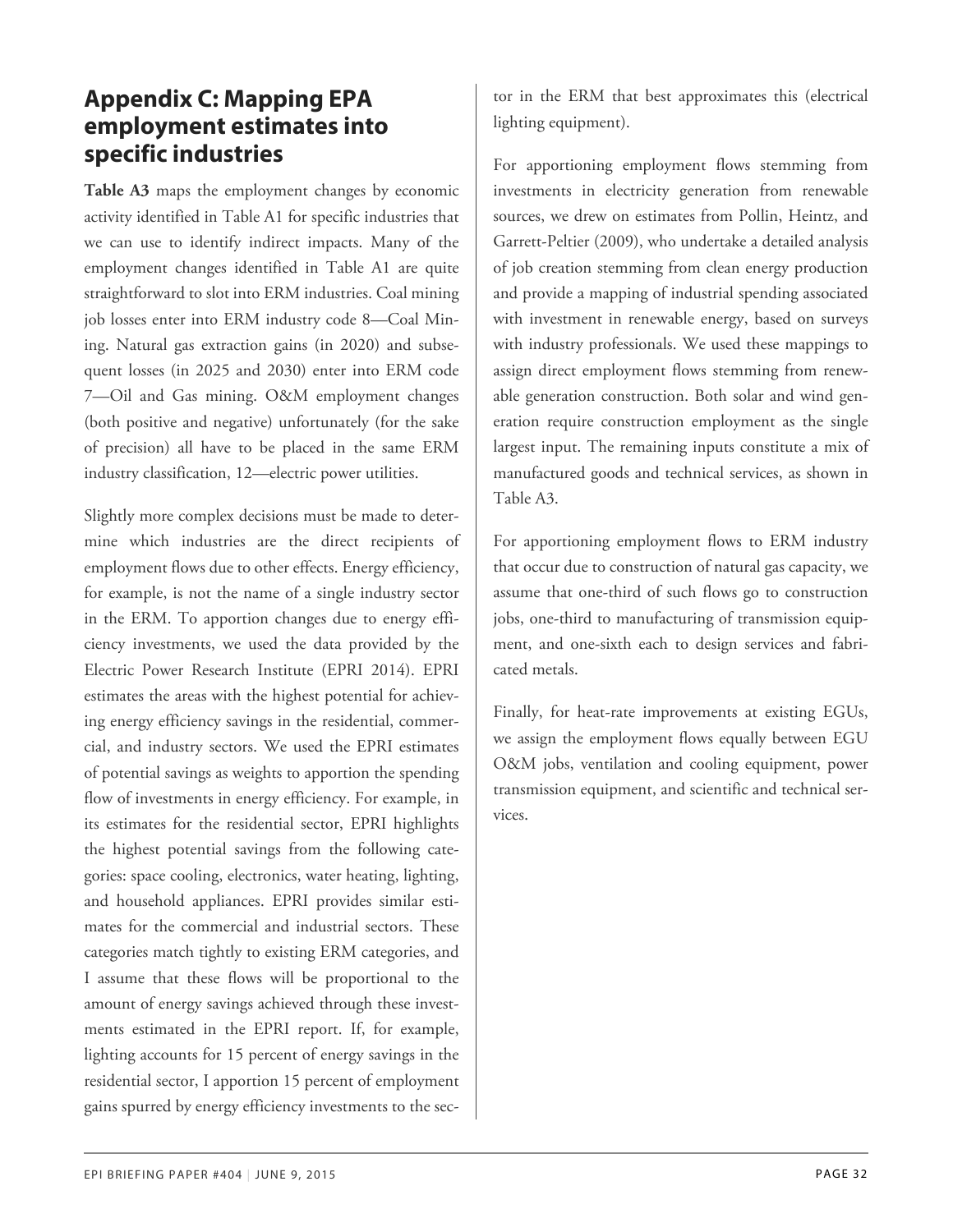#### **TABLE A3**

### **Direct employment changes by ERM sector**

| <b>ERM industry</b><br>code | <b>ERM industry label</b>                                          | Job change |           |           |  |
|-----------------------------|--------------------------------------------------------------------|------------|-----------|-----------|--|
|                             |                                                                    | 2020       | 2025      | 2030      |  |
|                             | <b>EGU O&amp;M plus fuel extraction</b>                            |            |           |           |  |
| $\overline{z}$              | Oil and gas extraction                                             | 5,050      | 2,700     | $-2,000$  |  |
| 8                           | Coal mining                                                        | $-12,600$  | $-15,300$ | $-17,300$ |  |
| 12                          | Electric power generation, transmission, and distribution          | $-19,775$  | $-20,425$ | $-24,300$ |  |
|                             | Total                                                              | $-27,325$  | $-33,025$ | $-43,600$ |  |
|                             | <b>Energy efficiency investments</b>                               |            |           |           |  |
| 15                          | Construction                                                       | 9,480      | 13,138    | 13,267    |  |
| 67                          | HVAC equipment manufacturing                                       | 12,461     | 17,269    | 17,440    |  |
| 69                          | Engine, turbine, and power transmission equipment<br>manufacturing | 2,384      | 3,303     | 3,336     |  |
| 72                          | Communications equipment                                           | 551        | 763       | 771       |  |
| 77                          | Electric lighting manufacturing                                    | 30,388     | 42,114    | 42,530    |  |
| 78                          | Household appliance manufacturing                                  | 2,624      | 3,637     | 3,673     |  |
| 79                          | Electrical equipment manufacturing                                 | 2,775      | 3,845     | 3,883     |  |
| 136                         | Services to buildings and dwellings                                | 7,238      | 10,031    | 10,130    |  |
|                             | Total                                                              | 67,900     | 94,100    | 95,030    |  |
|                             | <b>Renewable generation investments</b>                            |            |           |           |  |
| 15                          | Construction                                                       | 4,445      | $-1,610$  | $-602$    |  |
| 44                          | Plastics product manufacturing                                     | 953        | $-345$    | $-129$    |  |
| 61                          | Machine shops: hardware                                            | 1,389      | $-503$    | $-188$    |  |
| 63                          | Fabricated metal                                                   | 953        | $-345$    | $-129$    |  |
| 69                          | Engine, turbine, and power transmission equipment<br>manufacturing | 238        | $-86$     | $-32$     |  |
| 70                          | Machinery manufacturing                                            | 2,937      | $-1,064$  | $-398$    |  |
| 79                          | Electrical equipment manufacturing                                 | 1,389      | $-503$    | $-188$    |  |
| 80                          | Other electrical equipment and component manufacturing             | 1,627      | $-589$    | $-220$    |  |
| 126                         | Scientific research and development services                       | 1,945      | $-704$    | $-263$    |  |
|                             | Total                                                              | 15,875     | $-5,750$  | $-2,150$  |  |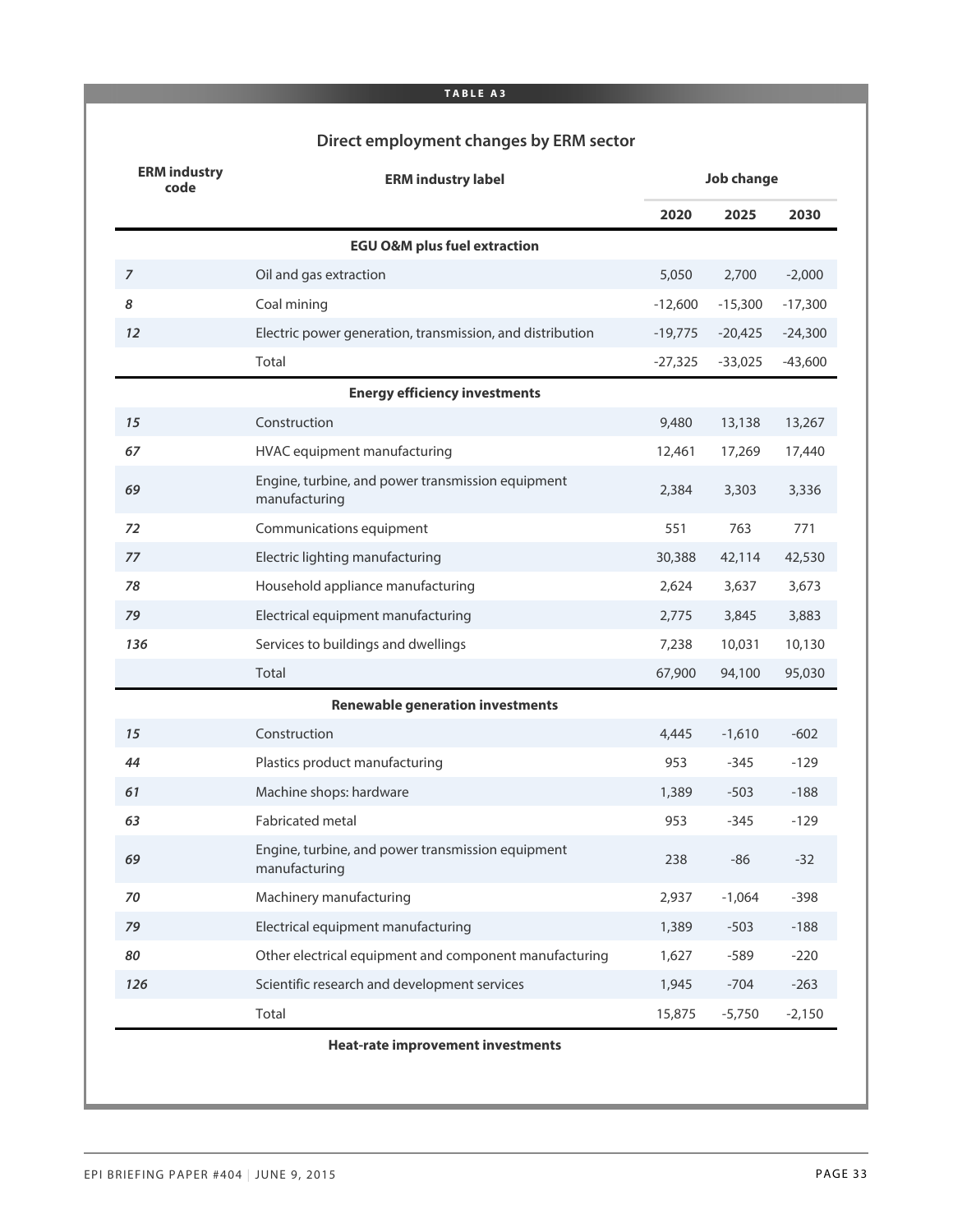|                             | <b>TABLE A3 (CONTINUED)</b>                                        |        |                |                |  |  |
|-----------------------------|--------------------------------------------------------------------|--------|----------------|----------------|--|--|
| <b>ERM</b> industry<br>code | <b>ERM industry label</b>                                          |        | Job change     |                |  |  |
|                             |                                                                    | 2020   | 2025           | 2030           |  |  |
| 12                          | Electric power generation, transmission, and distribution          | 8,113  | $\overline{0}$ | $\Omega$       |  |  |
| 67                          | HVAC equipment manufacturing                                       | 8,113  | $\mathbf 0$    | $\mathbf 0$    |  |  |
| 69                          | Engine, turbine, and power transmission equipment<br>manufacturing | 8,113  | $\mathbf 0$    | $\overline{0}$ |  |  |
| 125                         | Management, scientific, and technical consulting services          | 8,113  | $\mathbf 0$    | $\Omega$       |  |  |
|                             | Total                                                              | 32,450 | $\overline{0}$ | $\mathbf{0}$   |  |  |
|                             | <b>Natural gas generation construction</b>                         |        |                |                |  |  |
| 15                          | Construction                                                       | 2,236  | $-8,324$       | $-11,352$      |  |  |
| 63                          | <b>Fabricated metal</b>                                            | 1,152  | $-4,288$       | $-5,848$       |  |  |
| 69                          | Engine, turbine, and power transmission equipment<br>manufacturing | 2,236  | $-8,324$       | $-11,352$      |  |  |
| 123                         | Design services                                                    | 1,152  | $-4,288$       | $-5,848$       |  |  |
|                             | Total                                                              | 6,775  | $-25,225$      | $-34,400$      |  |  |

**Source:** EPA Regulatory Impact Analysis of Clean Power Plan (2014) and the author\'s analysis described in the text

#### ECONOMIC POLICY INSTITUTE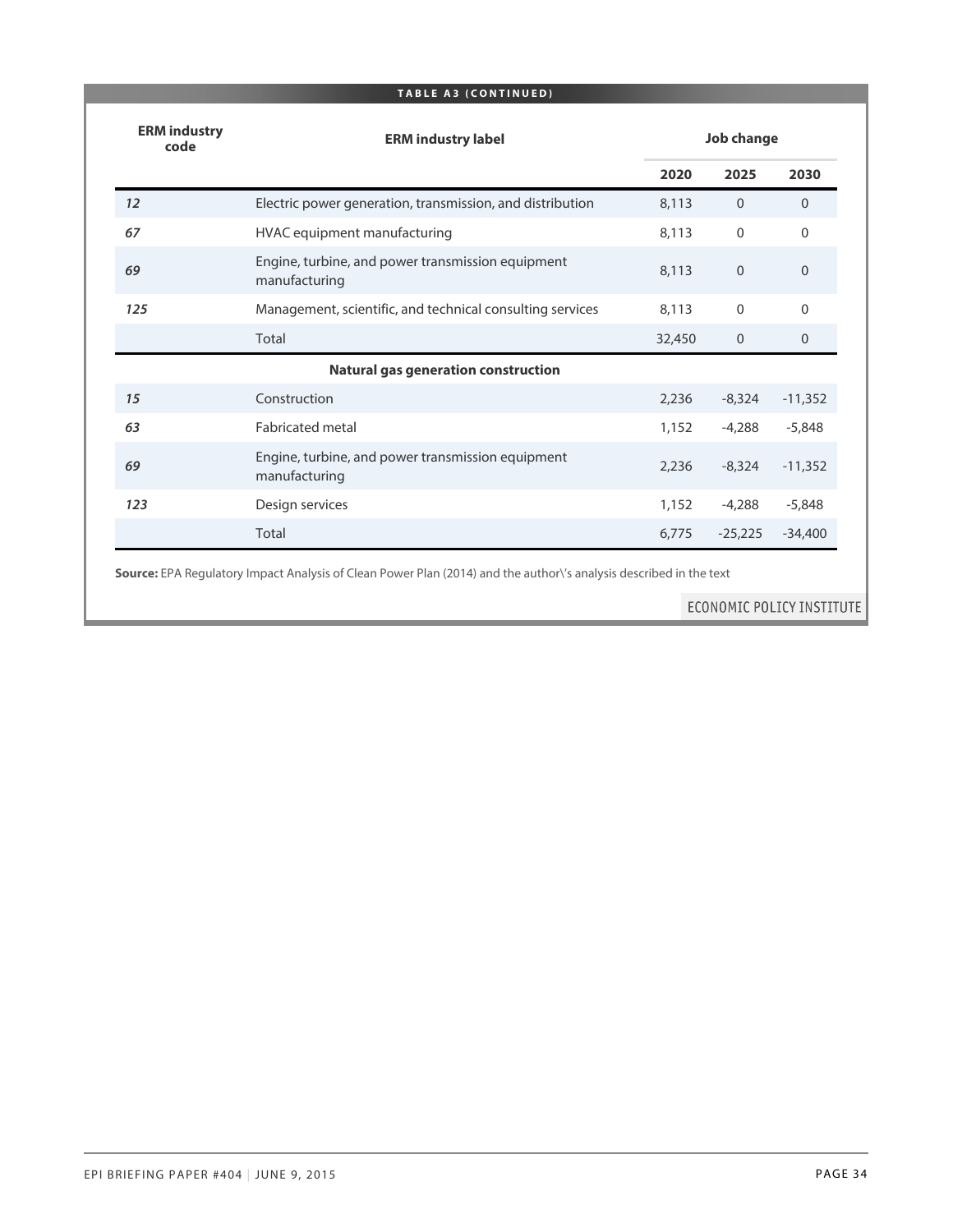### <span id="page-34-0"></span>**Appendix D: State by year panel regressions of electricity prices and employment**

**Table A4** shows the results of a panel regression with the log of state employment as the dependent variable and the log of end-user electricity prices (and other relevant controls) as the independent variables.

Column 1 shows the results from this regression with year and state fixed effects included. Column 2 includes a state-specific time trend. Column 3 includes a measure of the unemployment gap—the difference between a state's unemployment rate in a given year and the average unemployment rate for that state over the entire sample period.

We note that higher results are gained if one cuts off the sample in 2008 (as is done in columns 4-6), with the coefficient estimates suggesting job losses of over 150,000 in the specification (column 6) that includes all other controls. It is unclear why including the most recent five years of data changes the results so much, but we prefer to include more data rather than less.

Finally, we also ran regressions that used state/industry cells as the unit of analysis. The employment data let us examine 13 separate industrial sectors within states. Despite the larger sample size, the overall coefficient on state/industry employment in this larger panel never achieved statistical significance. Later sections look just at manufacturing employment across states and do find significant and disproportionate job losses in this sector that are correlated with electricity price differences.

**Tables A5 and A6** show the employment impacts of higher energy prices and of energy efficient investments adjusted on an economy-wide full-time equivalent basis.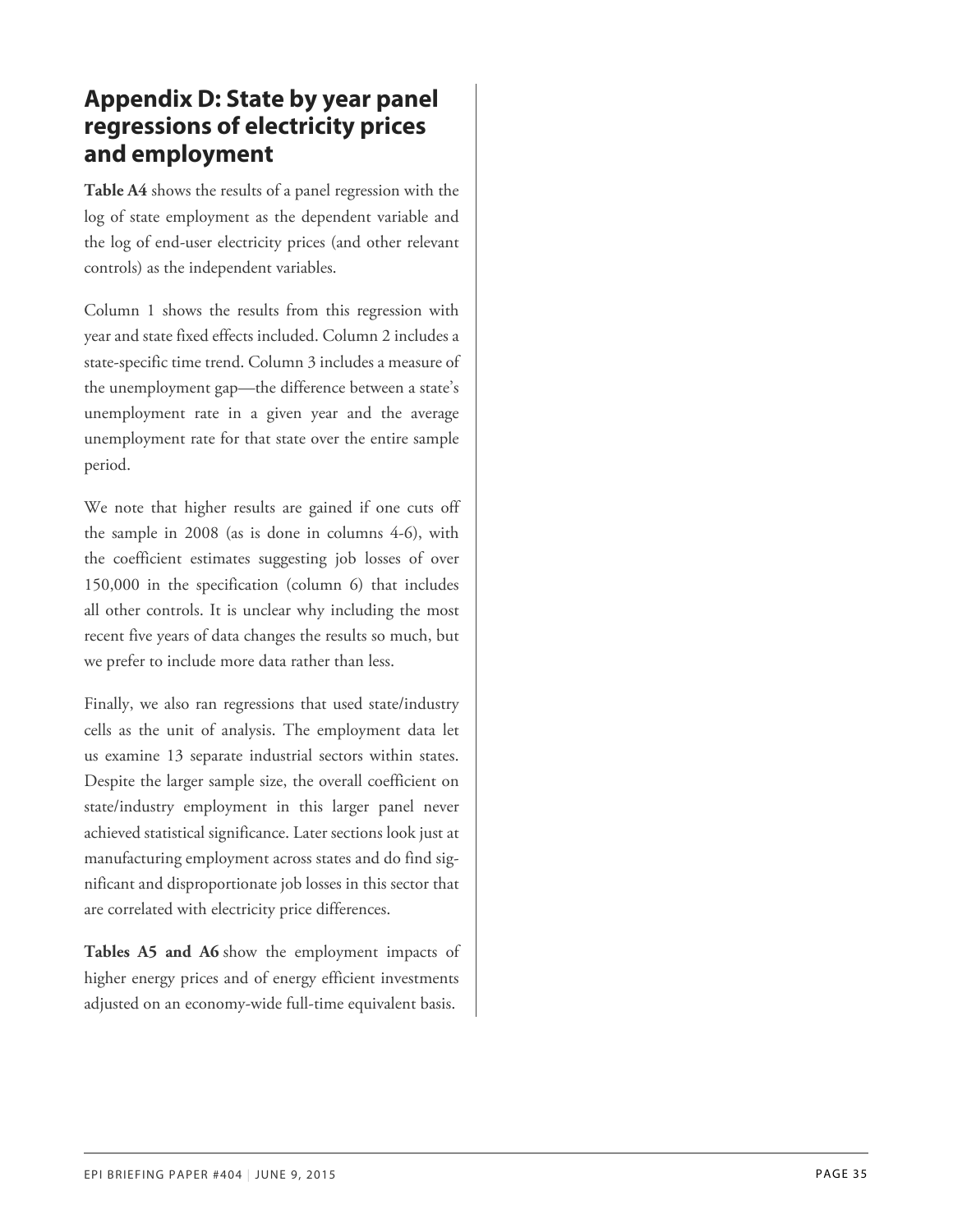#### **TABLE A4**

|                                              | Employment impacts of higher energy prices, state/year panel results |             |             |           |             |             |           |           |           |
|----------------------------------------------|----------------------------------------------------------------------|-------------|-------------|-----------|-------------|-------------|-----------|-----------|-----------|
|                                              | (1)                                                                  | (2)         | (3)         | (4)       | (5)         | (6)         | (7)       | (8)       | (9)       |
| State/year<br>panel                          | $-0.014**$                                                           | $-0.038***$ | $-0.017***$ | $-0.017*$ | $-0.049***$ | $-0.026***$ |           |           |           |
|                                              | (.008)                                                               | (.0054)     | (.0044)     | (.009)    | (.0055)     | (.0047)     |           |           |           |
| State/industry/<br>year panel                |                                                                      |             |             |           |             |             | $-0.049$  | $-0.044$  | $-0.024$  |
|                                              |                                                                      |             |             |           |             |             | (.042)    | (.058)    | (.058)    |
| Predicted<br>employment<br>effect, short-run | 81,453                                                               | 221,088     | 98,908      | 98,908    | 285,087     | 151,270     |           |           |           |
|                                              |                                                                      |             |             |           |             |             |           |           |           |
| Quadratic in<br>year                         | yes                                                                  | yes         | yes         | yes       | yes         | yes         | yes       | yes       | yes       |
| Year fixed effecs                            | yes                                                                  | yes         | yes         | yes       | yes         | yes         | yes       | yes       | yes       |
| <b>State fixed</b><br>effects                | yes                                                                  | yes         | yes         | yes       | yes         | yes         | yes       | yes       | yes       |
| State-specific<br>time trend                 | no                                                                   | yes         | yes         | no        | yes         | yes         | no        | yes       | yes       |
| <b>Industry fixed</b><br>effect              |                                                                      |             |             |           |             | L,          | yes       | yes       | yes       |
| Industry-specific<br>time trend              |                                                                      |             |             |           |             |             | no        | yes       | yes       |
| <b>Unemployment</b><br>gap                   | no                                                                   | no          | yes         | no        | no          | yes         | no        | no        | yes       |
| Years                                        | 1979-2012                                                            | 1979-2012   | 1979-2012   | 1979-2008 | 1979-2008   | 1979-2008   | 1990-2012 | 1990-2012 | 1990-2012 |
| <b>Observations</b>                          | 1,734                                                                | 1,734       | 1,734       | 1,474     | 1,474       | 1,474       | 14,292    | 14,292    | 14,292    |

Note: \*\*\*,\*,\* denote statistical significance at the 1, 5, and 10 percent levels respectively. Standard errors are in parentheses. Dependent variable is the log of state employment, as described in the text.

**Source:** BLS Current Employment Statistics (CES) and the State Energy Data System (U.S. EIA)

ECONOMIC POLICY INSTITUTE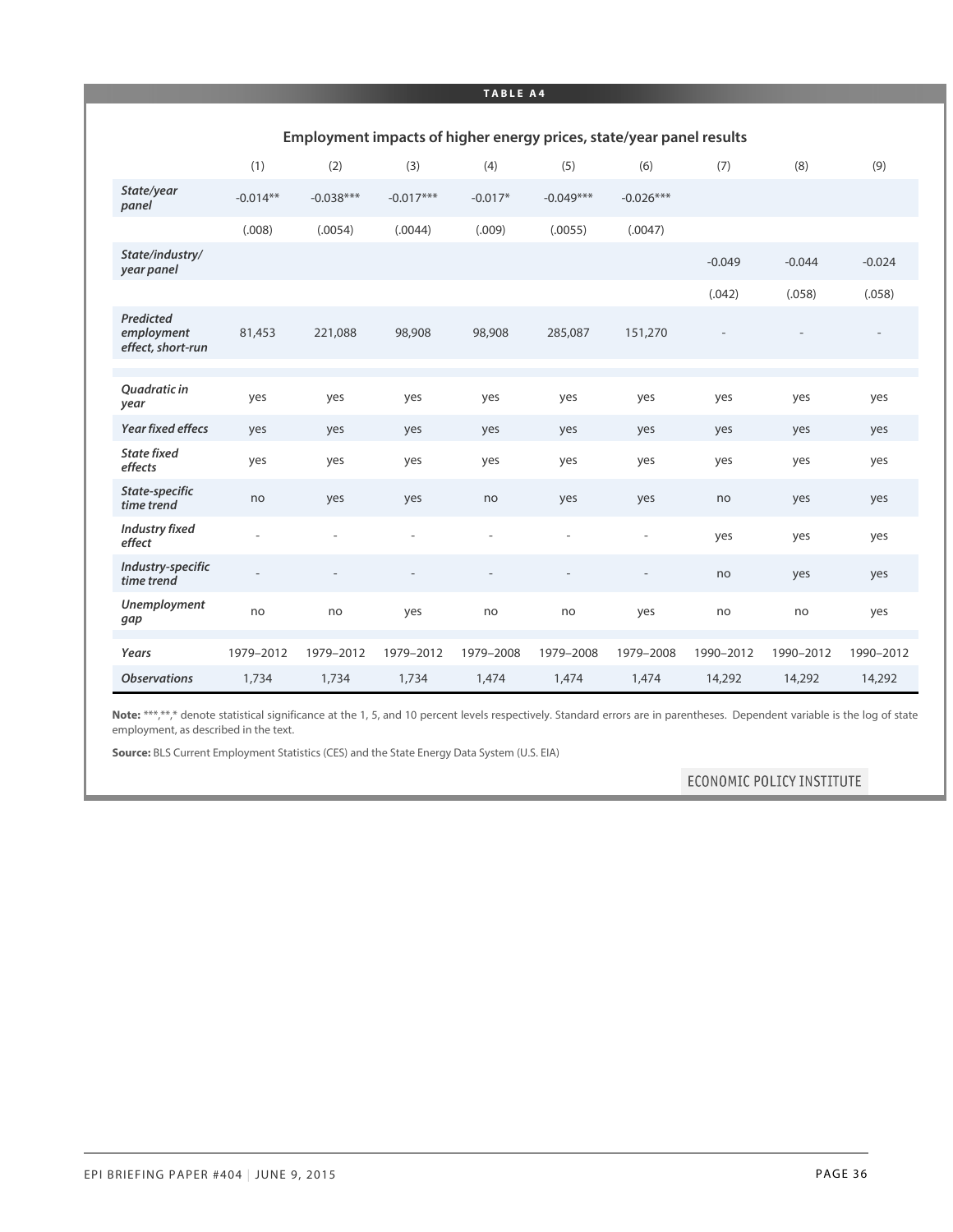#### **TABLE A5**

|                                                                             |                  |                              |                  |                     | <b>Direct jobs</b> |                  |           |                  |                  |                   | <b>Total jobs</b> |             |             |
|-----------------------------------------------------------------------------|------------------|------------------------------|------------------|---------------------|--------------------|------------------|-----------|------------------|------------------|-------------------|-------------------|-------------|-------------|
|                                                                             |                  | <b>Gains, EE Adj for FTE</b> |                  |                     | Losses             |                  |           | <b>Net</b>       |                  | <b>Multiplier</b> |                   |             |             |
|                                                                             | 2020             | 2025                         | 2030             | 2020                | 2025               | 2030             | 2020      | 2025             | 2030             |                   | 2020              | 2025        | 2030        |
| Oil and gas<br>extraction                                                   | 5,050            | 2,700                        | $\boldsymbol{0}$ | $\mathbf 0$         | $\mathbf 0$        | 2,000            | 5,050     | 2,700            | $-2,000$         | 6.7               | 39,063            | 20,885      | $-15,470$   |
| Coal mining                                                                 | $\boldsymbol{0}$ | $\mathbf 0$                  | $\boldsymbol{0}$ | 12,600              | 15,300             | 17,300           | $-12,600$ | $-15,300$        | $-17,300$        | 2.7               | $-46,495$         | $-56,458$   | $-63,838$   |
| Electric power<br>generation,<br>transmission,<br>and distribution          | $\mathbf 0$      | $\mathbf 0$                  | $\boldsymbol{0}$ | 11,663              | 20,425             | 24,300           | $-11,663$ | $-20,425$        | $-24,300$        | 4.7               | $-66,423$         | $-116,330$  | $-138,400$  |
| Construction                                                                | 15,213           | 1,890                        | $-13$            | $\mathbf 0$         | $\boldsymbol{0}$   | $\boldsymbol{0}$ | 15,213    | 1,890            | $-13$            | 1.7               | 41,668            | 5,176       | $-36$       |
| <b>Plastics product</b><br>manufacturing                                    | 953              | $\mathbf 0$                  | $\boldsymbol{0}$ | 0                   | 345                | 129              | 953       | $-345$           | $-129$           | 2.4               | 3,227             | $-1,169$    | $-437$      |
| <b>Machine shops:</b><br>hardware                                           | 1,389            | $\mathbf 0$                  | $\boldsymbol{0}$ | $\mathbf 0$         | 503                | 188              | 1,389     | $-503$           | $-188$           | 1.5               | 3,492             | $-1,265$    | $-473$      |
| <b>Fabricated metal</b>                                                     | 2,104            | $\mathbf 0$                  | $\mathbf 0$      | 0                   | 4,633              | 5,977            | 2,104     | $-4,633$         | $-5,977$         | 2.3               | 6,891             | $-15,174$   | $-19,575$   |
| <b>HVAC</b> equipment<br>manufacturing                                      | 19,327           | 15,542                       | 15,696           | $\mathbf 0$         | $\boldsymbol{0}$   | $\boldsymbol{0}$ | 19,327    | 15,542           | 15,696           | 3.2               | 82,079            | 66,004      | 66,657      |
| Engine, turbine,<br>and power<br>transmission<br>equipment<br>manufacturing | 12,732           | $-330$                       | $-334$           | 0                   | 5,107              | 8,048            | 12,732    | $-5,438$         | $-8,382$         | 3.8               | 61,158            | $-26,120$   | $-40,264$   |
| <b>Machinery</b><br>manufacturina                                           | 2,937            | $\mathbf 0$                  | $\boldsymbol{0}$ | $\mathbf 0$         | 1,064              | 398              | 2,937     | $-1,064$         | $-398$           | 3.3               | 12,582            | $-4,557$    | $-1,704$    |
| <b>Communications</b><br>equipment                                          | 496              | 687                          | 694              | 0                   | $\mathbf 0$        | $\boldsymbol{0}$ | 496       | 687              | 694              | 3.4               | 2,189             | 3,034       | 3,064       |
| <b>Electric lighting</b><br>manufacturing                                   | 27,349           | 37,902                       | 38,277           | $\mathbf 0$         | $\boldsymbol{0}$   | $\boldsymbol{0}$ | 27,349    | 37,902           | 38,277           | 3.3               | 117,098           | 162,281     | 163,885     |
| Household<br>appliance<br>manufacturing                                     | 2,362            | 3,273                        | 3,306            | $\mathbf 0$         | $\mathbf{0}$       | $\boldsymbol{0}$ | 2,362     | 3,273            | 3,306            | 4.5               | 13,074            | 18,119      | 18,298      |
| <b>Electrical</b><br>equipment<br>manufacturing                             | 3,886            | 2,958                        | 3,307            | $\mathbf 0$         | $\boldsymbol{0}$   | $\boldsymbol{0}$ | 3,886     | 2,958            | 3,307            | 2.3               | 12,662            | 9,636       | 10,774      |
| Other electrical<br>equipment and<br>component<br>manufacturing             | 1,627            | $\boldsymbol{0}$             | $\boldsymbol{0}$ | $\mathbf 0$         | 589                | 220              | 1,627     | $-589$           | $-220$           | 2.7               | 6,001             | $-2,174$    | $-813$      |
| <b>Design services</b>                                                      | 1,152            | $\mathbf 0$                  | $\mathbf 0$      | $\mathbf 0$         | 4,288              | 5,848            | 1,152     | $-4,288$         | $-5,848$         | 1.4               | 2,818             | $-10,492$   | $-14,308$   |
| Management,<br>scientific, and<br>technical<br>consulting<br>services       | 8,113            | $\mathbf 0$                  | $\boldsymbol{0}$ | $\mathbf 0$         | $\mathbf 0$        | $\boldsymbol{0}$ | 8,113     | $\boldsymbol{0}$ | $\boldsymbol{0}$ | 1.6               | 21,364            | $\mathbf 0$ | $\mathbf 0$ |
| <b>Scientific</b><br>research and<br>development<br>services                | 1,945            | $\mathbf 0$                  | $\boldsymbol{0}$ | $\mathsf{O}\xspace$ | 704                | 263              | 1,945     | $-704$           | $-263$           | 2.3               | 6,444             | $-2,334$    | $-873$      |
| Services to<br>buildings and<br>dwellings                                   | 6,514            | 9,028                        | 9,117            | $\mathbf 0$         | $\boldsymbol{0}$   | $\boldsymbol{0}$ | 6,514     | 9,028            | 9,117            | 1.3               | 15,024            | 20,821      | 21,027      |
| <b>Total</b>                                                                | 113,148          | 73,649                       | 70,049           | 24,263              | 52,959             | 64,672           | 88,885    | 20,690           | 5,377            |                   | 333,915           | 69,885      | $-12,486$   |

#### **Jobs supported by energy efficiency investments, adjusted on an economy-wide FTE basis**

**Note:** Because the jobs associated with Energy Efficient (EE) investments are not expressed on a full-time equivalent (FTE) basis as are other job numbers in the RIA, they could be skewed upward. If the ratio of FTEsto total employment that holds economy-wide is applied to these jobs as well, thisresultsin a 10 percent reduction in direct employment associated with EE investments. Note that this is likely a high estimated loss, as the FTE/total employment ratio is likely much higher in manufacturing and construction than in economy-wide numbers.